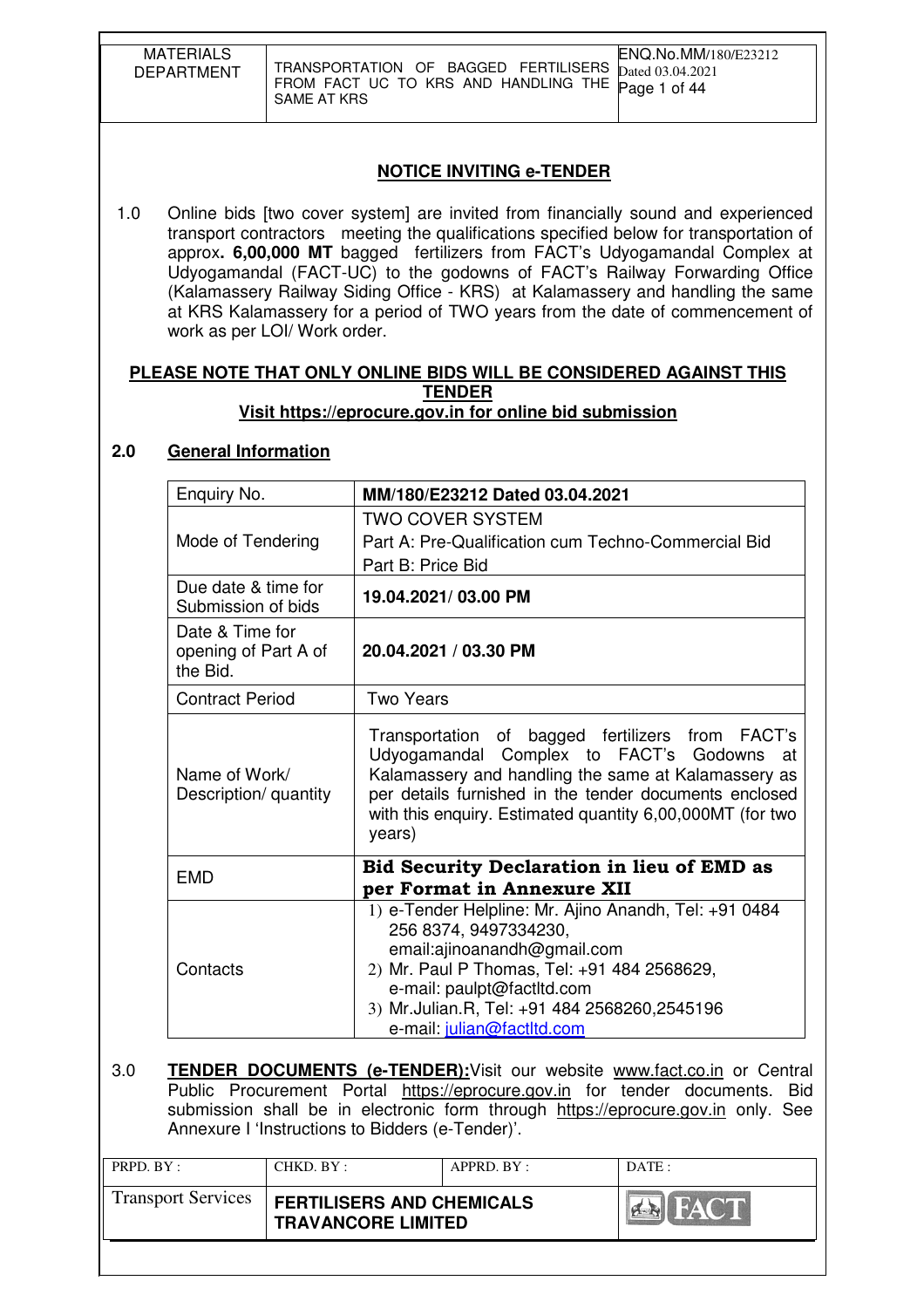| <b>MATERIALS</b><br><b>DEPARTMENT</b> | TRANSPORTATION OF BAGGED FERTILISERS $_{\text{Dated }03.04.2021}$<br>FROM FACT UC TO KRS AND HANDLING THE Page 2 of 44<br>SAME AT KRS | ENQ.No.MM/180/E23212 |
|---------------------------------------|---------------------------------------------------------------------------------------------------------------------------------------|----------------------|

#### 4.0 **PRE QUALIFICATION CRITERIA:** Pre-qualification Criteria to be met by the Bidders:

- 4.1 Bidder must have experience in transporting bagged materials like fertilizers, sugar, cement, etc. for any three years during the last five years ending on date of opening of Part- A Bid. Documentary evidence in support of this such as copies of work orders/ experience certificate/ performance certificates etc., from organization served shall be enclosed along with Part-A Bid.
- 4.2 Bidder must also have transported not less than 10,000 MT of bagged materials as above for any single organization during any one of the last five years ending on date of opening of Part A Bid, and must enclose copies of (i) Work order supported by (ii) Experience certificate and (iii) Performance certificate issued by the contractee with Part A bid as documentary evidence. In case of running contracts, Performance certificate submitted should have been issued after the date of enquiry.

For the purpose of 4.1 and 4.2 above, the documents from organisations of similar standing as FACT, or organisations of sound financial capability and having status of principal employer; or Govt./Quasi Govt. Depts. which do their work mainly through public contracts shall be considered for acceptance.

- 4.3 Bidder must own / lease from the date of opening of Part A Bid (i.e. Pre-qualification cum Techno-commercial Bid) till the expiry of the contract period, not less than 16 lorries (without side bodies to avoid obstruction by side covers while unloading) **,** either in the names of the proprietor, partner(s) or in the name of the firm. Documentary evidence in support of the above such as Lease agreements (for leased vehicles), copies of Registration Certificate, Permit, Insurance, Fitness Certificates etc., shall be furnished along with the bid.
- 4.4 "Bidder shall furnish a solvency certificate (original or copy duly attested by a Notary) for a minimum of **43.00** lakh from a Nationalised/Scheduled Bank along with Part-A (Techno commercial) Bid. The Solvency Certificate issued shall be dated after three months prior to the date of enquiry."
- 4.5 Bidder must have an Office in Kochi / nearby areas or be willing to open one immediately on awarding the contract. The office must have a responsible person with sufficient authority to co-ordinate day-to-day activities with FACT.

#### **Bidders not meeting the Pre-Qualification criteria at 4.1 to 4.5 above will not be considered.**

#### **The bidder shall submit the following documents in proof of above, along with Part-A of the bid:**

**a)** Scanned Copies of work orders/ experience certificate/ performance certificates etc., indicated at Criterion 4.1 above and scanned copies of (i) Work order (ii) Experience certificate and (iii) Performance certificate issued by the contractee indicated at Criterion 4.2 above. For this purpose the documents from organisations of similar standing as FACT, or organisations of sound financial capability and having status of principal employer; or Govt./ Quasi Govt. Depts., /Pvt. Ltd. companies which do their work mainly through public contracts shall be considered for acceptance.

| PRPD. BY:                 | CHKD. BY:                                                     | APPRD. BY: | DATE: |
|---------------------------|---------------------------------------------------------------|------------|-------|
| <b>Transport Services</b> | <b>FERTILISERS AND CHEMICALS</b><br><b>TRAVANCORE LIMITED</b> |            |       |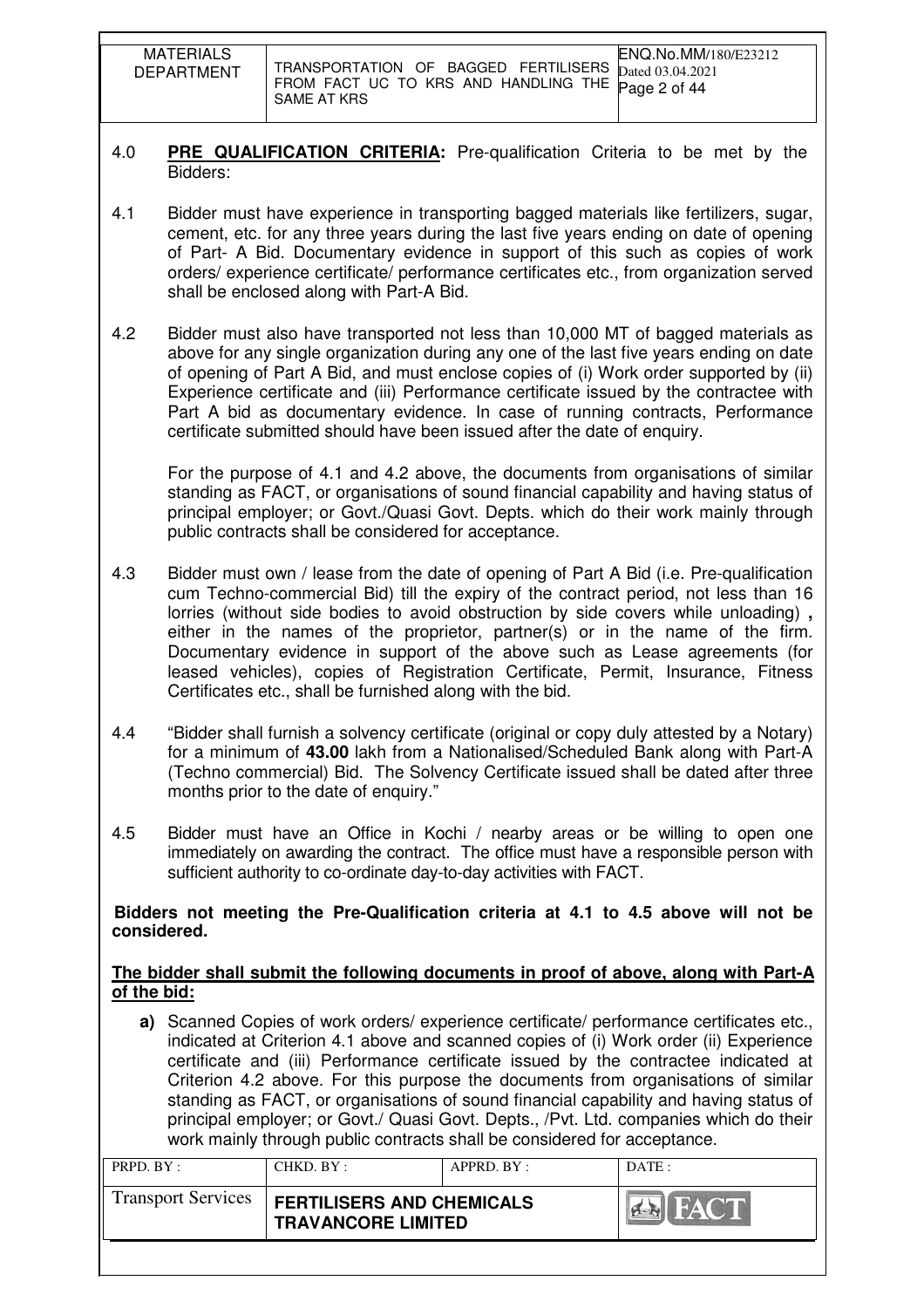| <b>MATERIALS</b><br><b>DEPARTMENT</b> | ENQ.No.MM/180/E23212<br>TRANSPORTATION OF BAGGED FERTILISERS Dated 03.04.2021<br>FROM FACT UC TO KRS AND HANDLING THE Page 3 of 44<br>SAME AT KRS |
|---------------------------------------|---------------------------------------------------------------------------------------------------------------------------------------------------|

- **b)** Documentary evidence in proof of ownership and lease agreement (in case of leased vehicle/s) shall be submitted as proof of Criterion 4.3 above.
- **c)** Scanned copy of Solvency Certificate for a minimum of **Rs.43,00,000/-** from a Nationalised/Scheduled Bank issued dated after three months prior to the date of enquiry as proof of Criterion 4.4 above. Solvency Certificate in original or copy duly attested by a Notary to be furnished offline.
- **d)** Details of Kochi Office/nearby areas in support of Criterion 4.5 above.

**NOTE:** The offers of such bidders who meet PQ Criteria shall only be considered for technical evaluation and opening of price bids. Offers received without supporting documents or with incomplete form / documents are liable to be rejected. FACT reserves the right to verify the claim of the bidders /documents submitted by them, directly with the clients or any other agency in this regard.

#### Note for Micro & Small Enterprises and Startups

Prequalification criteria specified above shall also be applicable for Micro & Small Enterprises and Startups without any relaxation.

### 5.0 **SCOPE OF WORK:**

Please refer Special Terms and Conditions. Bidders may please refer Clause 3.1 of Special Terms and Conditions of Contract (Annex. III) for scope of work and Clause 3.2 of Special Terms and Conditions of Contract (Annex. III) for the applicable quantities.

#### 6.0 **EVALUATION OF BIDS:**

- 6.1 Bids will be evaluated based on the pre-qualification criteria and other requirements stipulated in the tender enquiry.
- 6.2 Bidder shall be required to quote for all the items of work under Schedule A & B of Price Bid Format .
- 6.3 Evaluation of bids shall be based on the rates quoted by the bidder for the following:
	- (1) Transportation from UC to KRS as per Schedule- A of Price Bid Format,
	- (2) Handling operations as per Schedule B-(1) and B-(2) of Price Bid Format.

**Evaluation of Price bids and determination of L1 bidder shall be based on the combined total value of all the items under the Schedules A, B-(1) & B(2) as above, which will be arrived at based on the rates quoted by a bidder for each item for the corresponding quantities indicated. A single work order shall be issued for all the items of work.** 

In case more than one bidder become L1, based on the evaluation method as above contract will be finalized based on revised lower rates which will be obtained from the L1 bidders. However, bidders will not be allowed to increase any of the earlier rates

| PRPD. BY:                 | CHKD. BY:                                                     | APPRD. BY: | DATE:       |
|---------------------------|---------------------------------------------------------------|------------|-------------|
| <b>Transport Services</b> | <b>FERTILISERS AND CHEMICALS</b><br><b>TRAVANCORE LIMITED</b> |            | <b>FACT</b> |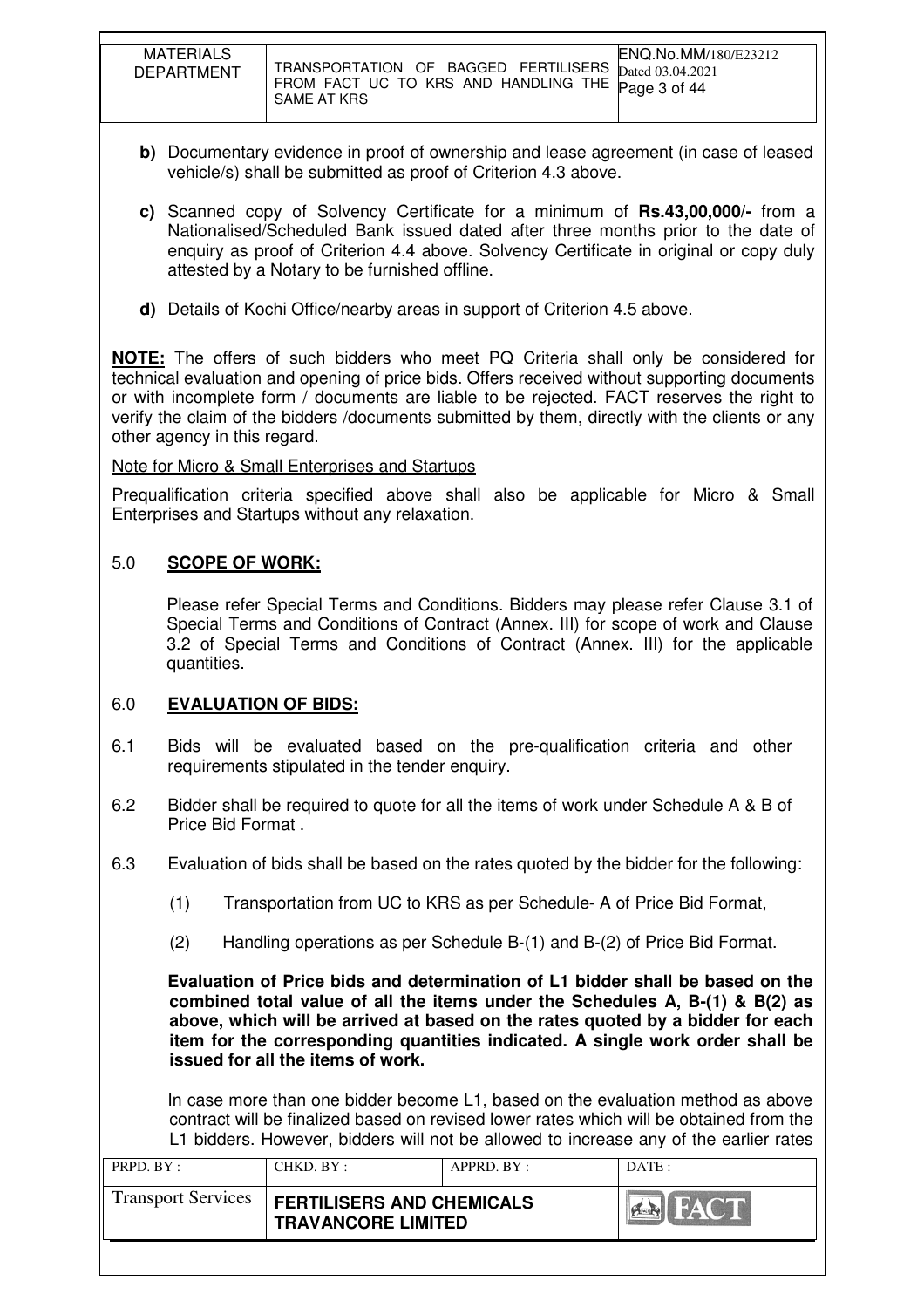| <b>MATERIALS</b><br><b>DEPARTMENT</b> | ENQ.No.MM/180/E23212<br>TRANSPORTATION OF BAGGED FERTILISERS $_{\text{Dated }03.04.2021}$<br>FROM FACT UC TO KRS AND HANDLING THE Page 4 of 44<br>SAME AT KRS |
|---------------------------------------|---------------------------------------------------------------------------------------------------------------------------------------------------------------|

quoted by them in the revised bid submitted by them as above.

Bidders may also refer clause 8.0 of Instructions to Bidders.

### 7.0 **RATES:**

The rates quoted shall be firm without any change on any account during the contract period of 2 years except for variations in the price of High Speed Diesel Oil (HSD) at Cochin as explained in Clause 3 of Standard Terms and Conditions.

#### 8.0 **GENERAL**

- 8.1 When bids are received from any proprietorship / firm / company having the same proprietor or one or more partners/directors in the business organization of any other party (hereinafter called Common Firms), such bids shall be considered having been received from only one applicant in different names and the lowest acceptable quotation of such Common Firm shall only be considered for evaluation.
- 8.2 Bids from bidders against whom any criminal case, enquiry or investigation/report by authorities like Vigilance, CBI etc., are pending in relation with FACT or bidders who are defaulting contractors of FACT shall be disqualified and rejected.
- 8.3 FACT reserves the right to reject any or all bids without assigning any reasons whatsoever, and / or based on the past unsatisfactory performance by bidders at FACT / other PSEs / Govt. Departments. The opinion of FACT regarding the same shall be final and conclusive.
- 8.4 "Integrity Pact: The bidders shall sign and submit an "Integrity Pact (IP)" to be executed between the bidder and Fertilisers and Chemicals Travancore Ltd. along with the bid as per Annexure- IX. IP shall be implemented through the following Independent External Monitor (IEM) for the bid.

 Mr. P.K. Vijayakumar, IRS (Retd), Madhavam, Vaniyan Lane, Punkunnam P.O, Thrissur – 680002 Mobile: 8547381122 E-mail address: vkmenon78@gmail.com

Note:(1) The Original Integrity Pact on Rs.500/- stamp paper signed by the bidder is to be sent by Post / Courier to The Assistant General Manager (T&S), Materials Department, PD Administrative Building, FACT Ltd., Udyogamandal P.O, Ernakulam-683501.

 **In case of any clarifications, please contact the officers at 8.5 below. Kindly note that the Independent External Monitor should NOT be contacted for clarifications regarding the tender."**

8.5 In case bidders require any clarification on this enquiry please contact- Asst.General Manager (Materials)-T&S, [Phone- 0484- 2545196, 2568260], e-mail: julian@factltd.com or Senior Officer (Materials)-T&S [Phone No.0484-256 8629], email: paulpt@factltd.com, Centralised Materials, PD Administration Building, FACT

| PRPD. BY:                 | CHKD. BY:                                                     | APPRD. BY: | DATE: |
|---------------------------|---------------------------------------------------------------|------------|-------|
| <b>Transport Services</b> | <b>FERTILISERS AND CHEMICALS</b><br><b>TRAVANCORE LIMITED</b> |            | HACT  |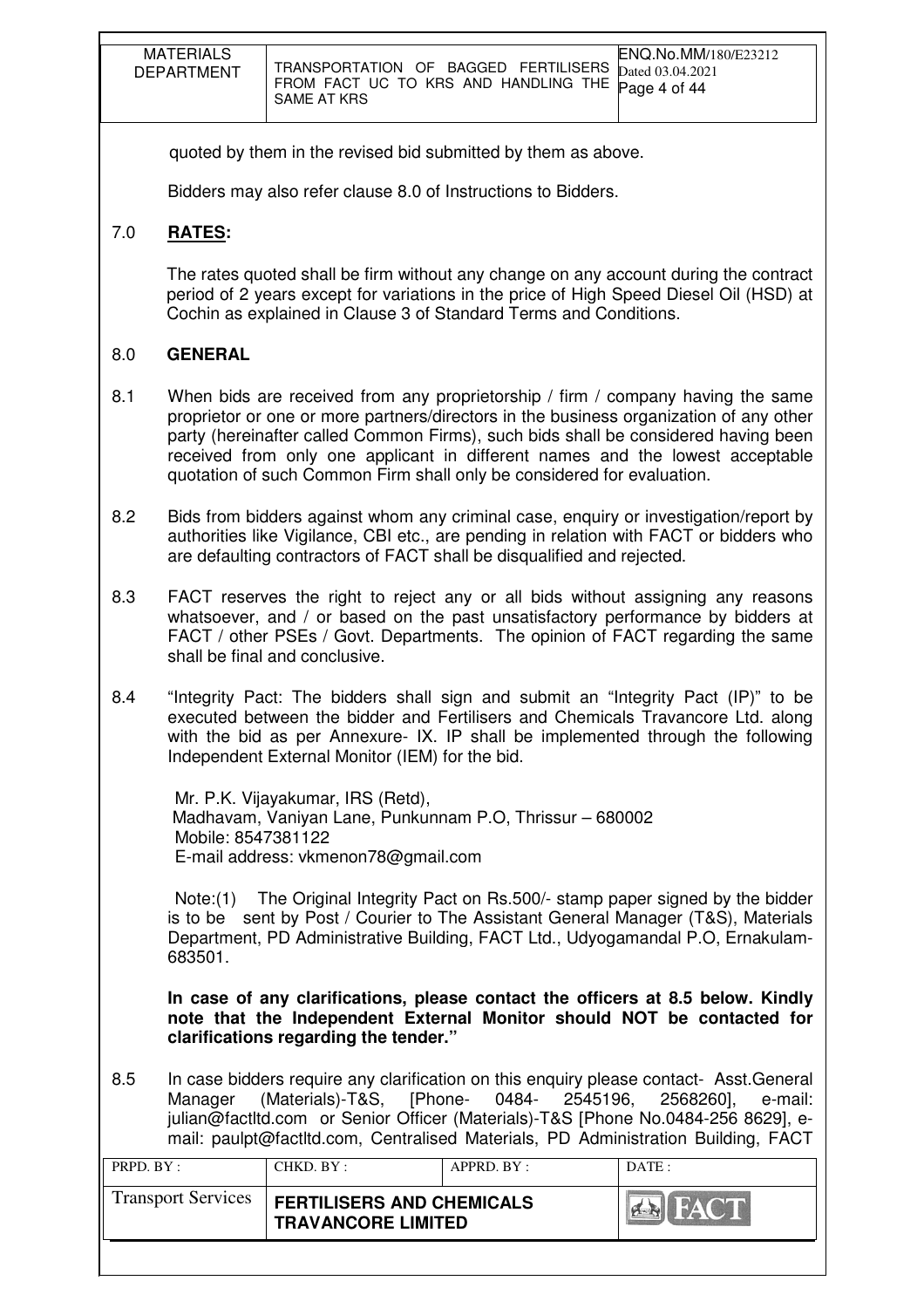| <b>MATERIALS</b><br><b>DEPARTMENT</b> | <b>ENQ.No.MM/180/E23212</b><br>TRANSPORTATION OF BAGGED FERTILISERS Dated 03.04.2021<br>FROM FACT UC TO KRS AND HANDLING THE Page 5 of 44<br>SAME AT KRS |
|---------------------------------------|----------------------------------------------------------------------------------------------------------------------------------------------------------|

Ltd., Udyogamandal P.O, PIN-683 501.

 For further information on technical matters, site familiarisation, if any required by the bidders, can be had from (i) SM (Traffic)UC (Ph: 2567799) or (2567652). The bidders are advised to duly get themselves informed of all details they require before submitting their bids.

#### **For The Fertilisers And Chemicals, Travancore Limited**

### **ASST. GEN. MANAGER (MATERIALS)-T&S**

### **List of Enclosures of this NIT is as follows:**

| SI.<br>No.     | Document      | <b>TITLE</b>                                       | No. of Pages   |
|----------------|---------------|----------------------------------------------------|----------------|
| 1              | Annexure I    | Instructions to Bidders (e-Tender)                 | 7              |
| $\overline{c}$ | Annexure II   | Vendor Data Updation (Declaration) Form            | 6              |
| 3              | Annexure III  | <b>Special Terms &amp; Conditions</b>              | 8              |
| $\overline{4}$ | Annexure IV   | <b>Standard Terms &amp; Conditions</b>             | 6              |
| 5              | Annexure V    | <b>Compliance Statement</b>                        | 1              |
| 6              | Annexure VI   | Unpriced copy of Price bid format                  | 2              |
| 7              | Annexure VII  | Price bid format (BoQ) (Excel Format)              | 1              |
| 8              | Annexure VIII | Proforma of Bank Guarantee for Security<br>Deposit | $\overline{c}$ |
| 9              | Annexure IX   | Proforma of Agreement                              | 1              |
| 10             | Annexure X    | <b>Bid Security Declaration Format</b>             | 1              |
| 11             | Annexure XI   | <b>Integrity Pact</b>                              | 5              |

| PRPD. BY:                 | CHKD. BY:                                                     | APPRD. BY: | DATE :                |
|---------------------------|---------------------------------------------------------------|------------|-----------------------|
| <b>Transport Services</b> | <b>FERTILISERS AND CHEMICALS</b><br><b>TRAVANCORE LIMITED</b> |            | <b>THE YAY ONE DE</b> |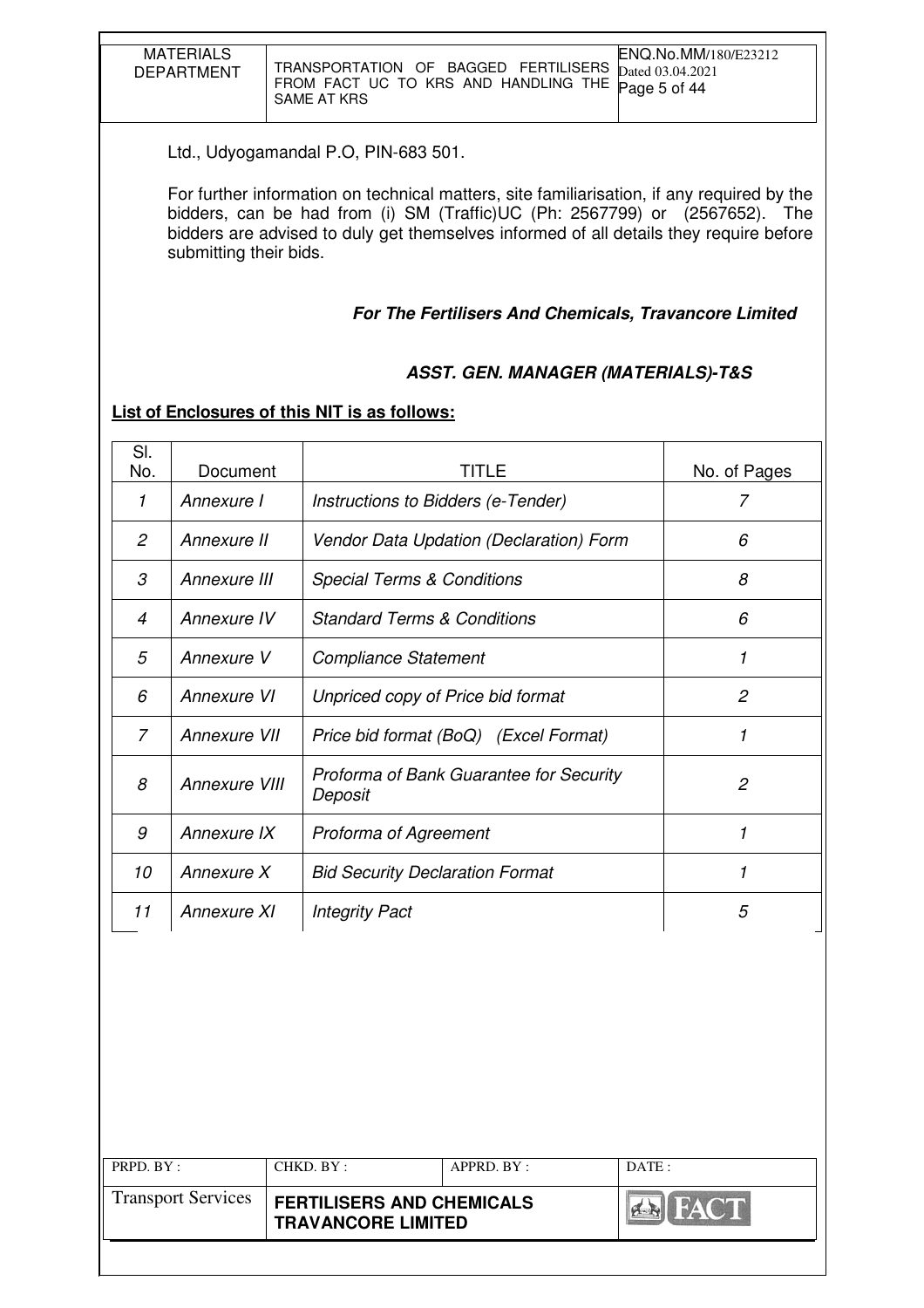| <b>MATERIALS</b><br><b>DEPARTMENT</b> | <b>ENQ.No.MM/180/E23212</b><br>TRANSPORTATION OF BAGGED FERTILISERS Dated 03.04.2021<br>FROM FACT UC TO KRS AND HANDLING THE Page 6 of 44<br>SAME AT KRS |
|---------------------------------------|----------------------------------------------------------------------------------------------------------------------------------------------------------|

## **ANNEXURE – I Instructions to Bidders (OPEN e-Procurement)**

- 1.0 Bidders shall study carefully the complete tender documents viz. NIT with Prequalification criteria, Instructions to Bidders (ANNEXURE-I), Technical Procurement Specifications if any, Terms & Conditions and any other documents forming part of this tender attached herewith. All conditions set out there in shall be binding on the bidders unless conflicting with any conditions expressly stated by FACT while accepting any bid in the event of such acceptance. One signed and scanned copy of the above documents shall accompany their online bids signifying their acceptance of the same. Bidder shall also submit along with his bid Vendor data updation (Declaration) Form, Check list (If applicable) and Compliance Statement duly filled with all details required therein and also attach supporting documents as required.
- 2.0 Before submitting the bid, the bidder shall familiarise himself about the details of the work, operating conditions during different seasons of year, etc., collect all necessary data regarding the facilities available at various points indicated in Special Terms and Conditions, applicable timings, routes etc., and satisfy himself on all aspects relating to this work which he has to handle and execute for the full contract period and shall make due provisions in his rates for any contingency or difficulty involved in the work covered by this enquiry. Claiming lack of knowledge shall not be a reason for exoneration of the bidder of his contractual obligations, if the contract is awarded to him or for demand for increase in rate.
- 3.0 Offers against this NIT shall be submitted online on e-Tendering portal https://eprocure.gov.in, with valid digital signature certificate. Offers submitted on any other platform or in any other mode or including e-mails, physical submission of offers etc. SHALL NOT be accepted.
- 3.1 The bidders are requested to register themselves on the above website with their valid digital signature certificate, if not done already. It is mandatory for bidder to have valid digital signature certificate (Class II or Class III) issued by any of the Certifying Authority approved by Govt. of India for participating in the tender. The digital signature certificate shall be arranged by the bidder at his cost. Bidders may refer **Bidders Manual Kit** available on the above website for detailed information and instructions for registration, bid submission etc.
- 3.2 The documents, if any, which necessarily have to be submitted in originals if specified specifically in the enquiry documents, shall be submitted offline. However scanned copies of such documents shall be uploaded along with the offer submitted online.

| PRPD. BY:                 | CHKD. BY :                                                    | $APPRD$ . $BY$ : | DATA                  |
|---------------------------|---------------------------------------------------------------|------------------|-----------------------|
| <b>Transport Services</b> | <b>FERTILISERS AND CHEMICALS</b><br><b>TRAVANCORE LIMITED</b> |                  | <b>HACT</b><br>$\sim$ |
|                           |                                                               |                  |                       |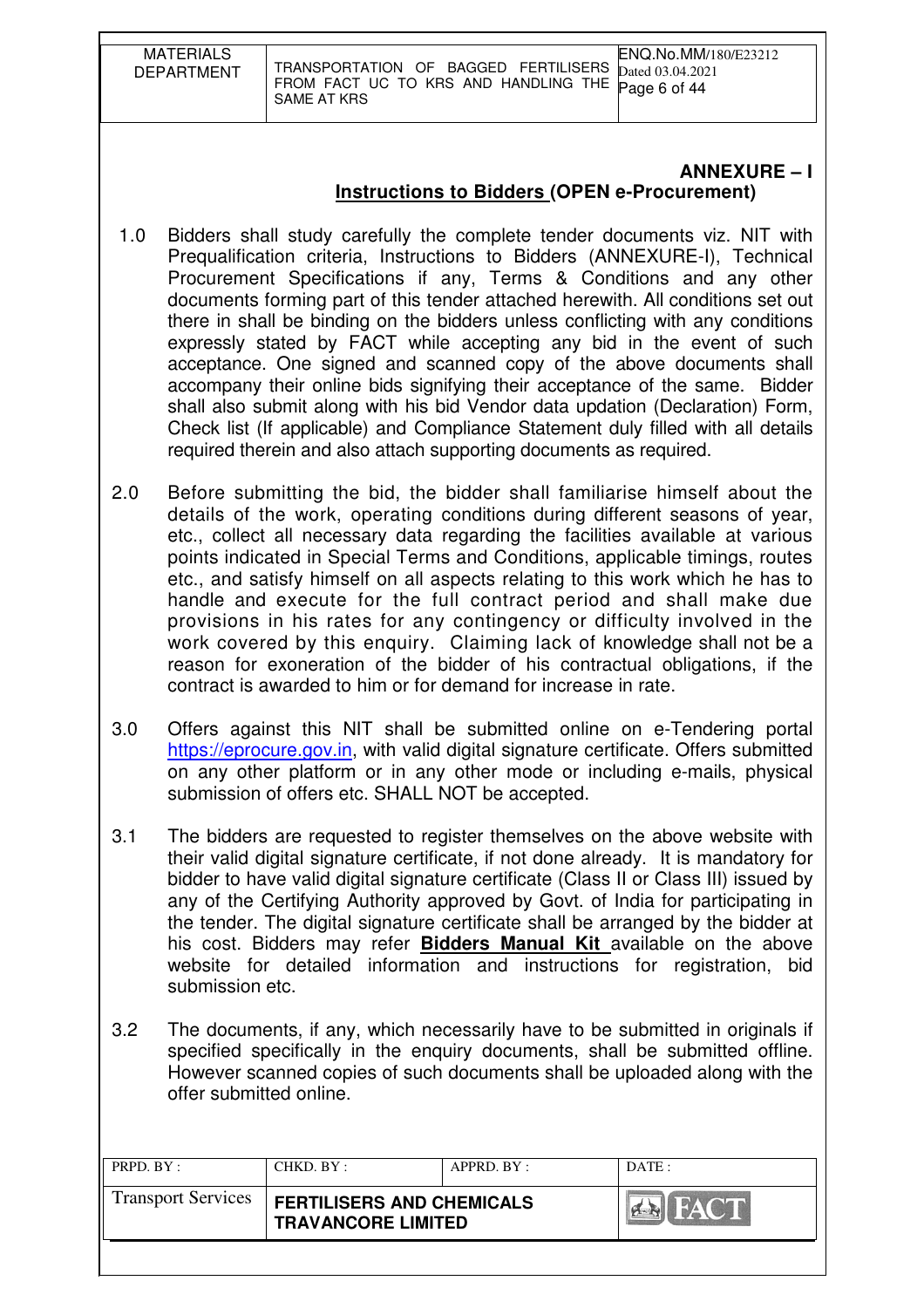| <b>MATERIALS</b><br><b>DEPARTMENT</b> | TRANSPORTATION OF BAGGED FERTILISERS Dated 03.04.2021<br>FROM FACT UC TO KRS AND HANDLING THE Page 7 of 44<br>SAME AT KRS | <b>ENQ.No.MM/180/E23212</b> |
|---------------------------------------|---------------------------------------------------------------------------------------------------------------------------|-----------------------------|

3.3 The cover (s) containing the documents in original etc. to be submitted offline as required in the enquiry documents shall be duly superscribed with enquiry No., due date of enquiry, bidder's name & address and contact details. The documents shall be submitted to the following on or before the due date : The Asst.General Manager (T&S), Centralized Materials, PD Administrative Building, FACT Ltd., Udyogamandal PO, Kochi – 683 501, Kerala

#### **4.0 SUBMISSION OF BIDS: The bid shall be uploaded with all relevant documents before due date and time in the above portal as given above.**

5.0 Bid documents shall consist of Part-A and Part B as detailed below:

# 5.1 **Part A (Pre-qualification-cum-Techno Commercial Bid) shall contain:**

- 1. Bid Security Declaration as per our Format or Claim for EMD exemption with documentary proof.
- 2. Scanned copies of supporting documents for satisfying Pre-Qualification criteria.
- 3. Digitally Signed copies of NIT, Instructions to Bidders (Annexure I) and terms conditions.
- 4. Scanned copy of Signed & duly filled Vendor Data Updation Declaration Form'
- 5. Signed and duly filled up Check List for Commercial Terms' (if applicable) and scanned copies of attached documents as detailed in Check list.
- 6. Scanned copy of Signed & duly filled 'Compliance Statement'
- 7. Scanned copy of Signed "Un-priced bid indicating "QUOTED" in the applicable columns. Rates shall not be indicated in Un-priced Bid.
- 5.2 **Part-B: shall comprise of the filled Price bid. The filled price bid ie. BoQ attached to the tender shall be uploaded after filling all relevant details such as name and address of the bidder, rates etc. as applicable.**
- 5.3 The priced BOQ shall be uploaded strictly in the format attached, failing which the offer is liable to be rejected. Renaming or changing the format of the BoQ is not permitted and the System will not accept any such changed document.
- 5.4 Fill-in all the relevant fields of the BoQ either in value or as a percentage as specified in the BoQ. Blank field, if any, in the uploaded BoQ shall be considered as Nil (not Quoted). No claim or revisions shall be entertained in this regard.
- 5.5 Bidders shall quote prices in the BOQ only and nowhere else. No other documents shall be enclosed with Price Bid (BOQ).
- 5.6 Rates shall be quoted in the same unit of measure given in the BOQ and shall be considered accordingly.
- 5.7 Bidders shall ensure that all the required documents as per enquiry are uploaded in the System before due date and time. The System does not allow submission of bids or any other document forming part of the bid after due date & time of bid submission. Non-submission of documents or incomplete

| PRPD. BY:                 | CHKD. BY:                                                     | APPRD. BY: | $\overline{DATE}$ : |
|---------------------------|---------------------------------------------------------------|------------|---------------------|
| <b>Transport Services</b> | <b>FERTILISERS AND CHEMICALS</b><br><b>TRAVANCORE LIMITED</b> |            |                     |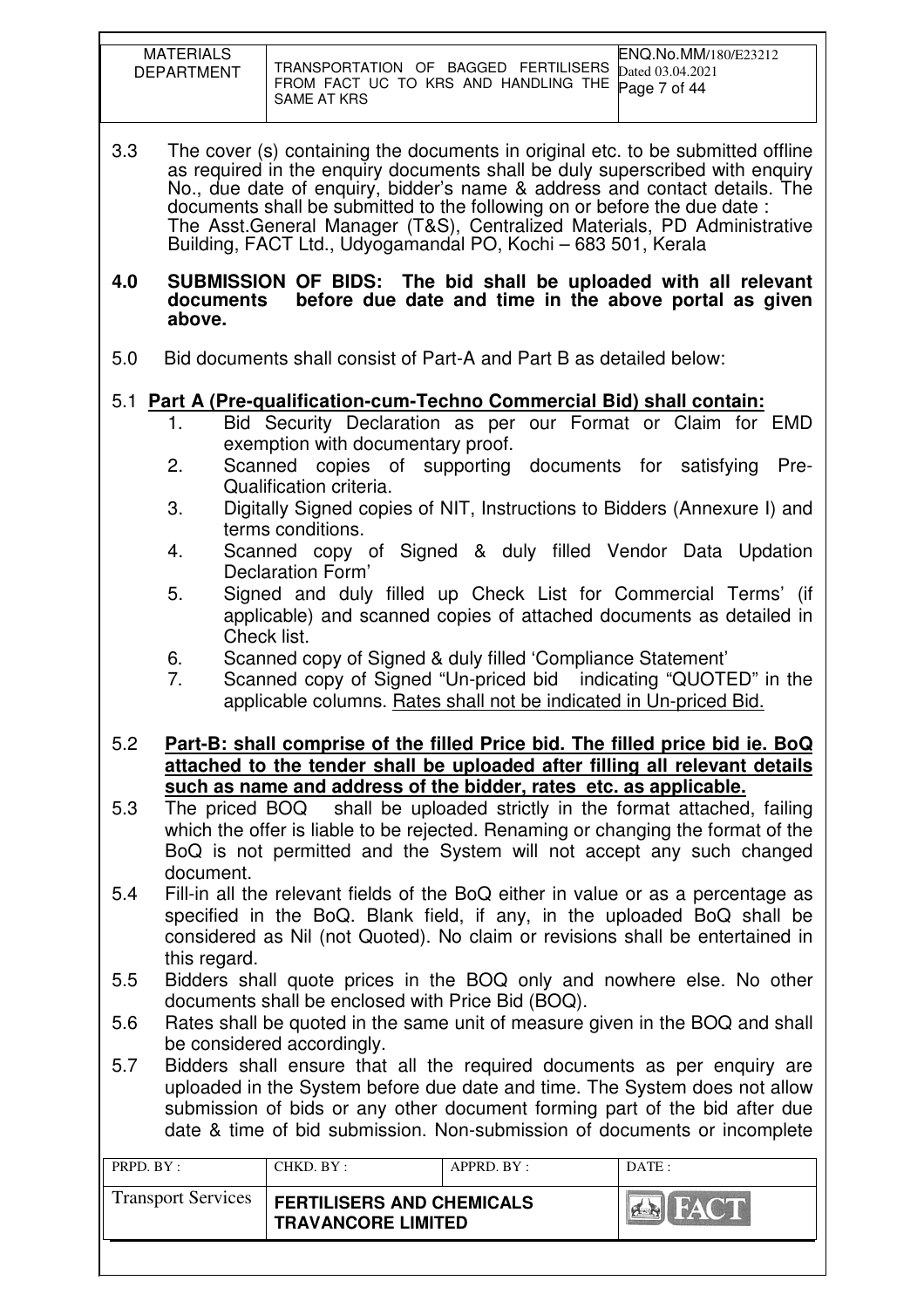| <b>MATERIALS</b><br><b>DEPARTMENT</b> | TRANSPORTATION OF BAGGED FERTILISERS Dated 03.04.2021<br>FROM FACT UC TO KRS AND HANDLING THE Page 8 of 44<br>SAME AT KRS | ENQ.No.MM/180/E23212 |
|---------------------------------------|---------------------------------------------------------------------------------------------------------------------------|----------------------|

documents may result in rejection of offers and no communication in this regard will be entertained. FACT reserves the right to reject any bid not submitted as per instructions at their discretion.

- 5.8 Timely submission of offers along with all the relevant documents online is the responsibility of the bidder concerned. The bids may be submitted well in advance to avoid last minute issues like non availability of internet, server not available, power failure etc. FACT shall not be held responsible for bidder's inability to submit documents in time, incomplete submission of offers or non submission of any documents forming part of the offers etc.
- 5.9 Bidders shall meet all expenses in connection with submission of his bid, attending the bid opening, meetings etc.
- **6.0 BID OPENING:**
- 6.1 **Part-A** of the bids of all bidders who submit their Bids as per the instructions on or before the due date and time shall be opened online, on the specified bid opening date and time. Bids submitted not in conformity with the Enquiry instructions are liable to be rejected without further processing.
- 6.2 **Part-B** Price bids of those bidders whose Part-A bid is acceptable, based on pre-qualification and techno-commercial evaluation, only shall be opened online on a subsequent date, on completion of evaluation.

# **7.0 EARNEST MONEY:**

- 7.1 All bidders except those specifically exempted shall furnish Bid Security Declaration as per our format in lieu of Earnest Money Deposit, failing which such offers will be rejected. Submission of Bid Security Declaration will be exempted for Govt. Depts and firms/public sector units/ MSE units registered under MSMED Act (subject to Declaration of Udyog Aadhar Memorandum number by the vendors on CPP Portal) / firms registered under NSIC and Khadi Board as per applicable govt. directions, and on submission of valid documents/certificates in proof of the same.
- 7.2 If any bidder retracts from or without request of FACT revises or amends his bid during its validity period or fails to submit Security Deposit within the stipulated time or fails to execute the required agreement when the contract is awarded or fails to commence the execution of the work on the stipulated date, they will be disqualified from bidding for any contract with FACT for a period of **Three years** from the date of notification, without prejudice to FACT's right to claim damages and/or other legal recourse.

# **8.0 PURCHASE PREFERENCE:**

This tender shall be based on MSME order dt. 23<sup>rd</sup> March 2012, and as amended from time to time, pertaining to Public Procurement Policy in respect of procurement of goods and services, produced and provided by micro and small enterprises, including special benefits to MSE firms owned by SC/ST and women entrepreneurs, on furnishing relevant documents as proof. Declaration of UAM numbers on CPPP is mandatory, failing which bidders will not be able to enjoy the benefits as per PP policy. Bidders will get the benefit of PP policy only if they are

| <b>Transport Services</b> | <b>FERTILISERS AND CHEMICALS</b><br><b>TRAVANCORE LIMITED</b> |  |  |
|---------------------------|---------------------------------------------------------------|--|--|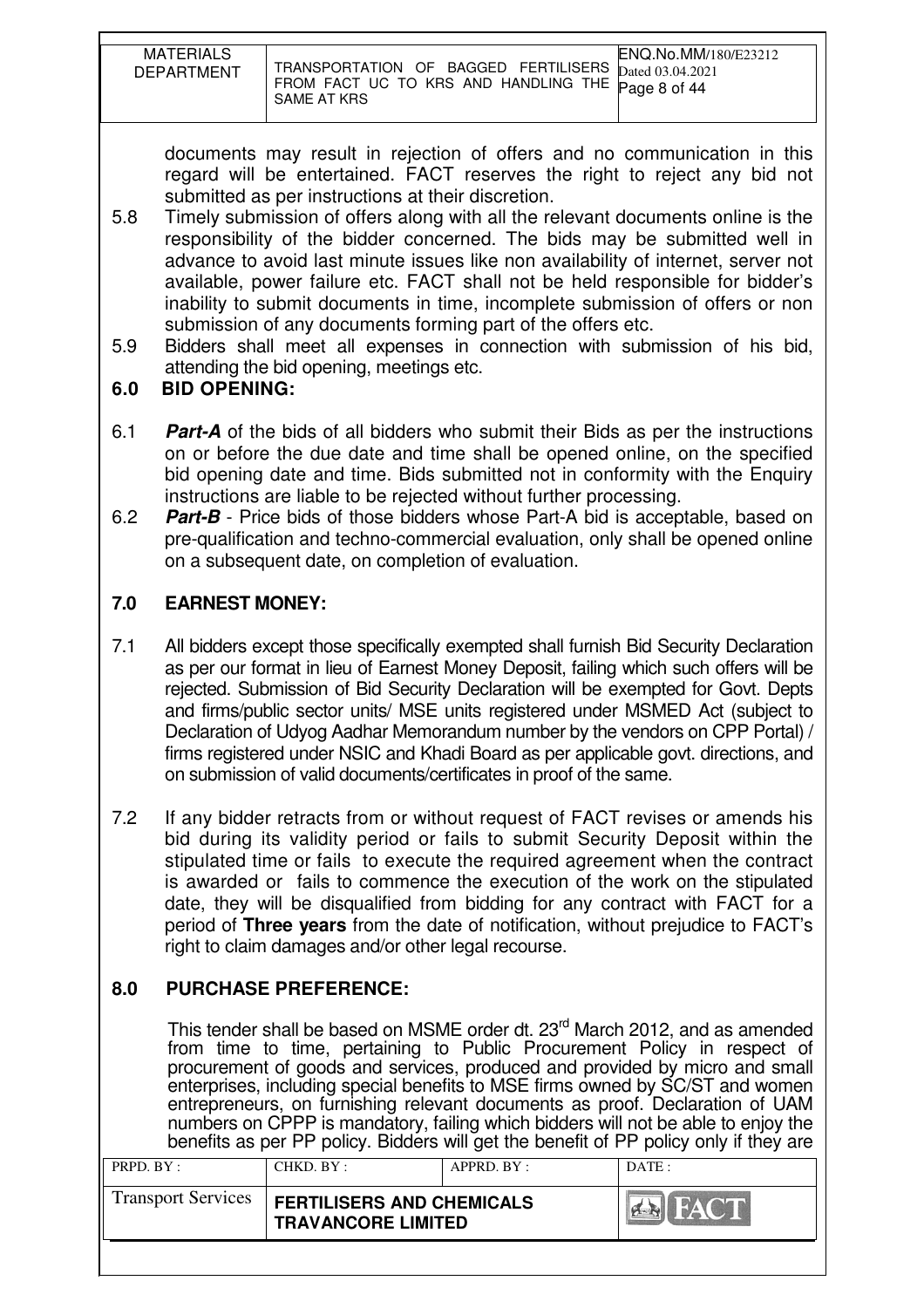| <b>MATERIALS</b><br><b>DEPARTMENT</b> | ENQ.No.MM/180/E23212<br>TRANSPORTATION OF BAGGED FERTILISERS Dated 03.04.2021<br>FROM FACT UC TO KRS AND HANDLING THE Page 9 of 44<br>SAME AT KRS |  |
|---------------------------------------|---------------------------------------------------------------------------------------------------------------------------------------------------|--|

MSE bidders at the time of submission of their offers.

In divisible tenders, participating MSEs quoting price within price band of  $L1+15%$ shall also be allowed to supply a portion of requirement by bringing down their price to L1 price in a situation where L1 price is from someone other than an MSE. Such MSEs shall be allowed to supply atleast 25% (or as applicable) of the total tendered value. In case of more than one such MSE, the supply will be shared proportionately (to tendered quantity). Special provisions extended to certain categories of MSEs as per the order shall also be applicable.

In case of non divisible tenders, an MSE quoting in the price band of  $L1+15%$ may be awarded for full/compete work of tendered value, considering the spirit of policy for enhancing the Government procurement from MSEs subject to bringing down of price to L1 by the MSE concerned.

## **This tender is non-divisible.**

# **9.0 DEVIATIONS:**

- 9.1 Deviations in the tender clauses shall not be accepted.
- 9.2 FACT reserves the right to reject the offers with deviations without further correspondence.
- 9.3 Bidder shall clearly indicate the time required for mobilisation /commencement of work from the date of receipt of Letter of Intent (LOI) / Work Order.

# **10.0 CONFORMITY:**

Bids must conform in all respects with the applicable terms and conditions of this enquiry. Bidder must certify in the compliance Statement that his bid complies with all Enquiry documents and technical specifications.

# **11.0 Rates:**

11.1 Bidder shall quote his lowest rate for the work strictly as per the BoQ (Price Bid format). Bids not complying with the above are liable to be rejected.

The Un-priced bid shall be submitted along with Part-A bid duly signed by the Bidder, indicating "QUOTED" in the columns. Rates shall not be indicated in Un-priced Bid.

- 11.2 Bidder shall quote all-inclusive rate for the work, but **exclusive of GST.** GST if applicable will be payable extra by FACT as per statutory notification.
- 11.3 The rates quoted in the tender are to hold good for a period of four months from the date of opening of the Pre-Qualification-cum-Techno-Commercial bid (Part-A). If contract is awarded, the work order rates shall be valid for the entire period of contract inclusive of extension / extensions. **No bidder can withdraw his tender or revoke or revise the rates within the aforesaid period of 120 days.** If the bidder withdraws/revises/revokes OR shows

| PRPD. BY:                 | CHKD. BY:                                                     | APPRD. BY: | DATE:       |
|---------------------------|---------------------------------------------------------------|------------|-------------|
| <b>Transport Services</b> | <b>FERTILISERS AND CHEMICALS</b><br><b>TRAVANCORE LIMITED</b> |            | <b>FACT</b> |
|                           |                                                               |            |             |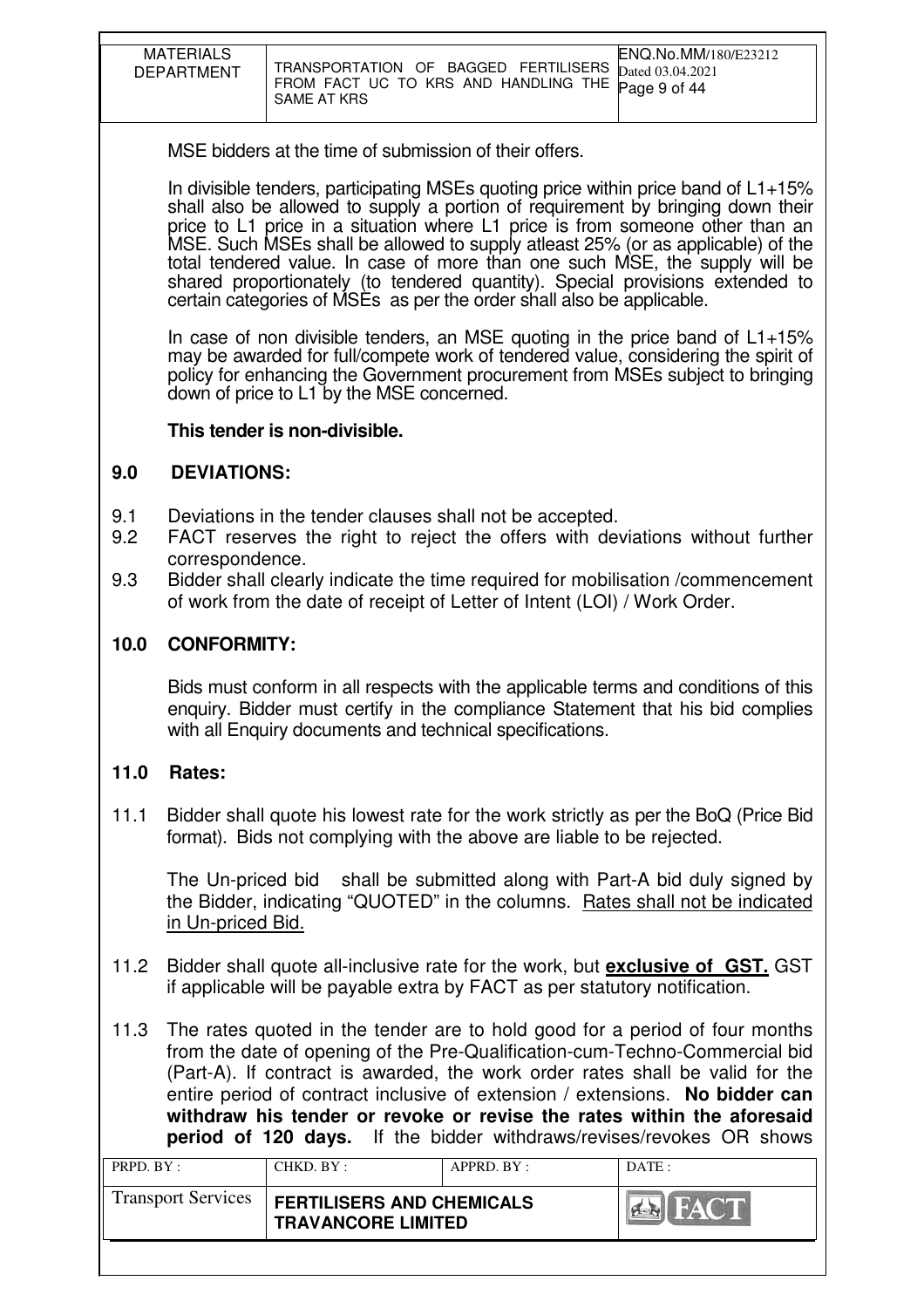| <b>MATERIALS</b><br>DEPARTMENT | ENQ.No.MM/180/E23212<br>TRANSPORTATION OF BAGGED FERTILISERS Dated 03.04.2021<br>FROM FACT UC TO KRS AND HANDLING THE Page 10 of 44<br>SAME AT KRS |
|--------------------------------|----------------------------------------------------------------------------------------------------------------------------------------------------|

unwillingness to confirm with his offer, they will be disqualified from bidding for any contract with FACT for a period of **Three years** from the date of notification, without prejudice to FACT's other right to claim damages.

# **12.0 SECURITY DEPOSIT**:

- 12.1 The successful bidder (Contractor) shall be required to furnish an interest free Security Deposit (SD) equivalent to **three percent (3%) of the total contract value** by DD/NEFT/RTGS or by Bank Guarantee issued by a Nationalised / Scheduled Bank as per the Proforma prescribed within 15 days of issue of the work order. The Bank Guarantee shall be valid till the expiry of the contract with a claim period of six months thereafter. FACT a/c No. 57017844467 with the State Bank of India, Udyogamandal Branch, IFSC Code SBIN0070158 shall be used in case of remittance of Security deposit by NEFT/RTGS and proof of remittance shall be submitted to FACT.
- 12.2 In case the bidder whose bid is accepted, fails to deposit the prescribed Security Deposit or fails to execute the agreement or fails to commence the execution of the work within the specified time, the contract issued to him is liable to be terminated and alternative arrangements made at the risk and cost of the Contractor.

# **13.0 PURCHASER'S RIGHT:**

 FACT reserves the right to reject any or all bids without assigning any reason whatsoever. No claims shall lie against FACT on this account and FACT's decision in this regard shall be final and binding on the bidders. FACT reserves the right to negotiate with the lowest bidder.

# **14.0 CONTRACTOR TO EXECUTE AGREEMENT**:

 The contractor's responsibility under this contract will commence on the date specified in the Letter of Intent/Work Order. The successful Bidder shall be required to execute an Agreement with FACT, within 15 days of the receipt by him of the Work order issued by FACT for carrying out the work according to the terms and conditions of the contract given along with the Work Order. The Agreement shall be executed on Rs.200/- Stamp paper and shall be in the pro forma as specified by FACT. The provisions contained in tender papers and other documents exchanged between the Bidder and FACT shall form part of the contract.

# **15.0 The bidder shall furnish the following along with the offers.**

- 1. The GST registration Number and details. In the case of Provisional ID, GST Registration Number shall be provided on receipt of the same.
- 2. Place of supply/Service
- 3. Address of the supplier/service provider's billing the item if it is different from 2 above

| PRPD. BY:                 | CHKD. BY:                                                     | APPRD. BY: | DATE: |
|---------------------------|---------------------------------------------------------------|------------|-------|
| <b>Transport Services</b> | <b>FERTILISERS AND CHEMICALS</b><br><b>TRAVANCORE LIMITED</b> |            | FACT  |
|                           |                                                               |            |       |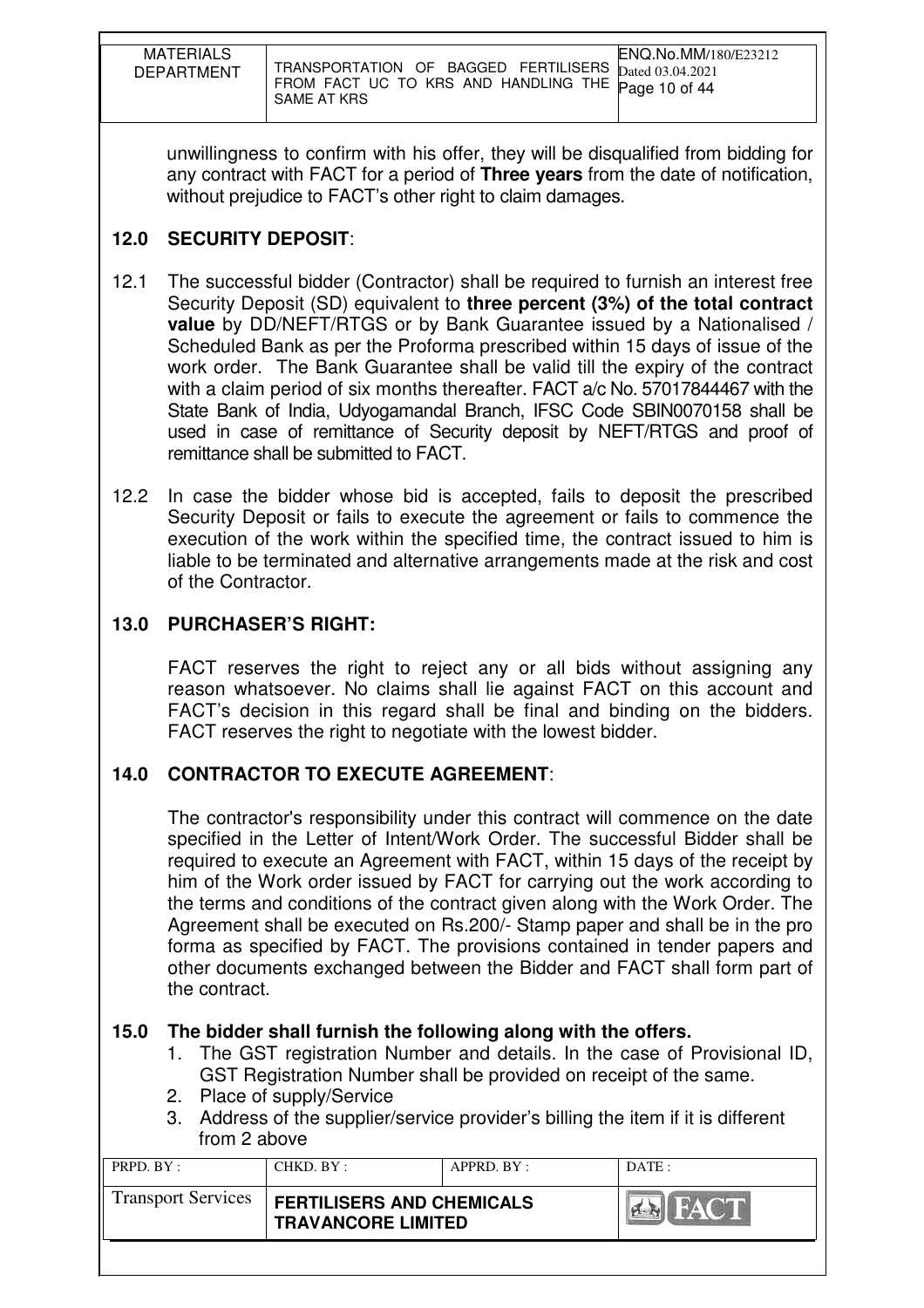|                   | <b>MATERIALS</b><br><b>DEPARTMENT</b>                                                                | <b>SAME AT KRS</b>                          | TRANSPORTATION OF BAGGED FERTILISERS<br>FROM FACT UC TO KRS AND HANDLING THE                                                                                                                                                                                                                                                                                                                                                                                                                      | ENQ.No.MM/180/E23212<br>Dated 03.04.2021<br>Page 11 of 44 |  |
|-------------------|------------------------------------------------------------------------------------------------------|---------------------------------------------|---------------------------------------------------------------------------------------------------------------------------------------------------------------------------------------------------------------------------------------------------------------------------------------------------------------------------------------------------------------------------------------------------------------------------------------------------------------------------------------------------|-----------------------------------------------------------|--|
|                   | 4. GST rates applicable for each item<br>5. HSN / SAC codes of each of the goods / services quoted   |                                             |                                                                                                                                                                                                                                                                                                                                                                                                                                                                                                   |                                                           |  |
|                   | In case of unregistered contractor, a declaration to that effect with reason<br>should be furnished. |                                             |                                                                                                                                                                                                                                                                                                                                                                                                                                                                                                   |                                                           |  |
|                   | Tamilnadu:<br>Karnataka:<br>Telangana:<br>Puducherry:                                                | Andhra Pradesh: 37AAACT6204C1ZS             | FACT's GST No. in the state of Kerala is 32AAACT6204C1Z2. FACT's GST<br>numbers in other southern states is as follows:<br>33AAACT6204C1Z0<br>29AAACT6204C1ZP<br>36AAACT6204C1ZU<br>34AAACT6204C1ZY                                                                                                                                                                                                                                                                                               |                                                           |  |
|                   |                                                                                                      |                                             | The supplier/contractor shall do the following:                                                                                                                                                                                                                                                                                                                                                                                                                                                   |                                                           |  |
|                   | a)<br>b)<br>$\mathsf{C}$                                                                             |                                             | Submit GST compliant tax invoice to FACT along with supply.<br>Shall ensure uploading the above invoice as per statute &<br>File monthly returns in time enabling FACT to claim the input tax credit.                                                                                                                                                                                                                                                                                             |                                                           |  |
|                   |                                                                                                      | supply of the supplier/contractor.          | GST charged by the supplier/contractor shall be released separately to the<br>supplier/contractor only after filing of (i) the outward supply details & the<br>monthly return on GSTN portal by the supplier/contractor and (ii) on matching<br>the input tax credit to such invoice with the corresponding details of outward                                                                                                                                                                    |                                                           |  |
|                   |                                                                                                      |                                             | In case FACT incurs any liability (like interest, penalty etc.,) due to<br>denial/reversal of such input tax credit in respect of the invoice submitted by<br>the supplier/contractor, for the reasons attributable to the supplier/contractor,<br>the same shall be recovered from the supplier/contractor                                                                                                                                                                                       |                                                           |  |
|                   |                                                                                                      | if already paid to the supplier/contractor. | Further in case FACT is deprived of the input tax credit due to any reason<br>attributable to the supplier/contractor, the same shall not be paid or recovered                                                                                                                                                                                                                                                                                                                                    |                                                           |  |
| 16.0              | <b>GENERAL:</b>                                                                                      |                                             |                                                                                                                                                                                                                                                                                                                                                                                                                                                                                                   |                                                           |  |
| 16.1              |                                                                                                      |                                             | FACT reserves the right to extend without giving any reason, the last date for<br>submission and opening of bid, but such extension will be duly intimated to those<br>who have submitted online. In case the date of bid opening happens to be a day<br>of strike/hartal etc. due to any reasons or happens to be a holiday for FACT,<br>declared due to unforeseen and emergency reasons or due to any tech problems,<br>the bids will be opened at the same time on the next full working day. |                                                           |  |
| 16.2              |                                                                                                      |                                             | FACT reserves the right to make changes in the tender documents, but such<br>changes will be published in our portal as a corrigendum. Bidders are requested<br>to counter check with portal before submitting their bids.                                                                                                                                                                                                                                                                        |                                                           |  |
| $PRPD$ $RY \cdot$ |                                                                                                      | $CHKD$ <sub>RY</sub> $\cdot$                | $APPRD$ R $V$                                                                                                                                                                                                                                                                                                                                                                                                                                                                                     | $I$ DATE $\cdot$                                          |  |

| PRPD. BY :-               | CHKD. BY:                                                     | $APPRD$ . $BY$ : | DATE: |
|---------------------------|---------------------------------------------------------------|------------------|-------|
| <b>Transport Services</b> | <b>FERTILISERS AND CHEMICALS</b><br><b>TRAVANCORE LIMITED</b> |                  | HACT  |
|                           |                                                               |                  |       |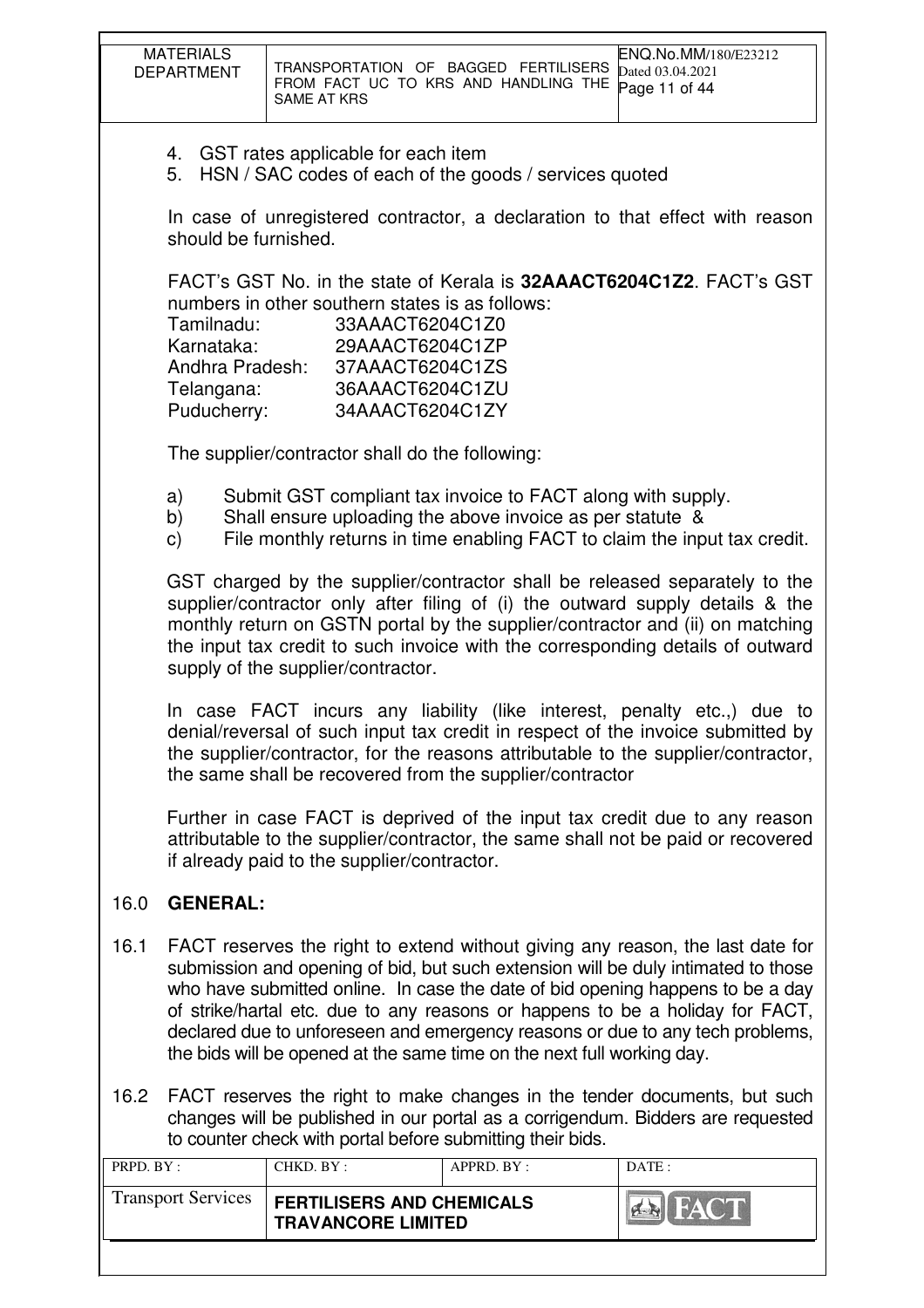| <b>MATERIALS</b><br><b>DEPARTMENT</b> | ENQ.No.MM/180/E23212<br>TRANSPORTATION OF BAGGED FERTILISERS<br>Dated 03.04.2021<br>FROM FACT UC TO KRS AND HANDLING THE Page 12 of 44<br>SAME AT KRS |
|---------------------------------------|-------------------------------------------------------------------------------------------------------------------------------------------------------|

- 16.3 Mere submission of all the documents will not necessarily mean that the Bidder is suitable. Worthiness assessed by FACT will be final and binding on the Bidder.
- 16.4 FACT may relax condition of prior turnover and prior experience (if specified in the Pre Qualification criteria) with respect to Micro & Small Enterprises (MSEs) subject to meeting of quality and technical specifications.
- 16.5 Except in the cases of items/services related to public safety, health, critical security operations and equipment etc., FACT at its discretion may relax the conditions of prior turnover and prior experience (if specified in the Pre Qualification criteria) for Startups recognised by Dept. of Industrial policy and promotion (DIPP) subject to meeting quality and technical specifications, on furnishing copies of relevant certificates / documents in proof of such recognition by DIPP.
- 16.6 All clarification and correspondence related to this enquiry shall be made only in English to the Asst.General Manager(Materials)T&S, Centralised Materials, PD Administrative Building, FACT Ltd., Udyogamandal – 683 501, Tel : 0484- 2568260/2545196/2568629 , Email:julian@factltd.com
- 16.7 All disputes and questions, claims, rights, matters or things, whatsoever, in any way, arising out of or relating to the calling of bids, evaluation of offers, award of contract, change in structure of bids or any other matter relating to finalization of contract are to be referred to the sole Arbitrator who shall be the General Manager [Materials] of FACT. The award shall be binding on both the parties.The bidders are advised to get informed of all details they require regarding the work before submitting their bids.
- 16.8 Work order shall be issued by Asst. General Manager [Materials]-T&S.

# **17.0 TENDER UPDATES:**

Bidders are requested to visit Central Public Procurement Portal (https://eprocure.gov.in) regularly for any updates/corrigendum on the tender, including extension of due date, if any. No other mode of communication shall be made in this regard.

# **18.0 FRAUD PREVENSION POLICY:**

Bidders shall comply with Fraud Prevention Policy of FACT 2012 (FPPF 2012). The said Policy is available in FACT's Website www.fact.co.in.

|                           |                                                               |                | ASST. GENERAL MANAGER (MATERIALS)-TS |
|---------------------------|---------------------------------------------------------------|----------------|--------------------------------------|
| PRPD. BY:                 | CHKD. BY :                                                    | APPRD. BY :    | DATE :                               |
| <b>Transport Services</b> | <b>FERTILISERS AND CHEMICALS</b><br><b>TRAVANCORE LIMITED</b> | <b>EN FACT</b> |                                      |
|                           |                                                               |                |                                      |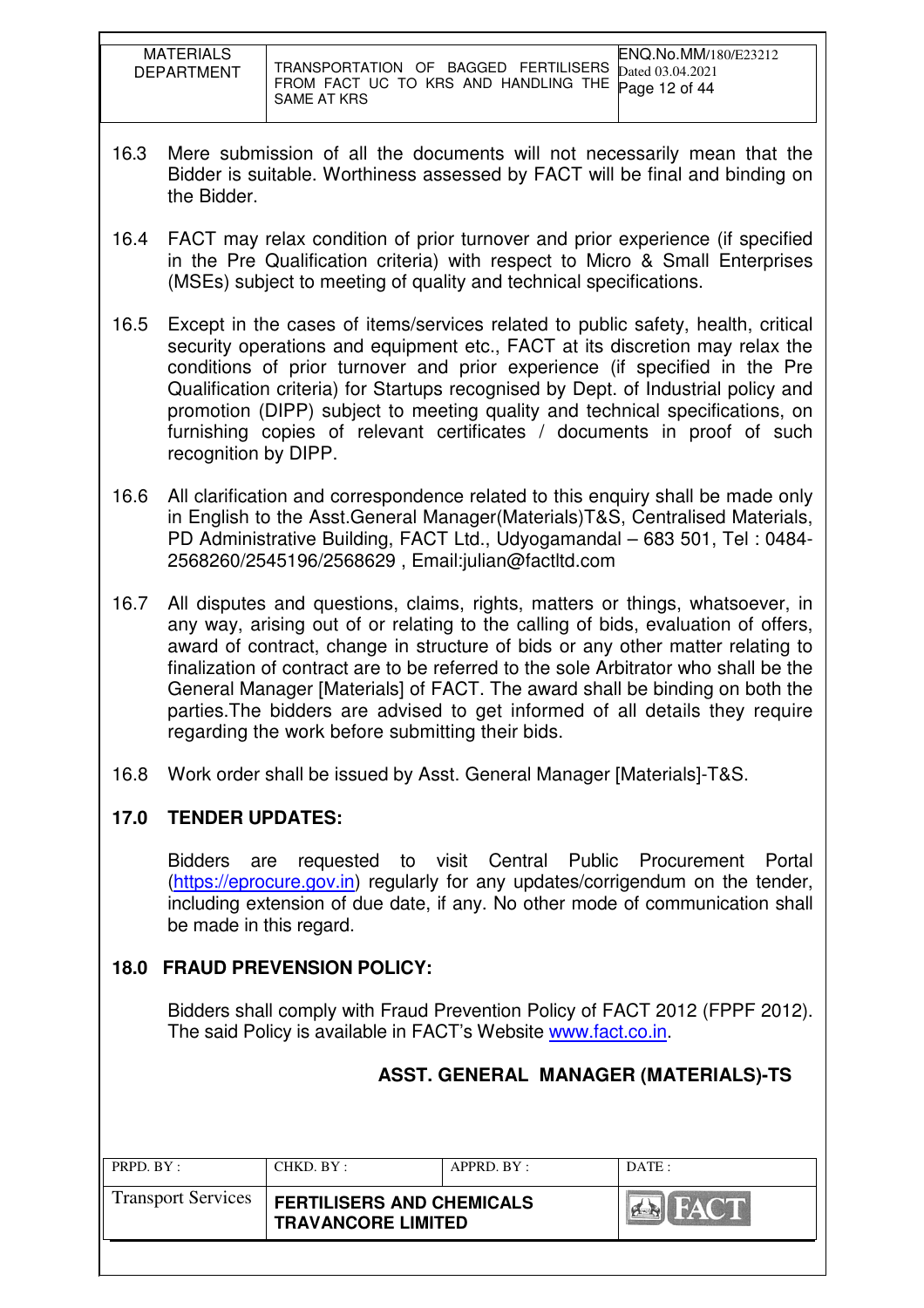|                                                                                | <b>MATERIALS</b><br><b>DEPARTMENT</b>                                                                                                                                                                              | ENQ.No.MM/180/E23212<br>TRANSPORTATION OF BAGGED FERTILISERS<br>Dated 03.04.2021<br>FROM FACT UC TO KRS AND HANDLING THE<br>Page 13 of 44<br><b>SAME AT KRS</b> |         |            |                                                                                                                                                                                                                                                                                            |  |  |
|--------------------------------------------------------------------------------|--------------------------------------------------------------------------------------------------------------------------------------------------------------------------------------------------------------------|-----------------------------------------------------------------------------------------------------------------------------------------------------------------|---------|------------|--------------------------------------------------------------------------------------------------------------------------------------------------------------------------------------------------------------------------------------------------------------------------------------------|--|--|
|                                                                                | <u>ANNEXURE II</u><br><b>VENDOR DATA /UPDATION FORM</b>                                                                                                                                                            |                                                                                                                                                                 |         |            |                                                                                                                                                                                                                                                                                            |  |  |
|                                                                                |                                                                                                                                                                                                                    |                                                                                                                                                                 |         |            | (PLEASE USE ADDITIONAL SHEETS, IF SPACE IS INSUFFICIENT)                                                                                                                                                                                                                                   |  |  |
|                                                                                | TRANSPORTATION OF BAGGED FERTILISERS FROM FACT UC TO KRS AND HANDLING THE SAME AT KRS<br>TENDER NO. MM/180/E23212 Dated 03.04.2021                                                                                 |                                                                                                                                                                 |         |            |                                                                                                                                                                                                                                                                                            |  |  |
|                                                                                |                                                                                                                                                                                                                    | information may result in disqualification.                                                                                                                     |         |            | FACT reserves the right to verify the information given as per the format and enclosures. It is<br>the responsibility of the bidder to give the full details asked for as per this format for<br>evaluating his bid as per this Enquiry. Any misrepresentation of facts and withholding of |  |  |
| SI.<br>No<br><b>Description</b><br>To be filled in by vendor<br>$\blacksquare$ |                                                                                                                                                                                                                    |                                                                                                                                                                 |         |            |                                                                                                                                                                                                                                                                                            |  |  |
| $\mathbf{1}$<br>2                                                              | Name of the bidder/firm<br>correspond                                                                                                                                                                              | Name, address and designation of the<br>key person with whom company may                                                                                        |         |            |                                                                                                                                                                                                                                                                                            |  |  |
| 3                                                                              | Address:                                                                                                                                                                                                           | a. Regd. Office:                                                                                                                                                |         |            |                                                                                                                                                                                                                                                                                            |  |  |
| 4                                                                              | b. Branch Office:                                                                                                                                                                                                  |                                                                                                                                                                 |         |            |                                                                                                                                                                                                                                                                                            |  |  |
| 5<br><b>PIN Code</b><br>Telephone Nos. (with Country/STD<br>6<br>codes)        |                                                                                                                                                                                                                    |                                                                                                                                                                 |         |            |                                                                                                                                                                                                                                                                                            |  |  |
| 7<br>8                                                                         | Tele fax Nos.<br>E-Mail id                                                                                                                                                                                         |                                                                                                                                                                 |         |            |                                                                                                                                                                                                                                                                                            |  |  |
| 9                                                                              | <b>Contact Person</b>                                                                                                                                                                                              |                                                                                                                                                                 |         |            |                                                                                                                                                                                                                                                                                            |  |  |
| 10<br>11                                                                       | <b>Details</b><br>οf<br><b>Address</b>                                                                                                                                                                             | Local<br>Representatives/ Liaison Agents                                                                                                                        | Office/ |            |                                                                                                                                                                                                                                                                                            |  |  |
| 12                                                                             | <b>PIN Code</b>                                                                                                                                                                                                    |                                                                                                                                                                 |         |            |                                                                                                                                                                                                                                                                                            |  |  |
| 13                                                                             | Telephones                                                                                                                                                                                                         |                                                                                                                                                                 |         |            |                                                                                                                                                                                                                                                                                            |  |  |
| 14<br>15                                                                       | Fax Number<br>E-Mail ID                                                                                                                                                                                            |                                                                                                                                                                 |         |            |                                                                                                                                                                                                                                                                                            |  |  |
| 16                                                                             | <b>Contact Person</b>                                                                                                                                                                                              |                                                                                                                                                                 |         |            |                                                                                                                                                                                                                                                                                            |  |  |
| 17                                                                             |                                                                                                                                                                                                                    | Name of the person authorized to sign                                                                                                                           |         |            |                                                                                                                                                                                                                                                                                            |  |  |
|                                                                                |                                                                                                                                                                                                                    | the bid and related documents                                                                                                                                   |         |            |                                                                                                                                                                                                                                                                                            |  |  |
| 19                                                                             | Date of Registration of Firm<br>18<br>Constitution of the bidder (Strike out<br>Proprietorship /<br>Regd.<br>which is not applicable<br>Limited Company/ Hindu Undivided Family/<br>Private Limited/ Public Sector |                                                                                                                                                                 |         |            | Partnership/                                                                                                                                                                                                                                                                               |  |  |
| 20                                                                             | Name and address of proprietor/<br><b>Partners/Directors</b>                                                                                                                                                       |                                                                                                                                                                 |         |            |                                                                                                                                                                                                                                                                                            |  |  |
| 21                                                                             | <b>CATEGORY:</b>                                                                                                                                                                                                   |                                                                                                                                                                 |         |            |                                                                                                                                                                                                                                                                                            |  |  |
| a                                                                              | Micro/ Small/ Medium<br>Whether the entrepreneur comes under<br>the given status (please tick and attach<br>document)                                                                                              |                                                                                                                                                                 |         |            |                                                                                                                                                                                                                                                                                            |  |  |
| PRPD. BY:                                                                      |                                                                                                                                                                                                                    | CHKD. BY:                                                                                                                                                       |         | APPRD. BY: | DATE:                                                                                                                                                                                                                                                                                      |  |  |
|                                                                                | <b>Transport Services</b>                                                                                                                                                                                          | <b>FERTILISERS AND CHEMICALS</b><br><b>TRAVANCORE LIMITED</b>                                                                                                   |         |            | I FAC                                                                                                                                                                                                                                                                                      |  |  |
|                                                                                |                                                                                                                                                                                                                    |                                                                                                                                                                 |         |            |                                                                                                                                                                                                                                                                                            |  |  |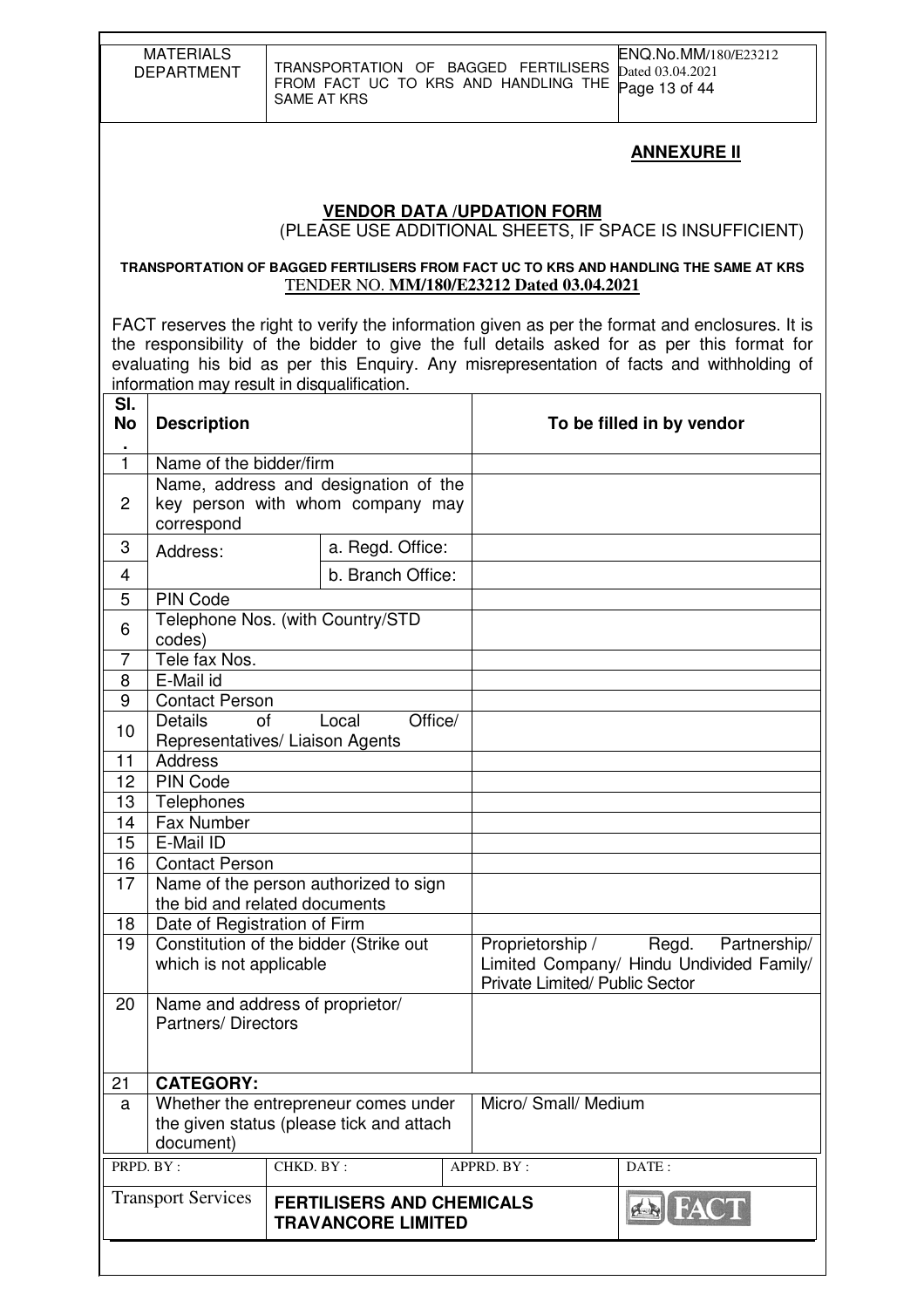|                                                                                                                                                                                                                                                                                                                                                                                                                                   | <b>MATERIALS</b><br>ENQ.No.MM/180/E23212<br>TRANSPORTATION OF BAGGED FERTILISERS<br><b>DEPARTMENT</b><br>Dated 03.04.2021<br>FROM FACT UC TO KRS AND HANDLING THE<br>Page 14 of 44<br><b>SAME AT KRS</b> |                                                                                            |                                            |                   |                                                                          |             |                   |
|-----------------------------------------------------------------------------------------------------------------------------------------------------------------------------------------------------------------------------------------------------------------------------------------------------------------------------------------------------------------------------------------------------------------------------------|----------------------------------------------------------------------------------------------------------------------------------------------------------------------------------------------------------|--------------------------------------------------------------------------------------------|--------------------------------------------|-------------------|--------------------------------------------------------------------------|-------------|-------------------|
| In case the bidder is an Entrepreneur<br>b<br>whether he/she belongs to SC/ST<br>category<br>22. TECHNICAL EXPERTISE :(Proforma for furnishing details of previous experience in<br>transporting not less than 10,000 MT of bagged materials bagged materials like fertilizers,<br>sugar, cement, etc for any single organization during any one of the last five years ending on<br>date of opening of Part A Bid.)              |                                                                                                                                                                                                          |                                                                                            |                                            |                   |                                                                          |             |                   |
| Name of<br>Client                                                                                                                                                                                                                                                                                                                                                                                                                 | <b>Work</b><br>Order No.<br>& Date                                                                                                                                                                       | Item<br>Transporte<br>d                                                                    | year)<br>Year 1                            | Year <sub>2</sub> | Period of Contract & Quantity in MT (Please specify<br>Year <sub>3</sub> | Year 4      | Year <sub>5</sub> |
|                                                                                                                                                                                                                                                                                                                                                                                                                                   |                                                                                                                                                                                                          |                                                                                            |                                            |                   |                                                                          |             |                   |
|                                                                                                                                                                                                                                                                                                                                                                                                                                   |                                                                                                                                                                                                          |                                                                                            |                                            |                   |                                                                          |             |                   |
| Note: Copies of (i) Work order supported by (ii) Experience certificate and (iii)<br>Performance certificate issued by the contractee with Part A bid as documentary<br>evidence. In case of running contracts, Performance certificate submitted should have<br>been issued after the date of enquiry.<br>Details of lorries owned / taken on lease:<br>23.0<br>A - Owned: a) In the name of the Proprietor/Partner(s)/Firm<br>÷ |                                                                                                                                                                                                          |                                                                                            |                                            |                   |                                                                          |             |                   |
| SI.No                                                                                                                                                                                                                                                                                                                                                                                                                             | Reg. No.                                                                                                                                                                                                 | (Attach Photocopy of Registration Certificate, Permit, Insurance and Fitness Certificates) | Approved<br>Carrying<br>Capacity(in<br>MT) |                   | Permit valid up to                                                       |             |                   |
|                                                                                                                                                                                                                                                                                                                                                                                                                                   |                                                                                                                                                                                                          |                                                                                            |                                            |                   |                                                                          |             |                   |
|                                                                                                                                                                                                                                                                                                                                                                                                                                   |                                                                                                                                                                                                          |                                                                                            |                                            |                   |                                                                          |             |                   |
|                                                                                                                                                                                                                                                                                                                                                                                                                                   |                                                                                                                                                                                                          |                                                                                            |                                            |                   |                                                                          |             |                   |
|                                                                                                                                                                                                                                                                                                                                                                                                                                   |                                                                                                                                                                                                          |                                                                                            |                                            |                   |                                                                          |             |                   |
|                                                                                                                                                                                                                                                                                                                                                                                                                                   |                                                                                                                                                                                                          |                                                                                            |                                            |                   |                                                                          |             |                   |
|                                                                                                                                                                                                                                                                                                                                                                                                                                   |                                                                                                                                                                                                          |                                                                                            |                                            |                   |                                                                          |             |                   |
| PRPD. BY:                                                                                                                                                                                                                                                                                                                                                                                                                         |                                                                                                                                                                                                          | CHKD. BY:                                                                                  |                                            | APPRD. BY:        |                                                                          | DATE:       |                   |
|                                                                                                                                                                                                                                                                                                                                                                                                                                   | <b>Transport Services</b>                                                                                                                                                                                | <b>FERTILISERS AND CHEMICALS</b><br><b>TRAVANCORE LIMITED</b>                              |                                            |                   |                                                                          | <b>FACT</b> |                   |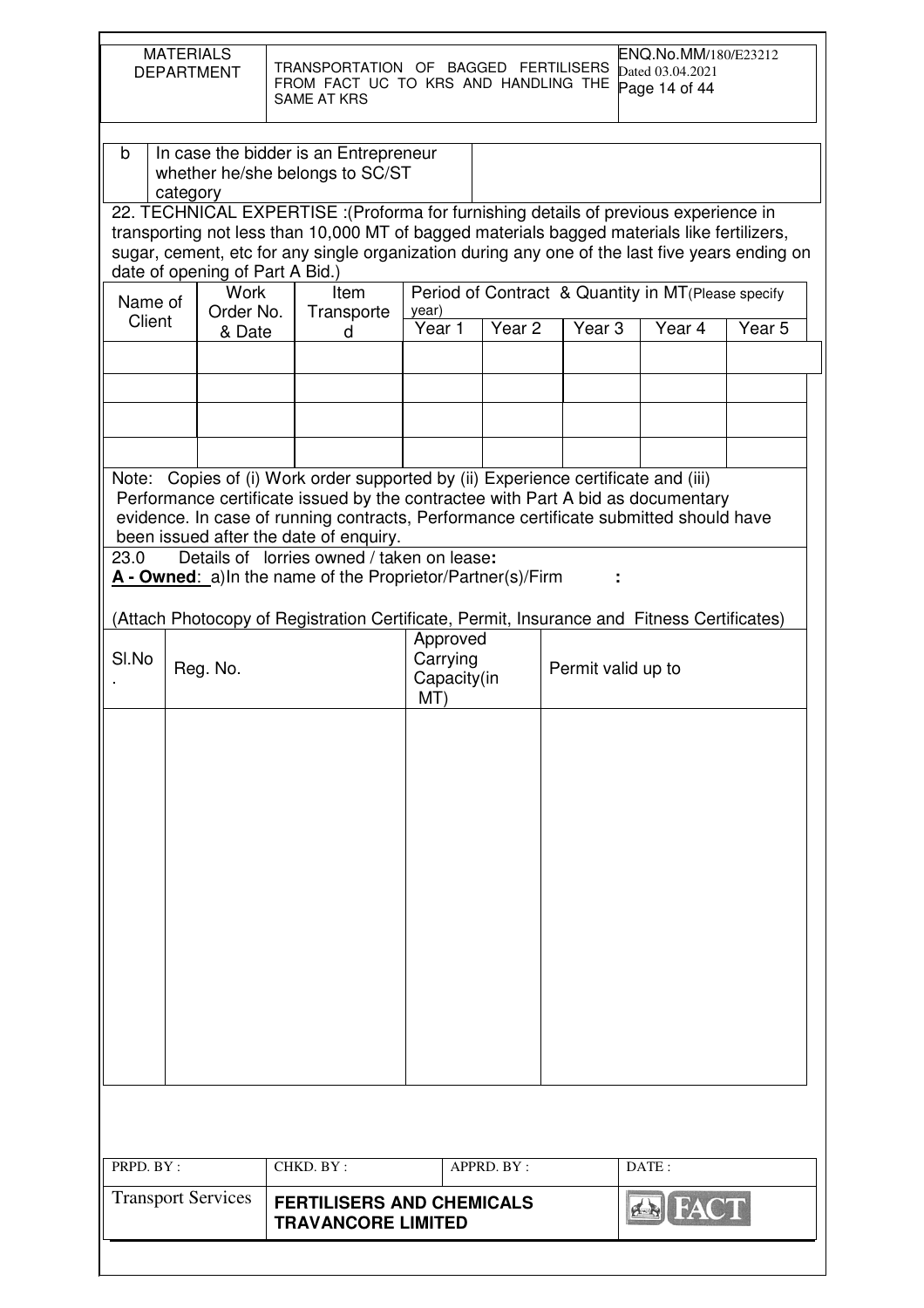|                                                                                                                                                                                                                                                                                                                                                                                                                                                  | <b>MATERIALS</b><br>ENQ.No.MM/180/E23212<br>TRANSPORTATION OF BAGGED FERTILISERS<br><b>DEPARTMENT</b><br>Dated 03.04.2021<br>FROM FACT UC TO KRS AND HANDLING THE<br>Page 15 of 44<br><b>SAME AT KRS</b> |                                                                                            |                                     |                                     |  |                    |  |
|--------------------------------------------------------------------------------------------------------------------------------------------------------------------------------------------------------------------------------------------------------------------------------------------------------------------------------------------------------------------------------------------------------------------------------------------------|----------------------------------------------------------------------------------------------------------------------------------------------------------------------------------------------------------|--------------------------------------------------------------------------------------------|-------------------------------------|-------------------------------------|--|--------------------|--|
|                                                                                                                                                                                                                                                                                                                                                                                                                                                  | B- Taken on Lease : a)                                                                                                                                                                                   |                                                                                            |                                     | Taken on lease for contract period: |  |                    |  |
| SI.No.                                                                                                                                                                                                                                                                                                                                                                                                                                           | Reg. No.                                                                                                                                                                                                 |                                                                                            | Approved<br>Carrying<br>Capacity(in |                                     |  | Permit valid up to |  |
|                                                                                                                                                                                                                                                                                                                                                                                                                                                  |                                                                                                                                                                                                          |                                                                                            |                                     |                                     |  |                    |  |
| Attach lease agreement in Rs.200/- stamp paper in original and photocopy of Registration<br>certificate, permit, insurance and Fitness Certificate)<br>1. The originals of Registration Certificate / Permit / Insurance / Fitness Certificate /<br>Note:<br>any other certificates shall be submitted for our verification when called for.<br>2. The lorries shall not be less than 10 MT carrying capacity and shall be without<br>side body. |                                                                                                                                                                                                          |                                                                                            |                                     |                                     |  |                    |  |
|                                                                                                                                                                                                                                                                                                                                                                                                                                                  | 3. The lorries shall have valid Insurance/Permit/ / Fitness Certificate.                                                                                                                                 |                                                                                            |                                     |                                     |  |                    |  |
| 24.0<br><b>FINANCIAL WORTHINESS</b>                                                                                                                                                                                                                                                                                                                                                                                                              |                                                                                                                                                                                                          |                                                                                            |                                     |                                     |  |                    |  |
| Name Address & Tel. Nos. of Bank with<br>which the Bidder has financial dealings                                                                                                                                                                                                                                                                                                                                                                 |                                                                                                                                                                                                          |                                                                                            |                                     |                                     |  |                    |  |
|                                                                                                                                                                                                                                                                                                                                                                                                                                                  | Working Capital that can be mobilised for two<br>Rslakhs<br>months operation of the contract with<br>supporting details                                                                                  |                                                                                            |                                     |                                     |  |                    |  |
| PRPD. BY:                                                                                                                                                                                                                                                                                                                                                                                                                                        |                                                                                                                                                                                                          | CHKD. BY:                                                                                  |                                     | APPRD. BY:                          |  | DATE:              |  |
|                                                                                                                                                                                                                                                                                                                                                                                                                                                  |                                                                                                                                                                                                          | <b>Transport Services</b><br><b>FERTILISERS AND CHEMICALS</b><br><b>TRAVANCORE LIMITED</b> |                                     |                                     |  |                    |  |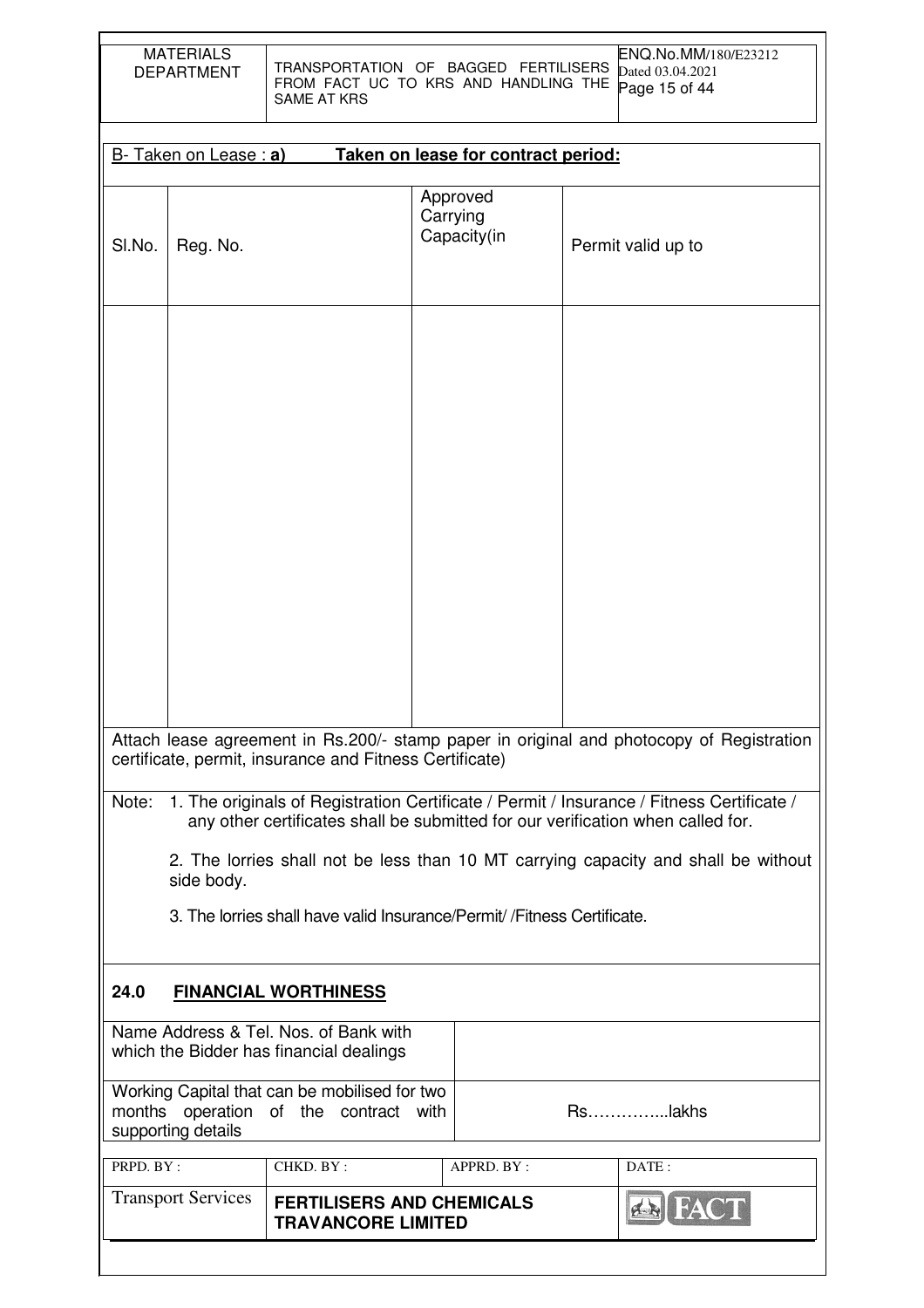| <b>MATERIALS</b><br><b>DEPARTMENT</b> | ENQ.No.MM/180/E23212<br>TRANSPORTATION OF BAGGED FERTILISERS Dated 03.04.2021<br>FROM FACT UC TO KRS AND HANDLING THE Page 16 of 44<br>SAME AT KRS |
|---------------------------------------|----------------------------------------------------------------------------------------------------------------------------------------------------|
|                                       |                                                                                                                                                    |

|            | 24.1. Details of credit / limits facilities enjoyed :<br>(Certificate from Bank regarding working capital mobilisation to be enclosed) |  |  |  |  |  |  |
|------------|----------------------------------------------------------------------------------------------------------------------------------------|--|--|--|--|--|--|
|            |                                                                                                                                        |  |  |  |  |  |  |
| SI.<br>No. | Name of the<br>Type of credit (ie. CC/C,<br>Amount of credit limit sanctioned Rs.                                                      |  |  |  |  |  |  |
|            | $O/D$ etc.<br><b>Bank</b>                                                                                                              |  |  |  |  |  |  |
|            |                                                                                                                                        |  |  |  |  |  |  |
|            |                                                                                                                                        |  |  |  |  |  |  |
|            |                                                                                                                                        |  |  |  |  |  |  |
|            |                                                                                                                                        |  |  |  |  |  |  |
|            |                                                                                                                                        |  |  |  |  |  |  |
|            |                                                                                                                                        |  |  |  |  |  |  |

24.2 Details of Profit & Loss Account:

(Please enclose copies for the preceding three financial years (duly audited)

| S.No. | Year      | Total revenue receipts<br>Rs. | Profit / Loss<br>Rs. |
|-------|-----------|-------------------------------|----------------------|
|       | 2017-2018 |                               |                      |
| 2     | 2018-2019 |                               |                      |
| 3     | 2019-2020 |                               |                      |

24.3 Details of Balance Sheet of the firm for preceding three years:

|   | S.No.   Year (as on) | <b>Total Capital</b><br>employed (Rs.) | Reserves&<br>Surplus (Rs.) | <b>Fixed Assets</b><br>(Rs.) | <b>Current Assets</b><br>(Rs.) |
|---|----------------------|----------------------------------------|----------------------------|------------------------------|--------------------------------|
|   | 2017-2018            |                                        |                            |                              |                                |
| 2 | 2018-2019            |                                        |                            |                              |                                |
| 3 | 2019-2020            |                                        |                            |                              |                                |

 (Please enclose copies of Balance Sheets and Profit and Loss account, duly audited, for the preceding three financial years.

24.4 Turn- over for the three financial years ending  $31<sup>st</sup>$  March (in Rs. Lakhs):

| <b>Transport Services</b> |           | <b>FERTILISERS AND CHEMICALS</b><br><b>TRAVANCORE LIMITED</b> |  | <b>BI</b> FACT                                                                          |
|---------------------------|-----------|---------------------------------------------------------------|--|-----------------------------------------------------------------------------------------|
| PRPD. BY:                 | CHKD. BY: | APPRD. BY:                                                    |  | DATE:                                                                                   |
| years.)                   |           |                                                               |  | (Attach copies of audited Balance Sheets and Profit & Loss Accounts for the above three |
|                           |           |                                                               |  |                                                                                         |
| 2017-2018                 |           | 2018-2019                                                     |  | 2019-2020                                                                               |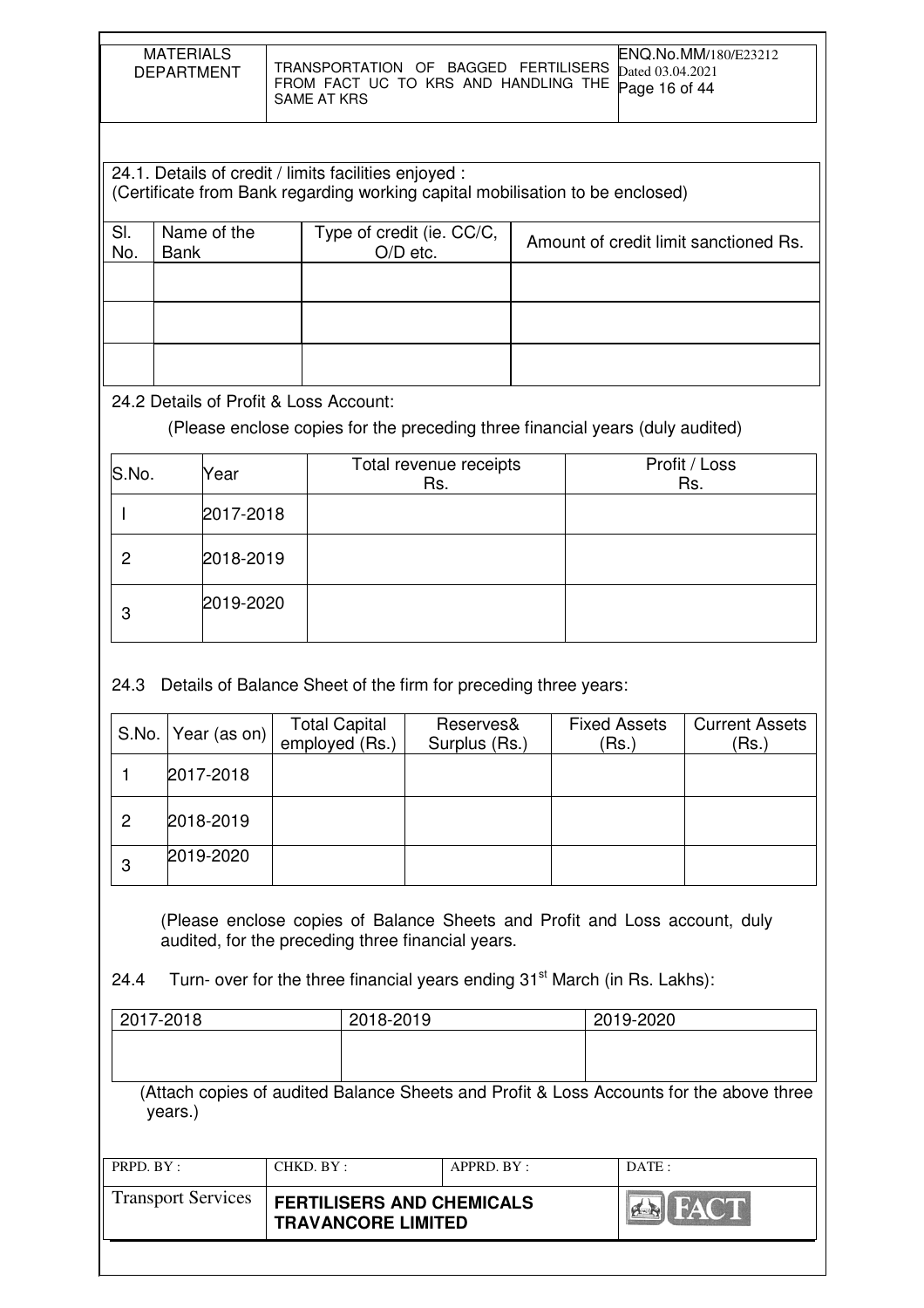|                | <b>MATERIALS</b><br><b>DEPARTMENT</b>                                                    | <b>SAME AT KRS</b>                                                                                           | TRANSPORTATION OF BAGGED FERTILISERS                            | FROM FACT UC TO KRS AND HANDLING THE                                                                                  | ENQ.No.MM/180/E23212<br>Dated 03.04.2021<br>Page 17 of 44                               |  |
|----------------|------------------------------------------------------------------------------------------|--------------------------------------------------------------------------------------------------------------|-----------------------------------------------------------------|-----------------------------------------------------------------------------------------------------------------------|-----------------------------------------------------------------------------------------|--|
| 25.            | Pan No:                                                                                  |                                                                                                              |                                                                 |                                                                                                                       |                                                                                         |  |
|                | (Attach Photocopy of Pan Card)                                                           |                                                                                                              |                                                                 |                                                                                                                       |                                                                                         |  |
| 26.            |                                                                                          | whichever is earlier, by FACT.                                                                               |                                                                 | Mobilization time required for commencement of work from<br>the date of issue of Letter Of Intent (LOI) or Work Order | .Days.                                                                                  |  |
| 27             | <b>OTHER DETAILS:</b>                                                                    |                                                                                                              |                                                                 |                                                                                                                       |                                                                                         |  |
| 1              | Have<br>you ever                                                                         | Quasi Government, Undertaking                                                                                | been blacklisted<br>by<br>Government Department, Public Sector, |                                                                                                                       |                                                                                         |  |
| 3              | Order                                                                                    | Time required for commencement of work                                                                       | from date of our Letter of Intent(LOI) /Work                    |                                                                                                                       |                                                                                         |  |
| 4              |                                                                                          | When was the current long-term agreement<br>signed with Workers' Union &<br>When is it due for renegotiation |                                                                 |                                                                                                                       |                                                                                         |  |
| 5              | at present                                                                               | Whether there is any serious labour unrest                                                                   |                                                                 |                                                                                                                       |                                                                                         |  |
| 6              |                                                                                          |                                                                                                              | Any criminal cases pending against you / firm:                  |                                                                                                                       |                                                                                         |  |
| 28             |                                                                                          | <b>Whether Exempted or Bid Security</b><br>declaration form is enclosed:                                     |                                                                 |                                                                                                                       | <b>EXEMPTED / BID SECURITY</b><br><b>DECLARATION ENCLOSED</b>                           |  |
|                |                                                                                          |                                                                                                              |                                                                 |                                                                                                                       | 29. Please furnish the following details along with your Banker's Authorisation letter: |  |
| $\mathbf{1}$   | Income Tax PAN No.                                                                       |                                                                                                              |                                                                 |                                                                                                                       |                                                                                         |  |
|                |                                                                                          |                                                                                                              |                                                                 |                                                                                                                       |                                                                                         |  |
| $\overline{c}$ | GST No.                                                                                  |                                                                                                              |                                                                 |                                                                                                                       |                                                                                         |  |
| 3              | Name of the Bank with<br>address                                                         |                                                                                                              |                                                                 |                                                                                                                       |                                                                                         |  |
|                | Name of the Branch with                                                                  |                                                                                                              |                                                                 |                                                                                                                       |                                                                                         |  |
| 4              | address                                                                                  |                                                                                                              |                                                                 |                                                                                                                       |                                                                                         |  |
| 5              | <b>MICR Code</b>                                                                         |                                                                                                              |                                                                 |                                                                                                                       |                                                                                         |  |
| 6              | <b>IFSC Code</b>                                                                         |                                                                                                              |                                                                 |                                                                                                                       |                                                                                         |  |
| $\overline{7}$ | <b>Account Type</b>                                                                      |                                                                                                              |                                                                 |                                                                                                                       |                                                                                         |  |
| 8              | Bank Account No.                                                                         |                                                                                                              |                                                                 |                                                                                                                       |                                                                                         |  |
| 9              | Account holder's Name                                                                    |                                                                                                              |                                                                 |                                                                                                                       |                                                                                         |  |
| 10             | Vendor email address                                                                     |                                                                                                              |                                                                 |                                                                                                                       |                                                                                         |  |
|                | 30. Following documents shall be enclosed:                                               |                                                                                                              |                                                                 |                                                                                                                       |                                                                                         |  |
|                | 1. Proof of constitution of firm.                                                        |                                                                                                              |                                                                 |                                                                                                                       |                                                                                         |  |
|                | 2. Copy of "Permanent Account Number" (PAN) Card.                                        |                                                                                                              |                                                                 |                                                                                                                       |                                                                                         |  |
|                | 3. Certificate from Bank on Credit limits/facilities                                     |                                                                                                              |                                                                 |                                                                                                                       |                                                                                         |  |
|                |                                                                                          |                                                                                                              |                                                                 |                                                                                                                       |                                                                                         |  |
|                | 4. Copy of Audited Profit & Loss Account for years 2017-2018, 2018-2019 and<br>2019-2020 |                                                                                                              |                                                                 |                                                                                                                       |                                                                                         |  |
|                | 5. Copy of Audited Balance Sheet for years 2017-2018, 2018-2019 and 2019-2020            |                                                                                                              |                                                                 |                                                                                                                       |                                                                                         |  |
|                | Copies of work orders/ experience certificate/ performance certificates                  |                                                                                                              |                                                                 |                                                                                                                       |                                                                                         |  |
|                | PRPD. BY:                                                                                | CHKD. BY:                                                                                                    | APPRD. BY:                                                      |                                                                                                                       | DATE:                                                                                   |  |
|                | <b>Transport Services</b>                                                                | <b>TRAVANCORE LIMITED</b>                                                                                    | <b>FERTILISERS AND CHEMICALS</b>                                |                                                                                                                       | <b>ZERI FA</b>                                                                          |  |
|                |                                                                                          |                                                                                                              |                                                                 |                                                                                                                       |                                                                                         |  |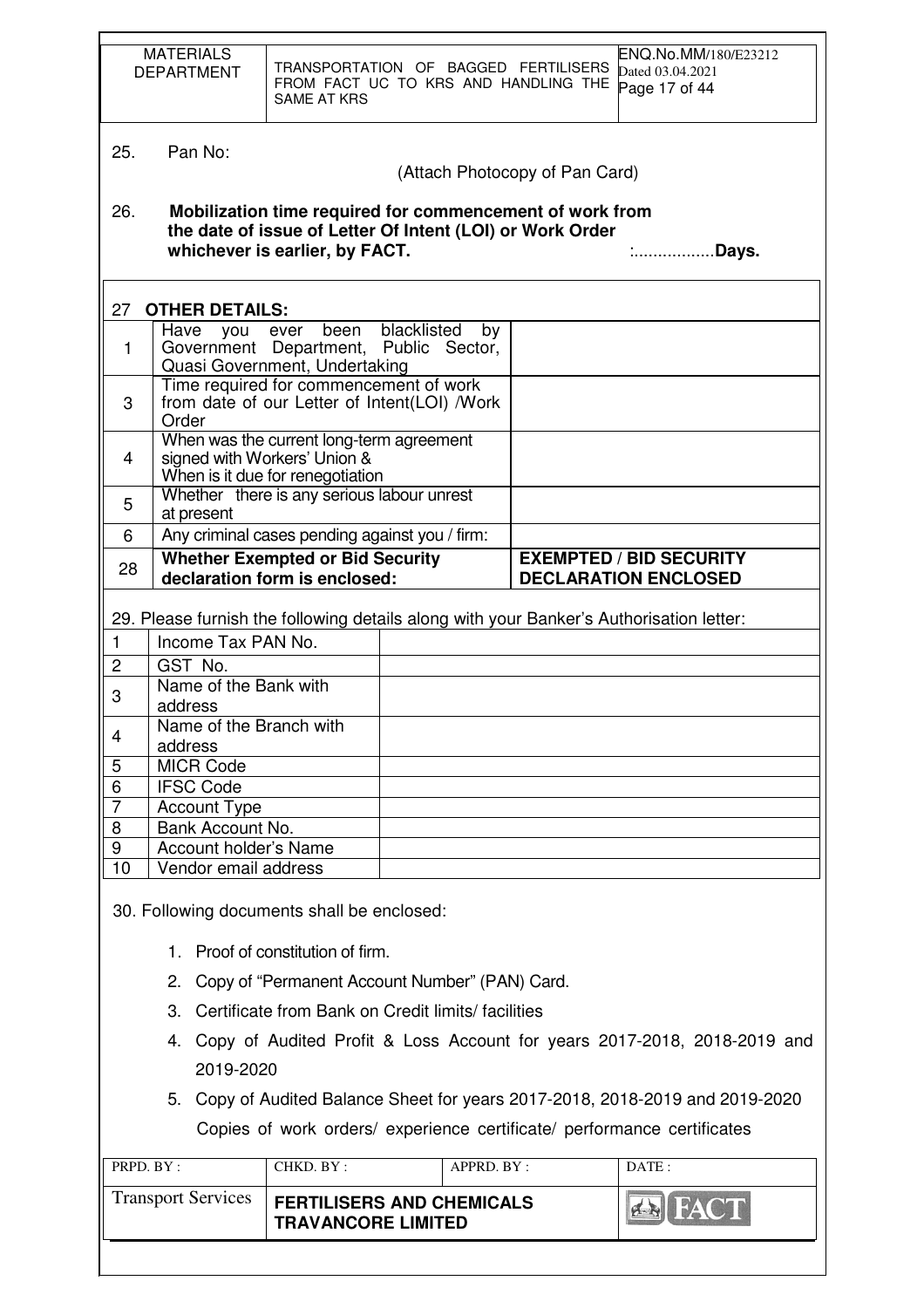| <b>MATERIALS</b><br><b>DEPARTMENT</b> | TRANSPORTATION OF BAGGED FERTILISERS<br>FROM FACT UC TO KRS AND HANDLING THE<br>SAME AT KRS                                                                                                                                                                                                                                                                                                                                                                                |                       | ENQ.No.MM/180/E23212<br>Dated 03.04.2021<br>Page 18 of 44 |
|---------------------------------------|----------------------------------------------------------------------------------------------------------------------------------------------------------------------------------------------------------------------------------------------------------------------------------------------------------------------------------------------------------------------------------------------------------------------------------------------------------------------------|-----------------------|-----------------------------------------------------------|
|                                       | from the clients indicated in Clause 4.1 of NIT and copies of (i) Work                                                                                                                                                                                                                                                                                                                                                                                                     |                       |                                                           |
|                                       | order supported by (ii) Experience certificate and (iii) Performance                                                                                                                                                                                                                                                                                                                                                                                                       |                       |                                                           |
|                                       | certificate relevant to that particular Work Order issued by the contractee                                                                                                                                                                                                                                                                                                                                                                                                |                       |                                                           |
|                                       | as per clause 4.2 of NIT shall be furnished.                                                                                                                                                                                                                                                                                                                                                                                                                               |                       |                                                           |
|                                       | 6. Solvency Certificate as per Clause 4.4 of Notice Inviting e-tender.                                                                                                                                                                                                                                                                                                                                                                                                     |                       |                                                           |
| 7 <sub>1</sub>                        | Copy of GST Registration Certificate                                                                                                                                                                                                                                                                                                                                                                                                                                       |                       |                                                           |
| 8.                                    | Copy of valid registration with Labour/PF/ESI Depts.                                                                                                                                                                                                                                                                                                                                                                                                                       |                       |                                                           |
| 9.                                    | Copies of the Registration Certificate, Permit, Insurance and Fitness Certificates.                                                                                                                                                                                                                                                                                                                                                                                        |                       |                                                           |
|                                       |                                                                                                                                                                                                                                                                                                                                                                                                                                                                            |                       |                                                           |
|                                       | <b>DECLARATION</b>                                                                                                                                                                                                                                                                                                                                                                                                                                                         |                       |                                                           |
| for disqualification.                 | I/We hereby declare that the particulars furnished above are true to the best of my/our<br>knowledge and belief. I/we hereby agree that FACT shall have the right to visit my/our<br>office/works to satisfy themselves that the particulars furnished above are correct and I/we<br>shall furnish any additional information/documents that may be required by FACT. I/we<br>understand that suppression of any facts/furnishing false information shall render us liable |                       |                                                           |
|                                       |                                                                                                                                                                                                                                                                                                                                                                                                                                                                            | Authorised Signatory, |                                                           |
|                                       |                                                                                                                                                                                                                                                                                                                                                                                                                                                                            |                       |                                                           |
| Date:                                 | Name                                                                                                                                                                                                                                                                                                                                                                                                                                                                       |                       |                                                           |
| Place:                                | Designation                                                                                                                                                                                                                                                                                                                                                                                                                                                                |                       |                                                           |
|                                       | Signature                                                                                                                                                                                                                                                                                                                                                                                                                                                                  |                       |                                                           |
|                                       |                                                                                                                                                                                                                                                                                                                                                                                                                                                                            |                       |                                                           |
|                                       | (Seal)                                                                                                                                                                                                                                                                                                                                                                                                                                                                     |                       |                                                           |
|                                       |                                                                                                                                                                                                                                                                                                                                                                                                                                                                            |                       |                                                           |
|                                       |                                                                                                                                                                                                                                                                                                                                                                                                                                                                            |                       |                                                           |
|                                       |                                                                                                                                                                                                                                                                                                                                                                                                                                                                            |                       |                                                           |
|                                       |                                                                                                                                                                                                                                                                                                                                                                                                                                                                            |                       |                                                           |
|                                       |                                                                                                                                                                                                                                                                                                                                                                                                                                                                            |                       |                                                           |
|                                       |                                                                                                                                                                                                                                                                                                                                                                                                                                                                            |                       |                                                           |
|                                       |                                                                                                                                                                                                                                                                                                                                                                                                                                                                            |                       |                                                           |
|                                       |                                                                                                                                                                                                                                                                                                                                                                                                                                                                            |                       |                                                           |
|                                       |                                                                                                                                                                                                                                                                                                                                                                                                                                                                            |                       |                                                           |
|                                       |                                                                                                                                                                                                                                                                                                                                                                                                                                                                            |                       |                                                           |
| PRPD. BY:                             | CHKD. BY:                                                                                                                                                                                                                                                                                                                                                                                                                                                                  | APPRD. BY:            | DATE:                                                     |
| <b>Transport Services</b>             | <b>FERTILISERS AND CHEMICALS</b>                                                                                                                                                                                                                                                                                                                                                                                                                                           |                       |                                                           |
|                                       | <b>TRAVANCORE LIMITED</b>                                                                                                                                                                                                                                                                                                                                                                                                                                                  |                       |                                                           |
|                                       |                                                                                                                                                                                                                                                                                                                                                                                                                                                                            |                       |                                                           |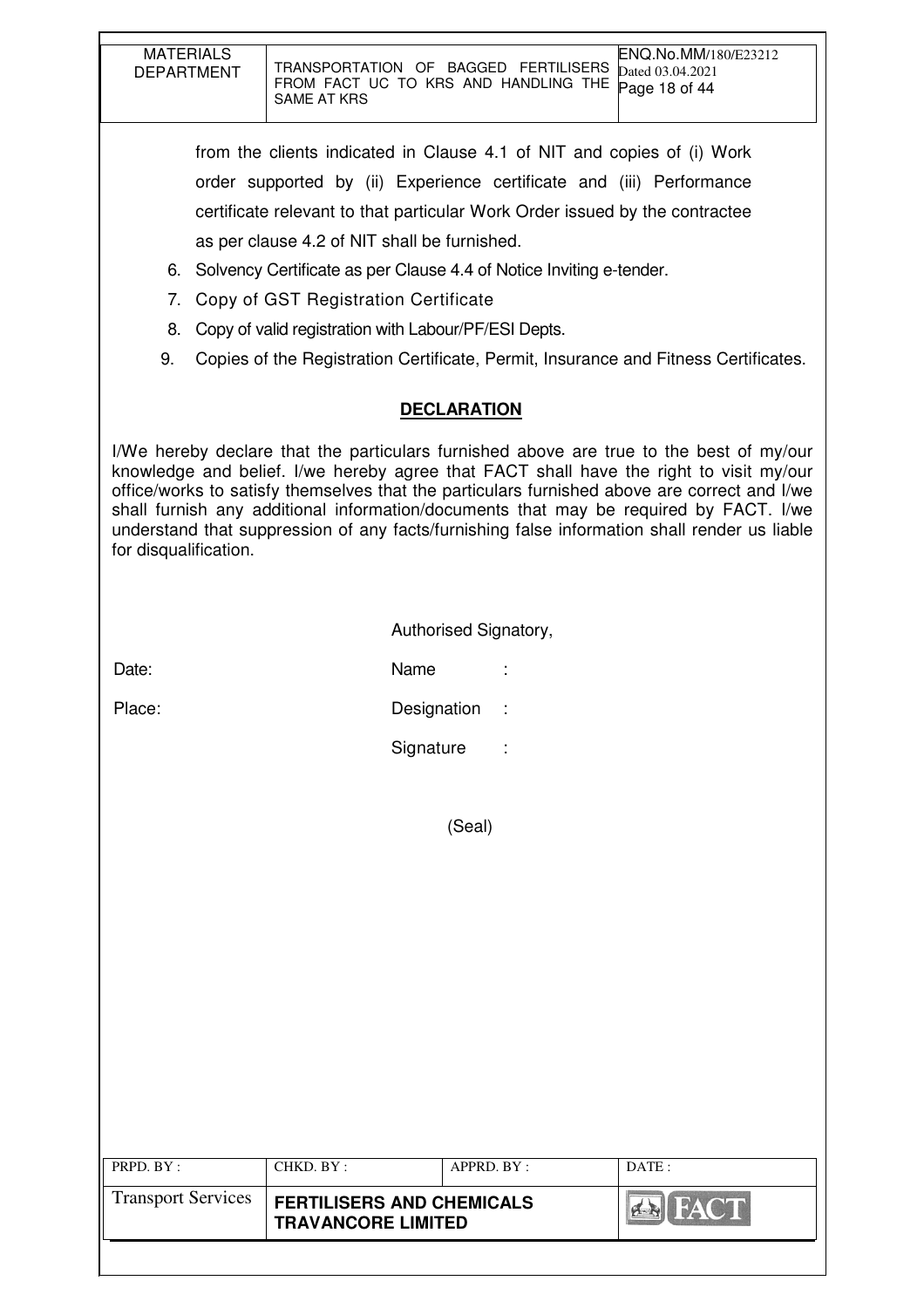# **ANNEXURE-III**

# **SPECIAL TERMS AND CONDITIONS OF CONTRACT**

1.0 Period of Contract:

The period of contract for the work shall be for two years from the date commencement of work as per Letter Of Intent (LOI)/ Work order issued by FACT.

- 2.0 Constitution of the Contractor.
- 2.1 The contractor shall furnish FACT, full details of his business constitution. If a partnership firm or a Company, a copy of the Partnership Deed or Memorandum of Association or Articles of Association as the case may be, together with power of Attorney, if any, granted in anybody's favour to act as the authorized signatory or otherwise, should be made available to FACT.
- 2.2 Any alteration in the composition or constitution of the Contractor and events like death/resignation of Partner/Director shall be notified to the Asst. General Manager (Traffic)/FACT-UC within 24 hours of the event. In such situations FACT reserves the right to terminate or continue the contract or to require the Contractor/Survivor to produce such documents or to conform with such formalities for continuing the work, as FACT deems fit.

# 3.0 **Description of Work / Liability of the Contractor**.

- 3.1 The scope of work shall be as detailed below:
- 3.1.1 Safe transportation of Ammonium Sulphate, Factamfos or any other fertilizers, bagged in 50 kg bags, in suitable lorries engaged by the Contractor, from our factory at Udyogamandal (FACT-UC) after necessary weighments to the godowns of our Kalamassery Railway Forwarding Office (Kalamassery Railway Siding godowns - KRS).
- 3.1.2 Loading Ammonium Sulphate, Factamfos or any other fertilizers, bagged in 50 kg bags, from lorries directly into wagons placed at our siding, or Unloading and stacking in our godowns at KRS Kalamassery, 12 bags high from Contractors' / Company / Company hired / other contractors' lorries (including charges for separation and stacking of bags damaged in transit).
- 3.1.3 Loading and stacking Ammonium Sulphate, Factamfos or any other fertilizers, bagged in 50 kg bags, into wagons placed at KRS from our KRS godowns, either by head load or after transporting in contractors' vehicles near to the wagons and then loading into wagons (Single rate is applicable irrespective of the lead to the wagons).
- 3.1.4 Loading from the godown of KRS, Kalamassery onto lorries for movement to destinations as required by FACT during emergencies. The rate applicable for this work shall be the same as for item 3.1.3 above.
- 3.1.5 **If under any circumstances, FACT is required to transport bagged fertilizers from FACT – Cochin Division (FACT-CD, at Ambalamedu) to KRS, Kalamassery, the bidder shall undertake to handle the products transported from FACT-CD (i.e. unloading in to KRS** godowns and loading from KRS godowns on to lorries) as per the terms and conditions

| <b>Transport Services</b><br><b>FERTILISERS AND CHEMICALS</b><br><b>THE STATE OF BEAT</b><br><b>TRAVANCORE LIMITED</b> | PRPD. BY: | CHKD. BY: | APPRD. BY: | DATE: |
|------------------------------------------------------------------------------------------------------------------------|-----------|-----------|------------|-------|
|                                                                                                                        |           |           |            |       |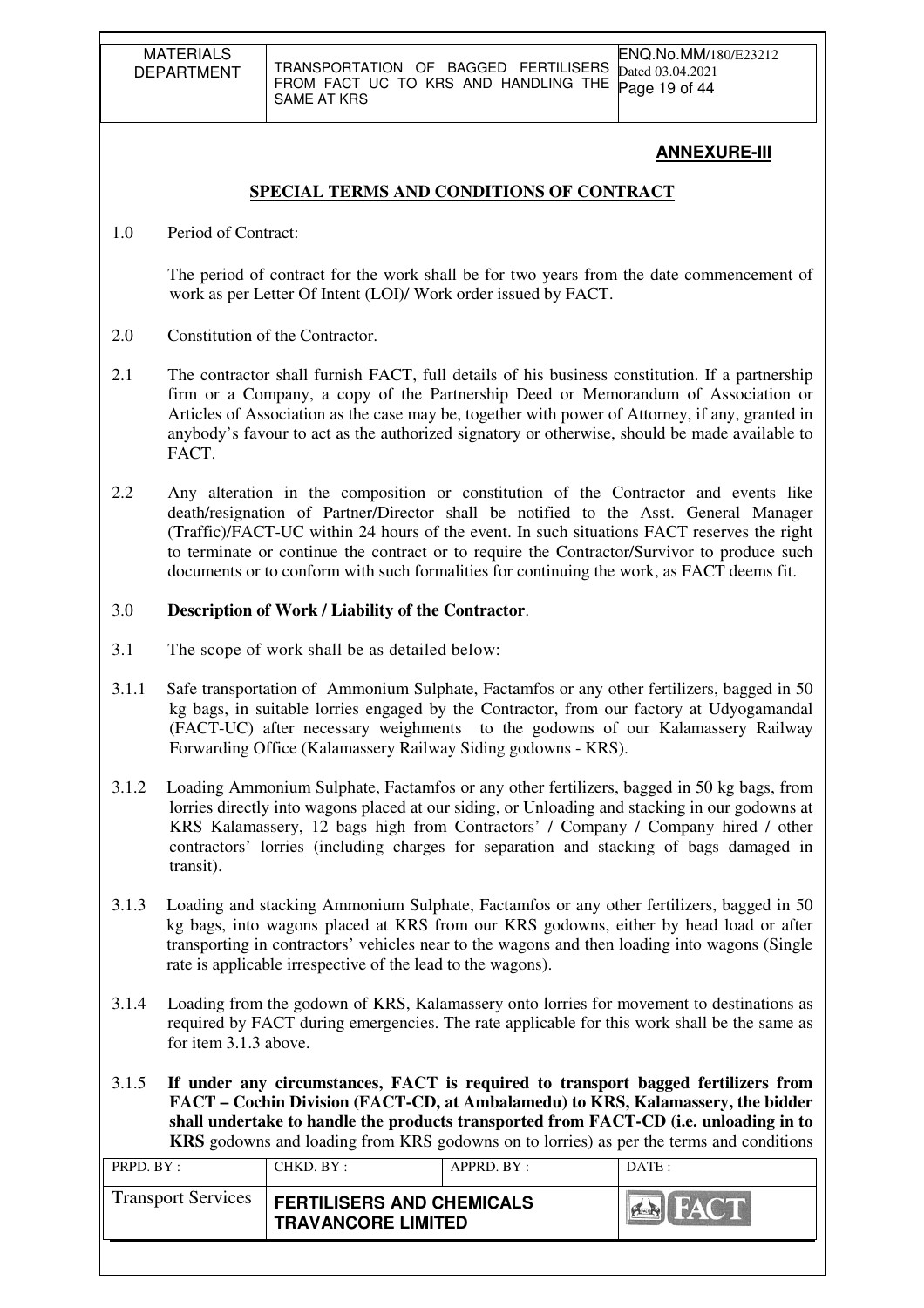| <b>MATERIALS</b><br>DEPARTMENT | TRANSPORTATION OF BAGGED FERTILISERS<br>FROM FACT UC TO KRS AND HANDLING THE Page 20 of 44<br>SAME AT KRS | ENQ.No.MM/180/E23212<br>Dated 03.04.2021 |
|--------------------------------|-----------------------------------------------------------------------------------------------------------|------------------------------------------|

of the corresponding work in respect of bagged fertilizers transported from FACT – UC and handled at KRS. The rate applicable for unloading in to KRS godowns from lorries with products transported from FACT-CD shall be the same as for item 3.1.2 above and the rate applicable for loading these products from KRS godowns on to lorries shall be the same as for item 3.1.3 above. The work as per 3.1.1 above (transportation from FACT-UC to KRS, Schedule-A) shall be required to be carried out during all the three shifts, i.e. 12/08, 08/04 & 04/12 shifts (Round the clock).

- 3.1.6 **Work under Schedule A,** i.e. transportation from FACT-UC to KRS: Work under Schedule – A shall be required to be carried out during all the three shifts (i.e. 12/08, 08/04 & 04/12 shifts-Round the clock)) being operated by FACT.
- 3.1.7 **Work under Schedule B**: i.e. Handling during all the three shifts i.e. 12/08, 08/04 & 04/12- Round the clock.
	- (i) Work under Schedule B (i.e. (1) loading directly into wagons/unloading and stacking in KRS godown and (2) - loading from KRS godown and unloading into wagons), shall be required to be carried out during all the three shifts i.e. 12/08, 08/04 & 04/12 (Round the clock).
	- (ii) The Contractor shall load a minimum quantity of one rake,1344 MT (21wagons X 64 MT) on to the wagons in a day, when there is rake loading, at rates applicable for the work done. During the period, the contractor shall also handle the work of unloading in the godowns from lorries as per FACT's requirement, at the above rates. The rates applicable for the work done be applicable vide the above rates, even if the quantity loaded or handled is in excess of 1344 MT.

#### 3.2.0 **Quantity for transportation/handling:**

3.2.1 The quantity to be transported to KRS and handled at KRS is furnished in the following table:

|           |                                    |                                                | <b>Schedule wise Allocation of Quantity (Estimated)</b>                                                                                                                       |                        |
|-----------|------------------------------------|------------------------------------------------|-------------------------------------------------------------------------------------------------------------------------------------------------------------------------------|------------------------|
|           | $1 $ Schedule - A – Transportation |                                                |                                                                                                                                                                               | Qty for 2 years $(MT)$ |
| (i)       | 12/08, 08/04 & 04/12               |                                                | Quantity to be transported from UD to KRS during all the 3 shifts i.e.                                                                                                        | 600000                 |
|           |                                    | Total quantity to be transported and handled   |                                                                                                                                                                               | 600000                 |
|           |                                    |                                                | $2 $ Schedule - B $-(1)$ Loading directly from lorries into wagons / unloading into godowns<br>during all the three shifts i.e. $12/08$ , $08/04 \& 04/12$ – Round the Clock. |                        |
| (i)       |                                    | wagons or unloading & stacking at KRS godown   | Quantity to be loaded (bagged fertilisers) from lorries, directly into                                                                                                        | 500000                 |
|           | Clock.                             |                                                | Total quantity loaded into wagons or unloaded into KRS godown<br>during all the three shifts i.e. $12/08$ , $08/04 \& 04/12$ -Round the                                       | 500000                 |
|           |                                    |                                                | 2 Schedule - B (2) - Loading from the godown into wagons / lorries and its stacking during<br>all the three shifts i.e. $12/08$ , $08/04$ & $04/12$ -Round the Clock.         |                        |
| (i)       |                                    | wagons/lorries and its stacking at KRS Godown. | Quantity to be loaded (bagged fertilisers) from the KRS godown into                                                                                                           | 400000                 |
|           |                                    |                                                | <b>Total</b>                                                                                                                                                                  | 400000                 |
|           |                                    |                                                |                                                                                                                                                                               |                        |
| PRPD. BY: |                                    | CHKD. BY:                                      | APPRD. BY:                                                                                                                                                                    | DATE:                  |

| IND.DI.                   | CLIMD. D. 1.                                                  | ALINU. DI. | 177113.        |
|---------------------------|---------------------------------------------------------------|------------|----------------|
| <b>Transport Services</b> | <b>FERTILISERS AND CHEMICALS</b><br><b>TRAVANCORE LIMITED</b> |            | <b>SI FACT</b> |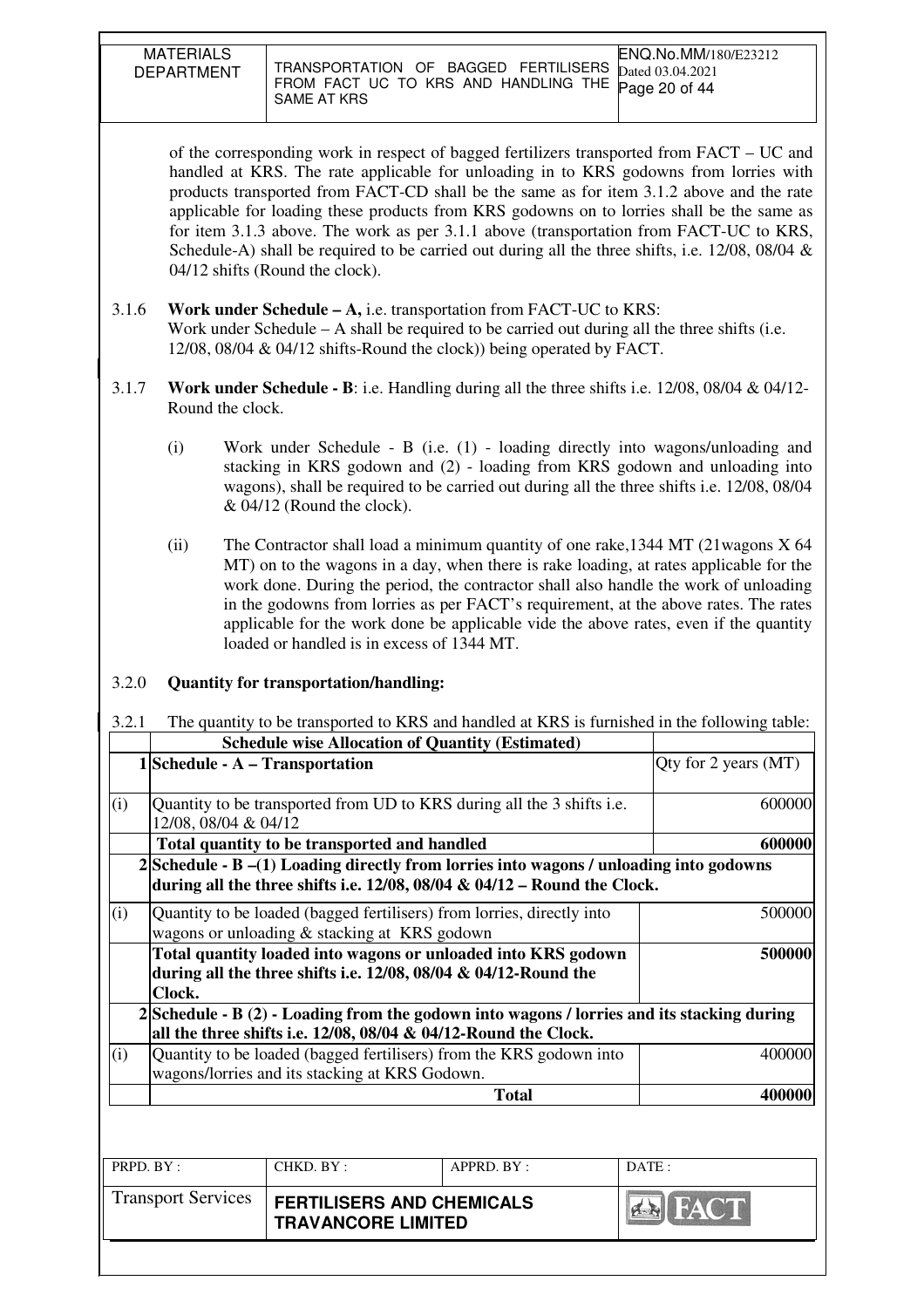| <b>MATERIALS</b><br><b>DEPARTMENT</b> | <b>ENO.No.MM/180/E23212</b><br>TRANSPORTATION OF BAGGED FERTILISERS Dated 03.04.2021<br>FROM FACT UC TO KRS AND HANDLING THE Page 21 of 44<br>SAME AT KRS |
|---------------------------------------|-----------------------------------------------------------------------------------------------------------------------------------------------------------|

- 3.2.2 The quantities for transportation and handling as indicated above may vary depending upon seasonal demands for the fertilizers, Govt. policy, monsoon pattern, road movement, raw materials availability, production level, storage capacity in Plants/ KRS godown etc. & force majeure conditions. However, the contractor is liable to supply lorries in sufficient numbers and move the goods as per Despatch Instructions and oral / written communications for changes if any, issued from time to time by UC Traffic Department. **The contractor shall transport and handle 50 % more quantities than envisaged in Clause 3.2.1 at the same**  rates if required by FACT. There is no guarantee to the contractor for the quantities indicated in the tender. The contractor shall have no claim for idling of lorries/workmen engaged by him and for any loss of revenue due to reduction in quantity offered for the work.
- 3.3.0 The purpose of the contract is to maintain transportation of bagged fertilizers from our plants at Udyogamandal to Kalamassery Railway Siding so as to ensure uninterrupted plant production and for dispatching the products from KRS to various destinations by Rail or Road with minimum cost. For this, the contractor shall perform the following works without any failure.
- 3.3.1 Providing sufficient number of good & transport fit lorries continuously for movement of bagged fertilizers from our plant to Kalamassery Railway Siding (KRS) as per our requirement and loading directly into wagons when wagons are available or unloading to our KRS godowns when wagons are not available. The bagged fertilizers unloaded at KRS have to be loaded again into wagons or lorries. Wagons/Rakes have to be loaded within the prescribed demurrage-free time. For doing this, maximum quantity of bagged fertilizers shall be transported from FACT Udyogamandal for direct loading as offered by FACT and the balance shall be loaded from the stocks available at our KRS go-downs. As far as possible double handling (unloading at godowns and loading again into wagons) shall be avoided. In order to avoid demurrage, the contractor is to arrange required workers for loading and also arrange to transport required wagon quantities from plant / godown per day to KRS.
- 3.3.2 In order to achieve the above requirements, the contractor shall have to supply minimum 31 lorries of 10 MT capacity or equivalent capacity of larger payloads to transfer the product during all the three shifts i.e.  $12/08$ ,  $08/04 \& 04/12$ -Round the Clock. The contractor is to ensure that the lorries with large body size capacity if used , will be loaded and can be manoeuvred in the space available in FACT & KRS Godowns without causing demurrages.
- 3.3.3 The contractor shall be in a position to command sufficient labour force for handling bagged fertilizers at Kalamassery for timely loading and unloading without affecting our production and loading of wagons without any demurrage and he has to execute the various works entrusted to him as per requirements of FACT strictly as per instructions from FACT-UC Traffic Department/ FACT's Traffic Office at KRS. The contractor shall be required to undertake the work even with notice period of less than 24 hours.
- 3.4 If the contractor fails to supply minimum number of lorries as mentioned in 3.3.2 above liquidated damages shall be applicable as follows:

Rs.500/- per shift or part thereof per lorry short supplied in the case of each shift per lorry.

 This is without prejudice to FACT's further rights to take action as per Clause 11 of the Standard Terms and Conditions (Annexure - IV).

| PRPD. BY:                 | CHKD. BY :                                                    | APPRD. BY: | DATA:        |
|---------------------------|---------------------------------------------------------------|------------|--------------|
| <b>Transport Services</b> | <b>FERTILISERS AND CHEMICALS</b><br><b>TRAVANCORE LIMITED</b> |            | <b>FACTE</b> |
|                           |                                                               |            |              |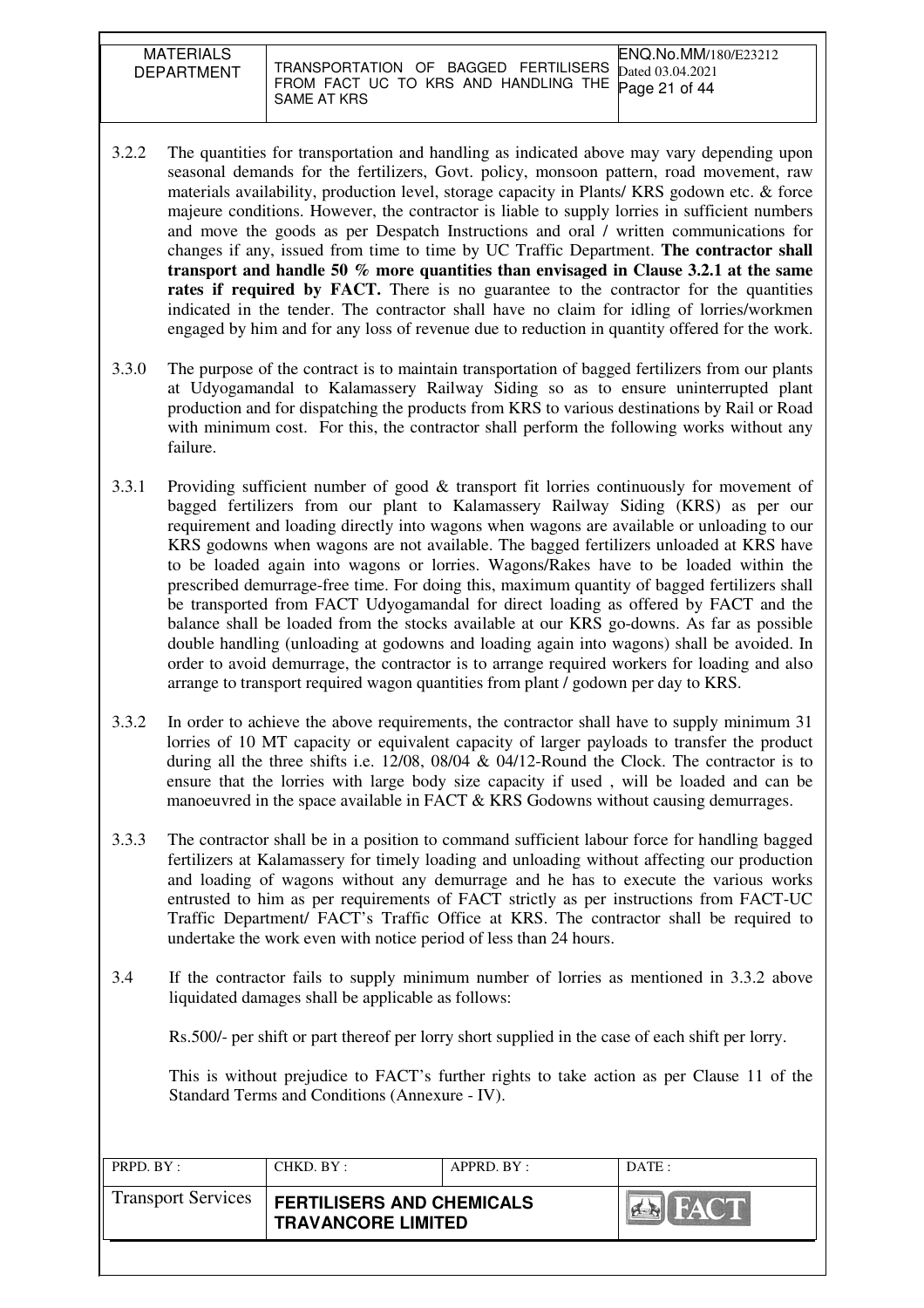MATERIALS DEPARTMENT TRANSPORTATION OF BAGGED FERTILISERS FROM FACT UC TO KRS AND HANDLING THE SAME AT KRS ENQ.No.MM/180/E23212 Dated 03.04.2021 Page 22 of 44

- 3.5 Signing of FACT's transit documents by the contractor's representatives shall be deemed to be the acknowledgment of receipt of goods on behalf of the contractor.
- 3.6 The contractor will be responsible for ensuring that the correct fertilizer and quantity as specified by FACT shall be loaded into wagons. In case of wrong / short loading of fertilizers into the wagons, the loading charges due to the contractor and freight charges of railways for such wrong / short loaded quantity will be to the account of contractor and shall be recovered from the contractor.
- 3.7 As per the present Railway Guidelines, the full rake quantity is 2688 MT (42 wagons x 64 MT per wagon) and half/mini rake quantity is 1344 MT (21 wagons x 64 MT per wagon). The contractor shall be fully responsible for any demurrage or wharfage accrued and payable to the Railway as a result of failure on the part of the contractor to complete the loading of wagons within the time limits prescribed by the Railway. In case all the wagons are not loaded by the contractor, all extra expenditure incurred by FACT on account of not loading all the wagons (as per the Railway rules from time to time) shall be recovered from the contractor.
- 3.8 In case the lorries are held up en-route due to any breakdown or accident or Force Majeure conditions, the matter shall be intimated to the Sr. Manager (Traffic)/UC immediately. The contractor shall arrange to ensure that the cargo of FACT is safe and protected and moved to destination or directed destination by FACT. In case of an accident the activities of mitigation regarding the accident victims and cargo has to be carried out by the contractor.
- 3.9 The contractor or his authorized representative shall report at the office of FACT Traffic Department at Udyogamandal / Kalamassery every day at beginning of the shift (12/08, 08/04 & 04/12) to receive instructions for the shift and arrange transport accordingly. The contractor shall also collect information at the end of shift regarding the number of wagons indented and the quantity to be moved next shift from our Kalamassery Office for making satisfactory arrangements for loading the wagons with least delay and without incurring demurrage.
- 3.10 The trucks engaged by the contractor for the execution of this work shall be on dedicated basis. All the trucks should be road worthy & licensed as per the abiding CMV rules of the land.
- 4. The normal working time of the labour force, who handle our bagged fertilizers at KRS shall be from 00:00 Hours to 00:00 Hours (Round the Clock) on all days. The contractor shall arrange to provide lorries and labourers to work round the clock on all days including Sundays and Holidays. However, the working hours on Rake Loading days shall be as prescribed by Railway administration from time to time, so that the loading is completed without incidence of any demurrage. Double the labour rates will be paid for work on 11 Holidays of the Kalamassery Siding Workers in a year for items of work falling under Item (1) and (2) of Schedule-B (The Holidays are Independence Day, Republic Day, May Day, Onam, Ramzan, Christmas, Sivarathri, Bakrid, Good Friday, Gandhi Jayanthi and Mahanavami).
- 5. Stacking and loading: (a) Stacking shall be done in a scientific manner (b) bagged fertilizers are to be loaded from godowns in First in First Out method.

### **6. Hooks shall not be used for handling the bags. In case of damage the bag and material**

| PRPD. BY:                 | CHKD. BY:                                                     | $APPRD$ . $BY$ : | $\overline{DATE}$ : |
|---------------------------|---------------------------------------------------------------|------------------|---------------------|
| <b>Transport Services</b> | <b>FERTILISERS AND CHEMICALS</b><br><b>TRAVANCORE LIMITED</b> |                  | HAC'T               |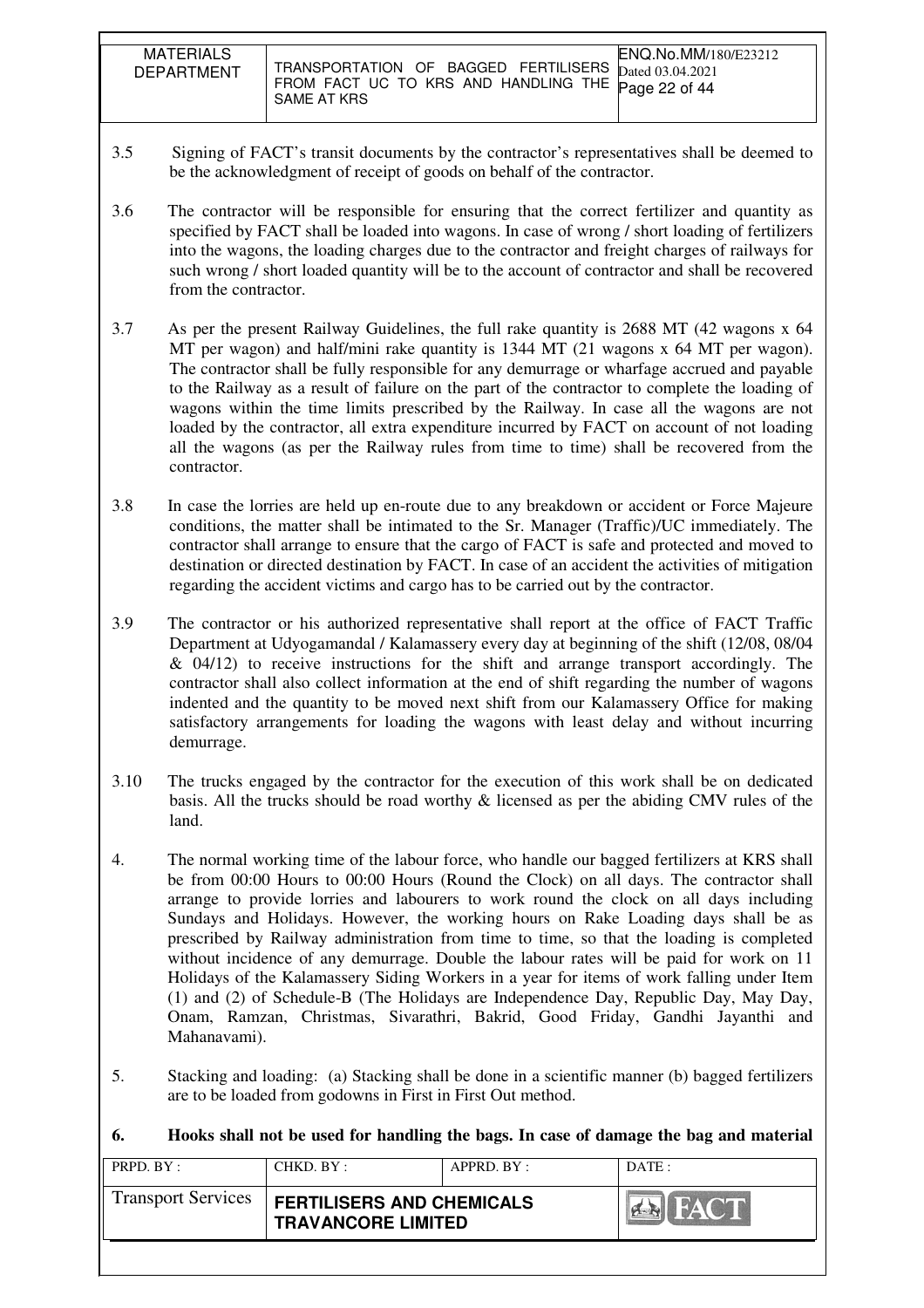| <b>MATERIALS</b><br><b>DEPARTMENT</b> | ENQ.No.MM/180/E23212<br>TRANSPORTATION OF BAGGED FERTILISERS $_{\text{Dated }03.04.2021}$<br>FROM FACT UC TO KRS AND HANDLING THE Page 23 of 44<br>SAME AT KRS |
|---------------------------------------|----------------------------------------------------------------------------------------------------------------------------------------------------------------|

**inside the bag due to rough handling of labourers/machinery, the cost of bags and material as fixed by the company from time to time will be recovered from the Contractor's bill. The present rate per bag is Rs.760/- for Ammmonium Sulphate and Rs.1125/- for Factamfos.** 

#### **7. SECURITY DEPOSIT:**

The successful bidder (Contractor) shall be required to furnish an interest free Security Deposit (SD) equivalent to three percent (3%) of the total contract value by DD/NEFT/RTGS or by Bank Guarantee issued by a Nationalised / Scheduled Bank as per the Proforma prescribed within 15 days of issue of the work order. The Bank Guarantee shall be valid till the expiry of the contract with a claim period of six months thereafter. FACT a/c No. 57017844467 with the State Bank of India, Udyogamandal Branch, IFSC Code SBIN0070158 shall be used in case of remittance of Security deposit by NEFT/RTGS and proof of remittance shall be submitted to FACT..

The Security Deposit shall not be released until the work as per the Contract is satisfactorily completed and accepted and final bills paid. Any amount due from the Contractor to FACT shall be deducted from the Security Deposit without prejudice to FACT's right to claim balance amount, if any, from the Contractor. The violation of any of the terms and conditions of Contract by the Contractor shall entail forfeiture of the Security Deposit and disqualification from further work with FACT without prejudice to FACT's right to avail other remedies.

- 7.0 **Settlement of Bills:** Bills shall be submitted by the Contractor on a fortnightly basis. Bills in respect of Udyogamandal Complex [UC] shall be certified by Senior Manager [Traffic]-UC.
- 7.1 Payment will be credited to Contractor's bank through National Electronic Fund Transfer or RTGS. Contractors are required to furnish the following details along with their Banker's authorisation letter:

a) Bank Name b) Branch Name c) MICR Code d) IFSC code e) Account type f) Account No.

- 8. GST, if any, imposed by the Government shall be applicable as per the relevant notification.
- 8.1 In respect of services provided or agreed to be provided by a goods transport agency in respect of transportation of goods by road, 100 % of Goods and Service Tax shall be payable by FACT under RCM (Reverse Charge Mechanism).
- 8.2 In respect of services provided or agreed to be provided in service portion, applicable GST shall be paid to the vendor based on proper GST invoice from vendor.

### 8.3 **The unit rates quoted shall not include the portion of tax payable by FACT**.

- 8.4 GST, applicable for the work as per any statutory notification, shall be extra. If the GST is to be paid by the Contractor as per the relevant notification, he shall arrange to remit the same to the concerned authority. If the same is to be paid by FACT, the above shall be done by FACT directly.
- 9. When the bagged fertilizers are handed over to the contractor, he should arrange to transport immediately to our Kalamassery Siding. It shall be the Contractor's responsibility to provide the required number of tarpaulins to protect the bagged fertilizers during transportation. The

| PRPD. BY:                 | CHKD. BY:                                                     | APPRD. BY: | $\overline{DATE}$ : |
|---------------------------|---------------------------------------------------------------|------------|---------------------|
| <b>Transport Services</b> | <b>FERTILISERS AND CHEMICALS</b><br><b>TRAVANCORE LIMITED</b> |            | HAC'T               |
|                           |                                                               |            |                     |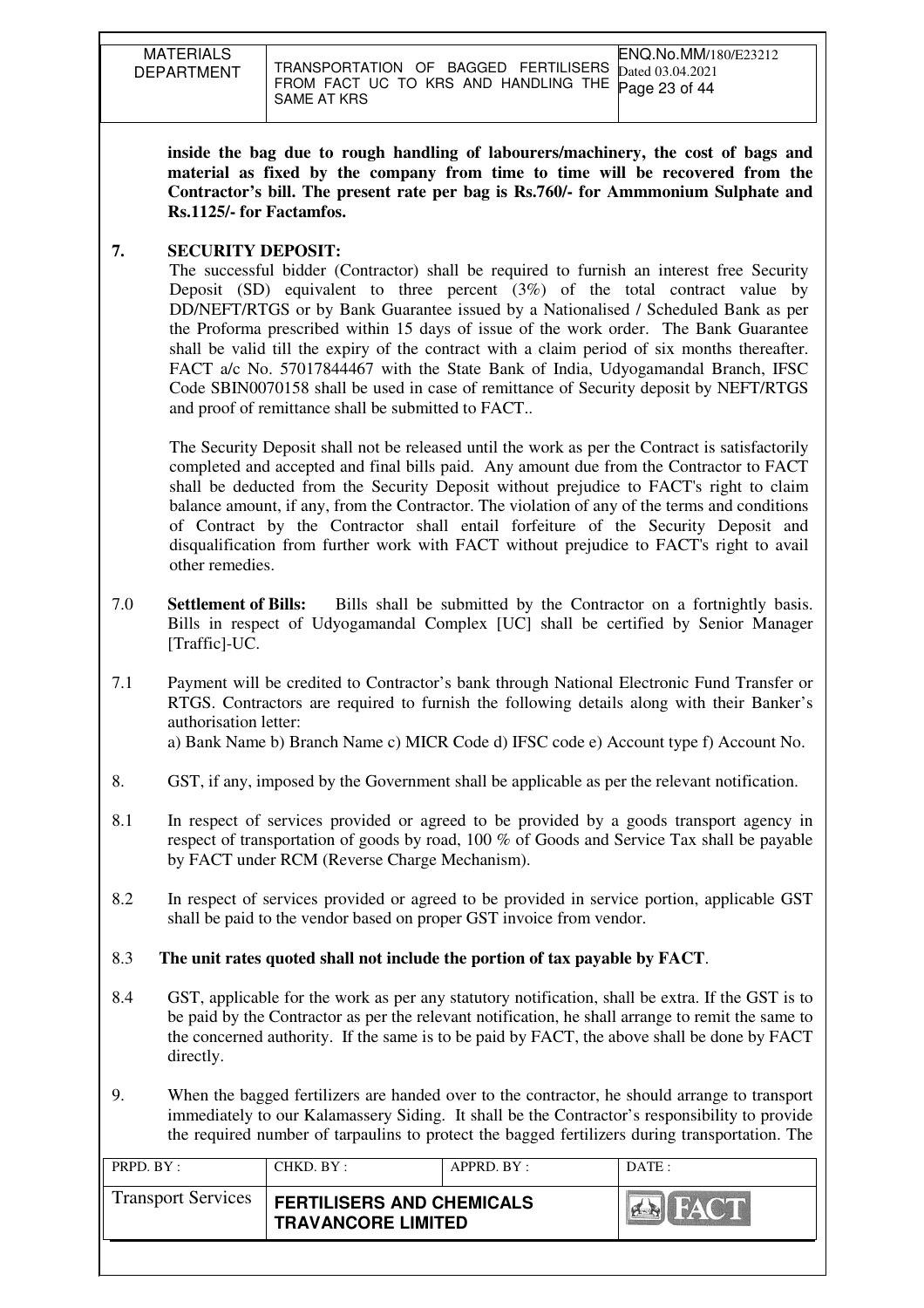MATERIALS

normal route for transport of products by lorry to Kalamassery and back is: FACT Udyogamandal plants via TCC - Pathalam – FACT Old Welcome Gate- Puthiya Road - Apollo Tyres. The distance for the aforesaid route shall be reckoned as 6 kilometers one way. However, on rake-loading days, the shorter route via FACT Township may be allowed, without any rate variation, as far as possible.

- 10. Shortage / loss / Damage: The Contractor shall be responsible for all shortages, loss or damage from the time the consignments are received to the time they are delivered at the stipulated destination. If any shortage/loss/damage etc. occurs after the bagged products are handed over to the Contractor, he shall compensate such shortage, loss, damage etc. including non-delivery of material at rates decided by FACT. FACT reserves the right to realise such compensation by appropriating from the Contractor's bills/Security Deposit without prejudice to FACT's right to claim balance amount, if any, from the Contractor
- 11. In case, the contractor fails to carry out the works satisfactorily as per contract, FACT may give 24 hours notice in writing to the contractor calling him to make good the failure, neglect or contravention complained of within the said time. In default of compliance of said notice, the company shall have the option and be at liberty without prejudice to its rights, to arrange to complete the work by other means/other agencies and the loss or damage or extra expenditure incurred in this connection shall be debited to the contractor's account as already mentioned. The cost of such removal shall be in addition to Liquidated Damages as per terms under Clause 3.4 above.
- 12. In addition to the above, in case the Contractor failed to perform the contract as per the terms and conditions of the contract, FACT shall have the power to terminate the contract and make alternative arrangements to carry out the work for the remaining period at the risk and cost the Contractor. In such case, the Contractor shall be liable for any expenses, loss or damage, which FACT may incur or sustain by reason of or in connection with the Contractor's default. FACT will also have the option to put the vendor on Enquiry Holiday for a minimum period of three years.
- 13. The contractor shall keep Muster Rolls of all the labourers employed by him at the site, noting their daily attendance and wages. The signature or thumb impressions of the employees shall be obtained in respect of wages on rolls. A copy of the attendance and wage register shall be produced to the Finance Department within three days after wage disbursement as per forms supplied by FACT.
- 14. The contractor shall not employ workers below 18 years of age or persons who are disabled, infirm, mentally unsound, women in advanced stage of pregnancy or very old persons*.*
- 15. The Contractor shall obtain required valid license from the Labour Department for employing his labourers under the Contract Labour (Regulation and Abolition Act) before commencement of the work. The contractor shall abide by all the provisions of the above statute and the rules framed there under.
- 16. The workers deployed by the Contractor for the work shall be covered under the PF & ESI Acts. The Contractor shall ensure full compliance to the above Acts. The Contractor shall be responsible for making all payments to his workmen, including ESI and Provident Fund benefits etc., as applicable. Deductions towards PF & ESI contributions on behalf of the workers will be made from the Contractor's bills, if applicable, and remitted to the concerned Departments by FACT based on wage roll cum attendance roll to be furnished by the Contractor. If the workers are not presently registered with PF  $\&$  ESI, necessary applications

| <b>Transport Services</b><br><b>FERTILISERS AND CHEMICALS</b><br><b>TRAVANCORE LIMITED</b> | PRPD. BY: | CHKD. BY : | APPRD. BY: | DATE: |
|--------------------------------------------------------------------------------------------|-----------|------------|------------|-------|
|                                                                                            |           |            |            |       |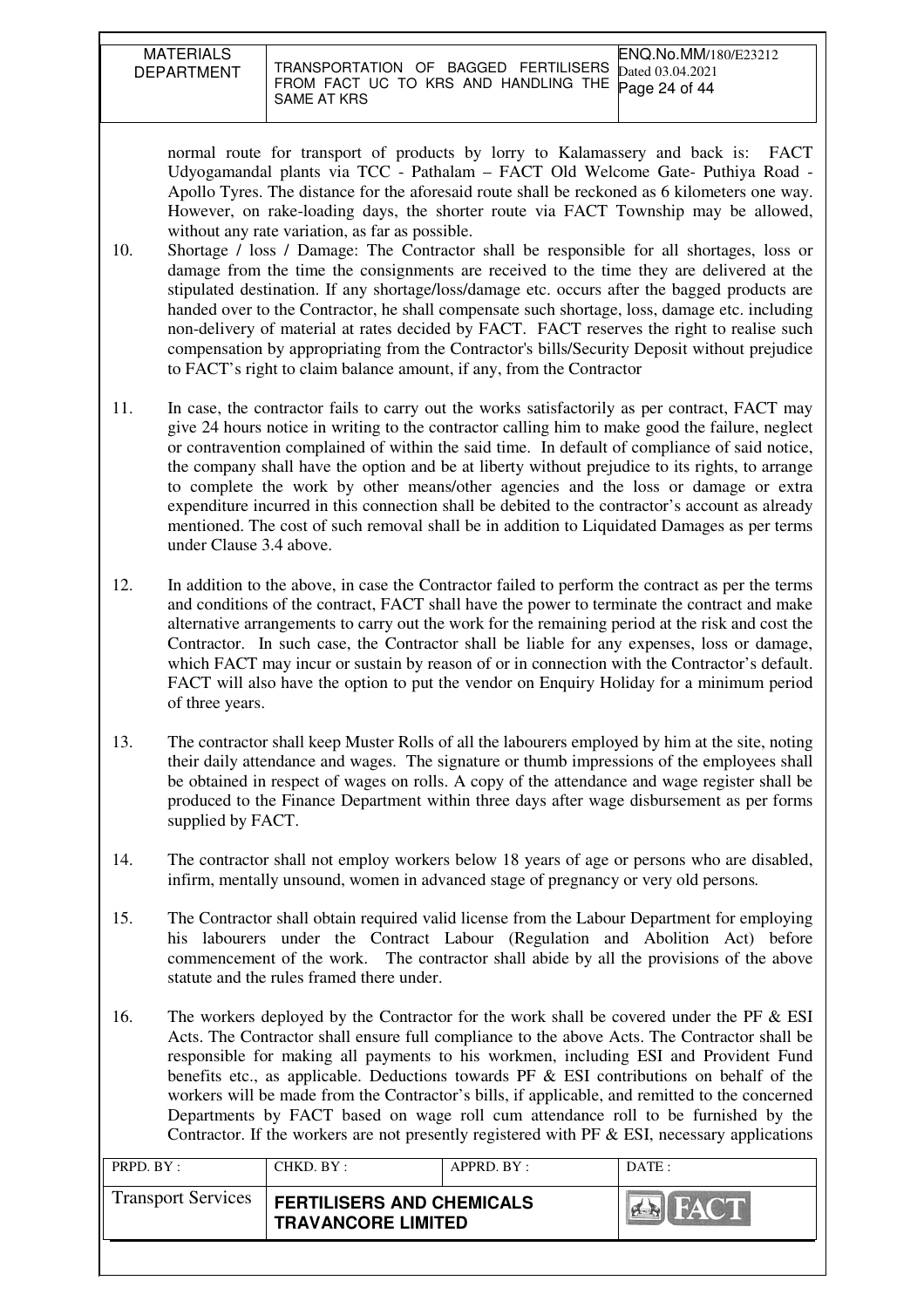| <b>MATERIALS</b><br><b>DEPARTMENT</b> | <b>ENO.No.MM/180/E23212</b><br>TRANSPORTATION OF BAGGED FERTILISERS Dated 03.04.2021<br>FROM FACT UC TO KRS AND HANDLING THE Page 25 of 44<br>SAME AT KRS |
|---------------------------------------|-----------------------------------------------------------------------------------------------------------------------------------------------------------|

signed by the workers shall be submitted by the Contractor for enabling their registration. It is also made clear that FACT shall not make any payments to the Contractor other than the rates agreed for the work. All extra payments, if any, to be made to the Contractor's workmen during the course of contract period shall be borne entirely by the Contractor. In case the Contractor fails to discharge his statutory obligations leading to a situation wherein FACT is to incur any expenditure/loss in their capacity as the Principal Employer, such expenditure/loss shall be realized from the Contractor.

- 17. The contractor shall be liable for payment of all claims, compensation or expenses payable as a result of any accident or injury sustained by workmen employed or hired by the contractor in the execution of the contract, which the contractor is liable to pay by rule, law and order of Government. The expenses, if any, incurred by FACT on the above will be realized from any amount that may be due to the contractor from FACT.
- 18. The contractor shall obtain passes for him and his workers for entry inside the factory compound. Passes are not transferable and shall be renewed on expiry. On expiry of the contract, passes must be surrendered to FACT Security department, failing which amount applicable as per FACT rules shall be paid by the contractor for every pass thus not returned.
- 19. On days when unloading into KRS godown/rake loading takes place, the contractor's representatives shall arrange for opening and closing of the go-downs as per instructions from our Office-in-Charge at Kalamassery.
- 20. Giving or requesting any type of illegal gratification to/from any person / agency inside or outside FACT premises will be viewed very seriously and FACT reserves the right to take suitable action against the Contractor indulging in such practices, including termination of contract without notice, and the remaining work in such cases will be arranged by FACT through other parties at the contractor's risk and cost.
- 21. Strike etc. by Contractor's labour owing to any dispute pertaining to the wages or otherwise will not be deemed to be a reason beyond the control of the Contractor.
- 22. The Contractor shall assume all liabilities for, and keep FACT wholly indemnified against, all actions or suits, costs, damages, changes and expenses arising out of or in connection with carrying out of the work covered by the contract with respect to the equipments/crew deployed by the contractor for the work as per this contract.
- 23. It is to be understood that FACT shall not provide any other services except as specifically defined. Contractor shall render all other services/carry out all incidental works whether mentioned herein or not, for executing the contract to the satisfaction of FACT.

#### **24. Agreement:**

The Contractor shall execute within 15 days from the date of issue of Work Order an Agreement on Non Judicial Stamp paper of value of Rs.200/- in the form prescribed by FACT and shall bear all expenses incidental thereto.

25. The contract shall not mean continuous work for the Contractor. There will not be any payment towards idling charges on account of this.

26. FACT shall have the right to object to any unsafe practice used or resorted to by the

| PRPD. BY:                 | CHKD. BY:                                                     | APPRD. BY: | DATE:       |
|---------------------------|---------------------------------------------------------------|------------|-------------|
| <b>Transport Services</b> | <b>FERTILISERS AND CHEMICALS</b><br><b>TRAVANCORE LIMITED</b> |            | <b>FACT</b> |
|                           |                                                               |            |             |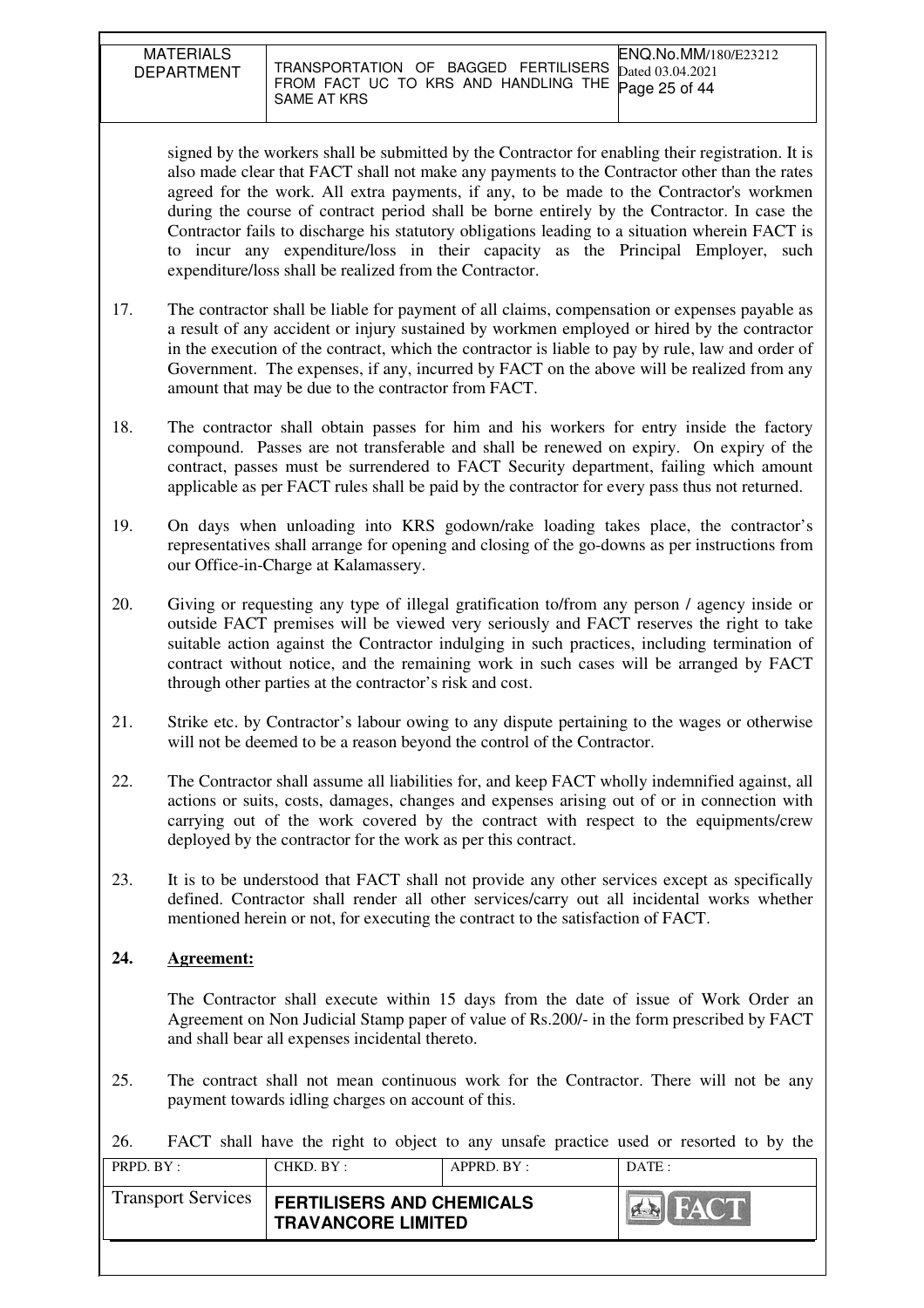| <b>MATERIALS</b><br><b>DEPARTMENT</b> | TRANSPORTATION OF BAGGED FERTILISERS<br>FROM FACT UC TO KRS AND HANDLING THE Page 26 of 44<br>SAME AT KRS | ENQ.No.MM/180/E23212<br>Dated 03.04.2021 |
|---------------------------------------|-----------------------------------------------------------------------------------------------------------|------------------------------------------|

Contractor and to direct the Contractor to carry out the job in a manner considered safe by FACT.

- 27. The Contractor shall exercise care, diligence and promptness in the work and adhere to all rules and regulations, statutory obligations and all other rules and laws that have a bearing on the work. Any damage, or any action legal or otherwise arising on account of the contractor's failure or negligence or breach of the statutory obligations, shall be to the contractor's account. If any loss/expenditure arising from the breach thereof is not satisfactorily met/settled by the contractor, FACT reserves the right to withhold payment of bills/security deposit and discharge the obligations of the contractor without prejudice to the company's right to claim from the contractor full value of damage/compensation. The Account rendered by FACT in this connection shall be treated as final.
- 28. **As per Government of India directive payment of wages and other benefits to all the workers shall be made through bank by the contractor. The contractor shall confirm that all the payments to the workers shall be made through bank and shall attach documentary proof as required along with periodic bills**.
- 29. Contract Administration: This contract shall be administered and executed by Senior Manager- Traffic/UC or his authorized representative.

OTHER TERMS AND CONDITIONS: All other terms and conditions shall be as per our "Standard Terms and Conditions of Contract viz. Annexure-IV". In case of any contradiction between Special Terms and Conditions (Annexure–III) and Standard Terms and Conditions of Contract (Annexure-IV), Special Terms and Conditions (Annexure–III) shall prevail.

| PRPD. BY:                 | CHKD. BY:                                                     | APPRD. BY: | DATA        |
|---------------------------|---------------------------------------------------------------|------------|-------------|
| <b>Transport Services</b> | <b>FERTILISERS AND CHEMICALS</b><br><b>TRAVANCORE LIMITED</b> |            | <b>FACT</b> |
|                           |                                                               |            |             |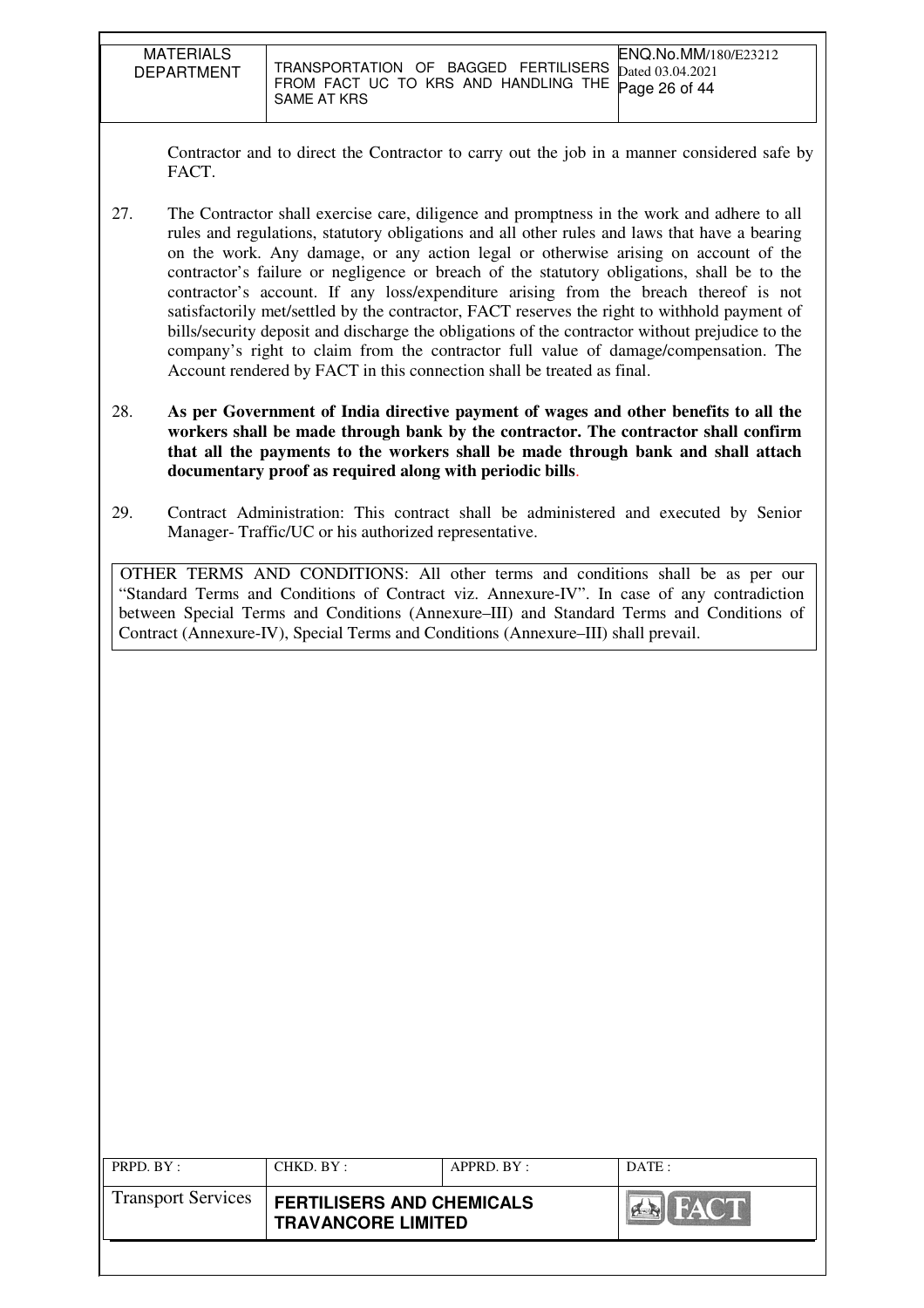|                                                                                                                            | <b>MATERIALS</b><br><b>DEPARTMENT</b>                                                                                                                                                       | TRANSPORTATION OF BAGGED FERTILISERS<br>FROM FACT UC TO KRS AND HANDLING THE<br><b>SAME AT KRS</b>                                                                                                                                                                                                                              | ENQ.No.MM/180/E23212<br>Dated 03.04.2021<br>Page 27 of 44 |
|----------------------------------------------------------------------------------------------------------------------------|---------------------------------------------------------------------------------------------------------------------------------------------------------------------------------------------|---------------------------------------------------------------------------------------------------------------------------------------------------------------------------------------------------------------------------------------------------------------------------------------------------------------------------------|-----------------------------------------------------------|
|                                                                                                                            |                                                                                                                                                                                             |                                                                                                                                                                                                                                                                                                                                 | <b>ANNEXURE-IV</b>                                        |
|                                                                                                                            |                                                                                                                                                                                             | <b>STANDARD TERMS AND CONDITIONS OF CONTRACT</b>                                                                                                                                                                                                                                                                                |                                                           |
| 00.                                                                                                                        | <b>CONTENTS:</b>                                                                                                                                                                            |                                                                                                                                                                                                                                                                                                                                 |                                                           |
| 01.<br>02.<br>03.<br>04.<br>05.<br>06.<br>07.<br>08.<br>09.<br>10.<br>11.<br>12.<br>13.<br>14.<br>15.<br>16.<br>17.<br>18. | <b>GENERAL:</b><br><b>SECURITY DEPOSIT:</b><br><b>RATES:</b><br><b>PAYMENT:</b><br><b>QUANTITY:</b><br><b>DEFAULT</b><br><b>TERMINATION:</b><br><b>FORCE MAJEURE:</b><br><b>ASSIGNMENT:</b> | <b>CONTINUITY OF WORK:</b><br>RESPONSIBILITY FOR MATERIAL:<br><b>SECURITY &amp; SAFETY REGULATIONS</b><br>STATUTORY OBLIGATIONS<br><b>CONTRACTOR'S WORKMEN</b><br>APPLICABLE LAW AND SETTLEMENT OF DISPUTES:<br><b>FRAUD PREVENTION POLICY OF FACT:</b><br><b>ENVIRONMENT MANAGEMENT SYSTEM:</b><br><b>ENTIRETY OF CONTRACT</b> |                                                           |
| <u>01.</u>                                                                                                                 | <b>GENERAL:</b>                                                                                                                                                                             |                                                                                                                                                                                                                                                                                                                                 |                                                           |
|                                                                                                                            |                                                                                                                                                                                             | "EACT" aboll mean the Fertilipers and Chamicals Travensers Limited with registered office                                                                                                                                                                                                                                       |                                                           |

**"FACT"** shall mean the Fertilisers and Chemicals Travancore Limited, with registered office at Udyogamandal and its operating Divisions at Udyogamandal and Ambalamedu.

**"Contractor"** shall mean the firm/company/individual, who has been awarded the work order (Contract) against their bid in response to the enquiry issued by FACT.

The Contractor shall return to FACT the duplicate copy of the work order with terms and conditions duly acknowledged and signed in confirmation of having accepted the order as per terms and conditions mentioned.

The Contractor shall execute within 15days from the date of receipt of FACT's Letter of Intent, an agreement in stamp paper in the form prescribed by FACT and shall bear all expenses incidental thereto.

The contract once awarded will not imply that the Contractor has exclusive right for the particular job.

The Contractor is deemed to have carefully examined and satisfied himself on the nature and extent of work to be executed and no claims for any extra payment shall be admissible under any circumstances.

FACT shall not in any way be responsible to the Contractor for payment of compensation for hold up of work, if any, due to any situation beyond the control of FACT.

| PRPD. $BY:$               | CHKD. BY:                                                     | APPRD. BY: | DATE:       |
|---------------------------|---------------------------------------------------------------|------------|-------------|
| <b>Transport Services</b> | <b>FERTILISERS AND CHEMICALS</b><br><b>TRAVANCORE LIMITED</b> |            | <b>HACT</b> |
|                           |                                                               |            |             |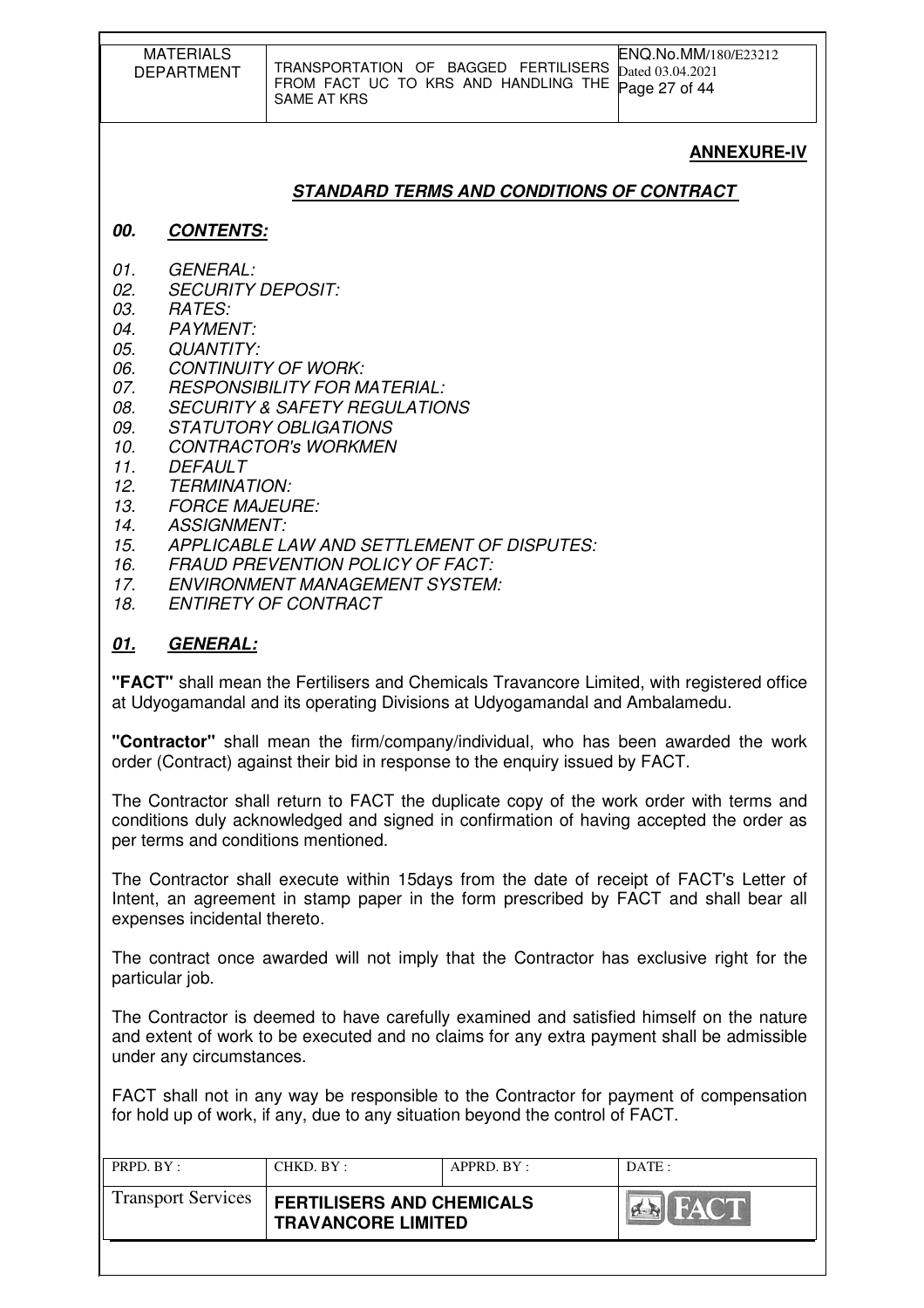| <b>MATERIALS</b><br><b>DEPARTMENT</b> | <b>ENQ.No.MM/180/E23212</b><br>TRANSPORTATION OF BAGGED FERTILISERS $\overline{\text{Dated 03.04.2021}}$<br>FROM FACT UC TO KRS AND HANDLING THE Page 28 of 44<br>SAME AT KRS |
|---------------------------------------|-------------------------------------------------------------------------------------------------------------------------------------------------------------------------------|

## **02. SECURITY DEPOSIT:**

The Contractor shall remit 3% of the contract value for two years as interest free Security Deposit or furnish a Bank Guarantee from a Nationalised/ Scheduled Bank in the format prescribed by FACT, for equivalent amount within 15 days of award of Letter Of Intent or contract, whichever is earlier. The Bank Guarantee shall be valid till the expiry of the contract with a claim period of six months thereafter.

The Security Deposit shall not be released until the work as per the Contract is satisfactorily completed and accepted and final bills paid. Any amount due from the Contractor to FACT shall be deducted from the Security Deposit without prejudice to FACT's right to claim balance amount, if any, from the Contractor.

The violation of any of the terms and conditions of Contract by the Contractor shall be liable to forfeiture of the Security Deposit and disqualification from further work with FACT without prejudice to FACT's right to avail other remedies.

## **03. RATES:**

The rates shall be inclusive of all incidental and other charges which may have to be incurred by the Contractor in execution of the work as per this contract.

The rates shall be firm for the period of contract. However, during this period increase / decrease in the transport rates shall be applicable if the price of High Speed Diesel (HSD) oil is increased/decreased. The revision formula applicable shall be at the rate of 2.5 paise per MT per KM for 1 Rupee per Litre increase or decrease in price of HSD oil calculated for two way (double) distance. The revision in the contracted rate shall be calculated in this proportion i.e. if the increase or decrease is only 50 paise per litre, the rate shall be increased/decreased by 1.25 paise per MT/KM calculated for two way (double) distance. Diesel price variation shall be averaged (Simple) for the completed billing period and revised rates shall be applicable for that completed billing cycle.

The HSD price at Cochin on the date of bid opening (Techno-Commercial Part) shall be the base rate for the above purpose. In case of revisions from the date of bid opening to the date of issue of work order, work order shall be issued after adjusting the rate as per the above formula.

### **04. PAYMENT:**

Payment shall be effected, on presentation of the bills to the Chief Manager (Fin)-Bills duly certified by the authorised person specified in the special conditions attached. Final settlement of contractors bill shall be made after deduction of (1) amounts due from them to FACT on account of shortage / damages / loss to the goods entrusted to them, (2) statutory levies such as PF liability, Income Tax etc. if any and (3) any other amount due from the contractor for any other reason. If the amount due from the contractor is more than the amount due to the contractor, the contractor shall arrange to pay FACT the difference without delay.

# **05 QUANTITY:**

Quantity given in the contract is only an approximate indication and FACT does not guarantee the total quantity to be transported. FACT reserves the right to reduce or

| PRPD. BY:                 | CHKD. BY:                                                     | $APPRD$ . $BY$ : | $\overline{DATE}$ : |
|---------------------------|---------------------------------------------------------------|------------------|---------------------|
| <b>Transport Services</b> | <b>FERTILISERS AND CHEMICALS</b><br><b>TRAVANCORE LIMITED</b> |                  |                     |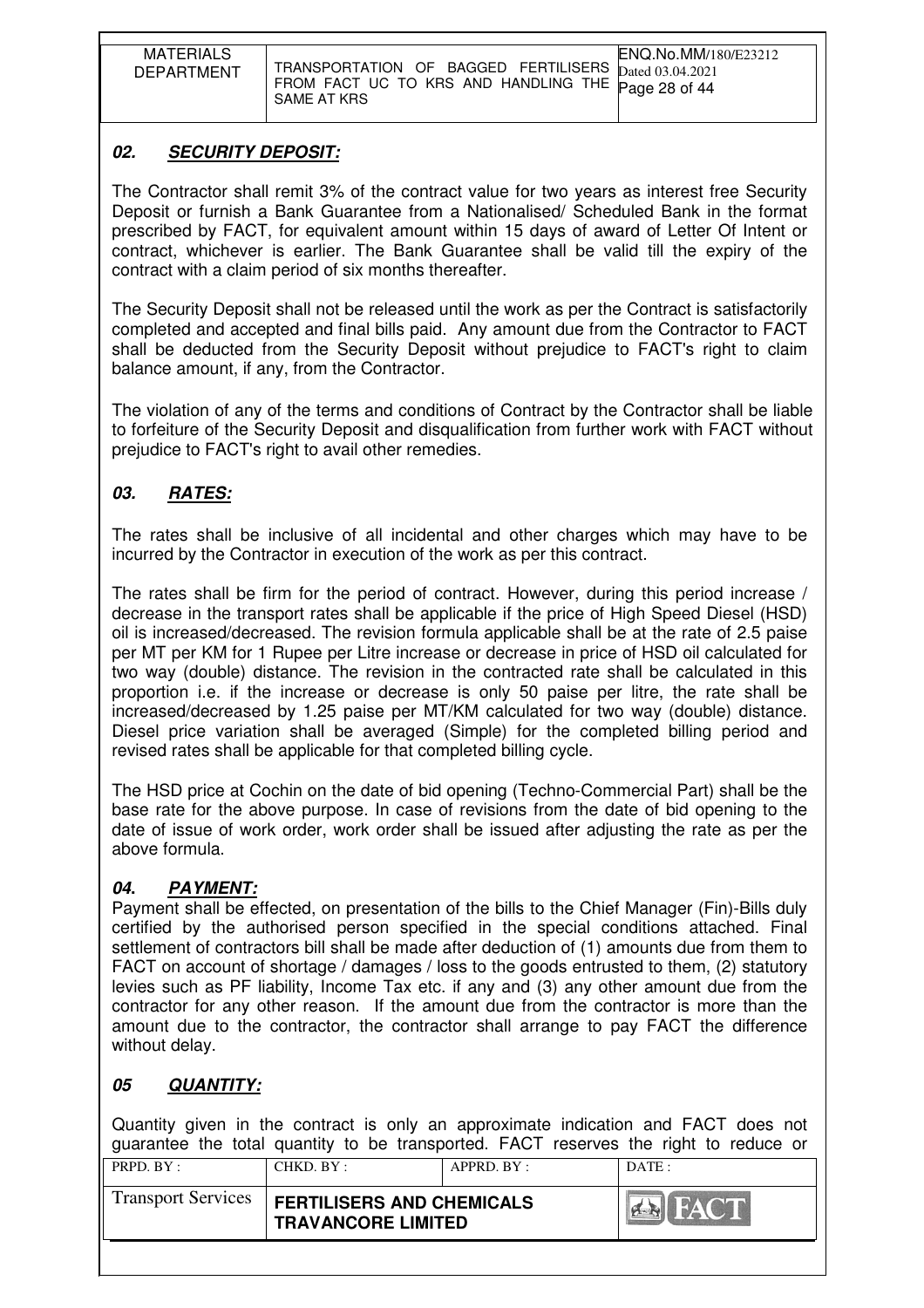| <b>MATERIALS</b><br><b>DEPARTMENT</b> | <b>ENQ.No.MM/180/E23212</b><br>TRANSPORTATION OF BAGGED FERTILISERS Dated 03.04.2021<br>FROM FACT UC TO KRS AND HANDLING THE Page 29 of 44<br>SAME AT KRS |
|---------------------------------------|-----------------------------------------------------------------------------------------------------------------------------------------------------------|

increase the quantity at any time without assigning any reason whatsoever and does not give any guarantee regarding the quantity. The Contractor has no right to claim loss / loss of profit on account of reduction in revenue arising out of variation in quantity made available for transport.

## **06. CONTINUITY OF WORK:**

The contract shall not mean continuity of work for the Contractor. The Contractor shall contact the authorised representatives of FACT for obtaining instructions. The instructions given over telephone have also to be complied with.

### **07. RESPONSIBILITY FOR MATERIAL:**

The Contractor shall be responsible for the material entrusted to him and shall compensate FACT for any shortage or damage while the goods are in his custody.

### **08. SECURITY & SAFETY REGULATIONS :**

The Contractor shall strictly observe the Security and Safety Regulations of FACT. Any loss or damage incurred by FACT, on account of the neglect or failure of the Contractor or the Contractor's employees, representatives including the crew of the vehicles/tankers to observe the security and safety regulations shall be to the Contractor's account.

Smoking and carrying smoking material (including matches) inside FACT premises is prohibited due to safety reasons and the Contractor shall ensure that his employees, representatives and crew comply with this.

Any damage caused to any of FACT's buildings, equipment, vehicles, crafts etc. and that of any other contractor/s due to the negligence of the Contractor, his employees, his representatives and crew shall be to the account of the Contractor and FACT shall be indemnified and compensated in all such respects by the Contractor.

All precautions in transporting and handling whether stipulated or not shall be adhered to by the Contractor. The Contractor shall exercise care, diligence and promptness in the work and adhere to transport Rules and regulations, statutory obligations and all other Rules and Laws that have a bearing on the work. Any damages/shortages/penalties or any action legal or otherwise arising out of the Contractor's delay or failure or negligence or breach of statutory obligations shall be to the Contractor's account. If any loss/expenditure arising from the breach thereof is not met satisfactorily by the Contractor, FACT reserves the right to withhold payment of bills/Security Deposit and discharge the obligations of the Contractor without prejudice to FACT claiming from the Contractor full value of damages/compensation. The account rendered by FACT in this connection shall be treated as final.

The vehicles/tankers, if any, employed during the course of the execution of the Contract, shall have valid permits for carrying out the intended task.

Due safety requirements in handling and transporting hazardous chemicals like liquid Sulphuric Acid, Sulphuric Acid etc. filled in tankers, as provided vide Motor Vehicles Act 1988 and the Central Motor Vehicle Rules 1989 and regulations formulated from time to

| PRPD. BY:                 | CHKD. BY:                                                     | APPRD. BY: | DATA:       |
|---------------------------|---------------------------------------------------------------|------------|-------------|
| <b>Transport Services</b> | <b>FERTILISERS AND CHEMICALS</b><br><b>TRAVANCORE LIMITED</b> |            | <b>FACT</b> |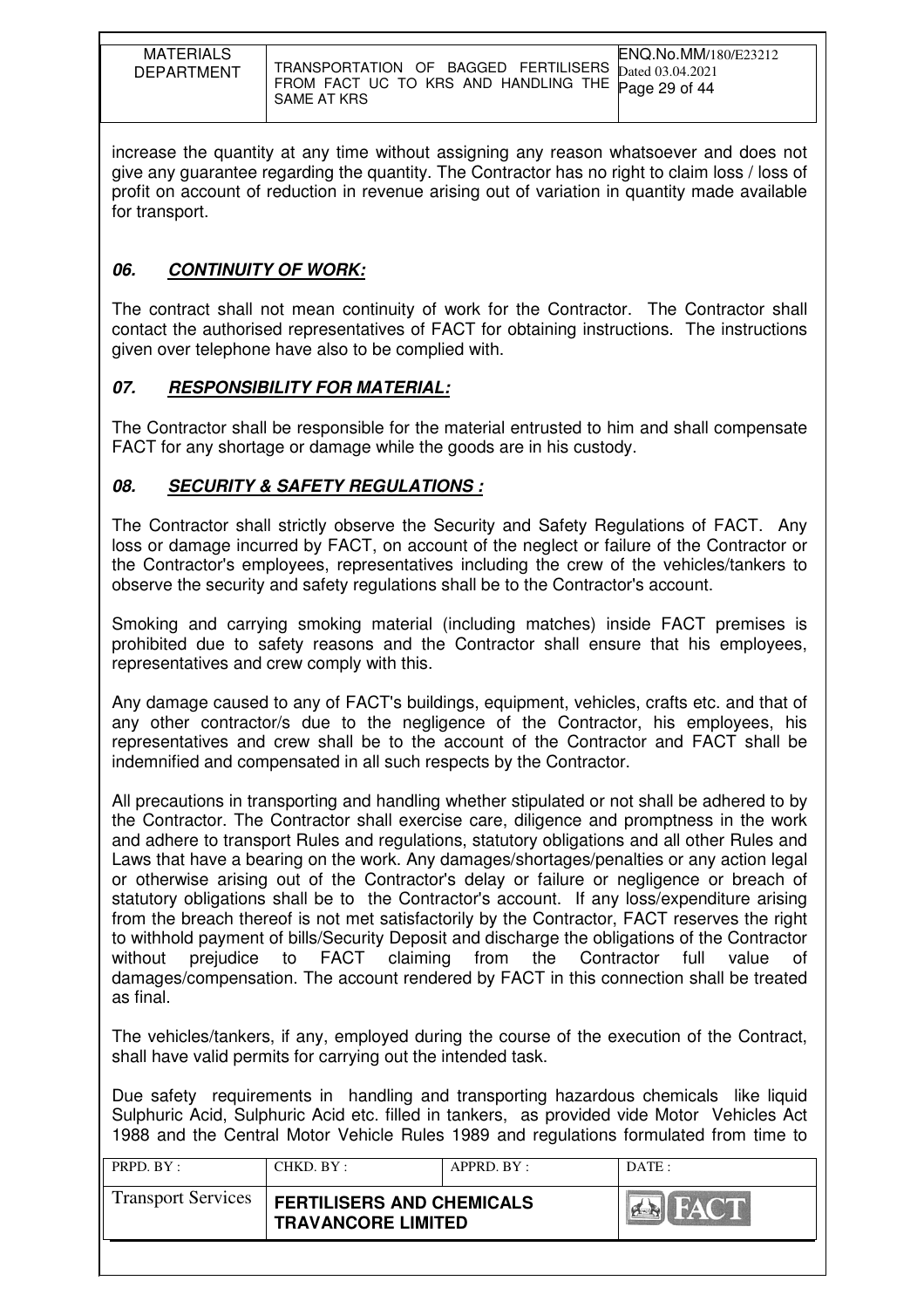| <b>MATERIALS</b><br><b>DEPARTMENT</b> | TRANSPORTATION OF BAGGED FERTILISERS $_{\text{Dated }03.04.2021}$<br>FROM FACT UC TO KRS AND HANDLING THE Page 30 of 44<br>SAME AT KRS | ENQ.No.MM/180/E23212 |
|---------------------------------------|----------------------------------------------------------------------------------------------------------------------------------------|----------------------|

time by the proper authority, shall be adhered to by the Contractor at his own expense. The vehicles shall be legibly and conspicuously marked with an emergency information panel, as applicable, in each of the three places as per Rule 134 of the Central Motor Vehicle Rules 1989. Further any person driving the vehicle employed in the work as per the Contract shall have the ability to read and write at least one Indian language as per rule 9 of the Central Motor Vehicle Rules 1989 and Rules 4 of the Central Motor Vehicles (amended) Rules 1993

The vehicles shall be equipped with all the necessary safety appliances/equipment for emergency and rescue purpose as stipulated in Motor Vehicles Act 1988 and rules thereto.

## **09. STATUTORY OBLIGATIONS**

The Contractor shall comply with the requirements of all Local, State and Central Govt. Acts, Rules Regulations, By-Laws, Orders etc, in force from time to time and in particular Indian Factories Act, Workmen's Compensations Act, Contract Labour (regulations and abolition) Act 1970, Minimum Wags Act 1936, The Mines Act 1952, The Explosives Act 1884 and all other relevant Acts and Laws as amended from time to time in so far as they are or may be applicable to the execution of works as per this contract.

The Contractor shall obtain at his cost all permits, license and other authorisation, as required for his work, from Govt. authorities. The Contractor shall maintain proper records & registers as required by the concerned statutes and submit them to FACT as and when required.

Proper records of payment of wages to workers/labourers/crew etc. engaged in the work shall be maintained by the Contractor and produced for inspection when required by FACT.

The Contractor shall be responsible for all payments to his workmen including Employees State Insurance and Provident Fund benefits etc., if any, i.e. FACT shall not make any payments to the Contractor other than the rates agreed for the work. All extra payments, if any, to be made to the Contractor's workmen during the course of contract period shall be borne entirely by the Contractor.

In case the Contractor fails to discharge his statutory obligations leading to a situation wherein FACT is to incur any expenditure/loss in their capacity as the Principal Employer such expenditure/loss shall be realised from the Contractor.

### **10. CONTRACTOR's WORKMEN**

FACT shall have no dealing with the Contractor's workmen or their Union. FACT reserves the right to debar any of the contractor's employees/workmen/crew from entering FACT premises for whatever reason FACT deems fit.

### **11. DEFAULT:**

In the event of failure on the part of the Contractor to execute the Contract to FACT's satisfaction, FACT may, at their option, either recover from the Contractor liquidated damages as prescribed in the "Special Conditions", if any, or at the risk and cost of the Contractor and without prejudice to FACT's other rights as per the Contract, terminate the Contract wholly or partially and carry out the work through other contractors or by

| PRPD. BY:                 | CHKD. BY:                                                     | APPRD. BY: | DATE: |
|---------------------------|---------------------------------------------------------------|------------|-------|
| <b>Transport Services</b> | <b>FERTILISERS AND CHEMICALS</b><br><b>TRAVANCORE LIMITED</b> |            | HACT  |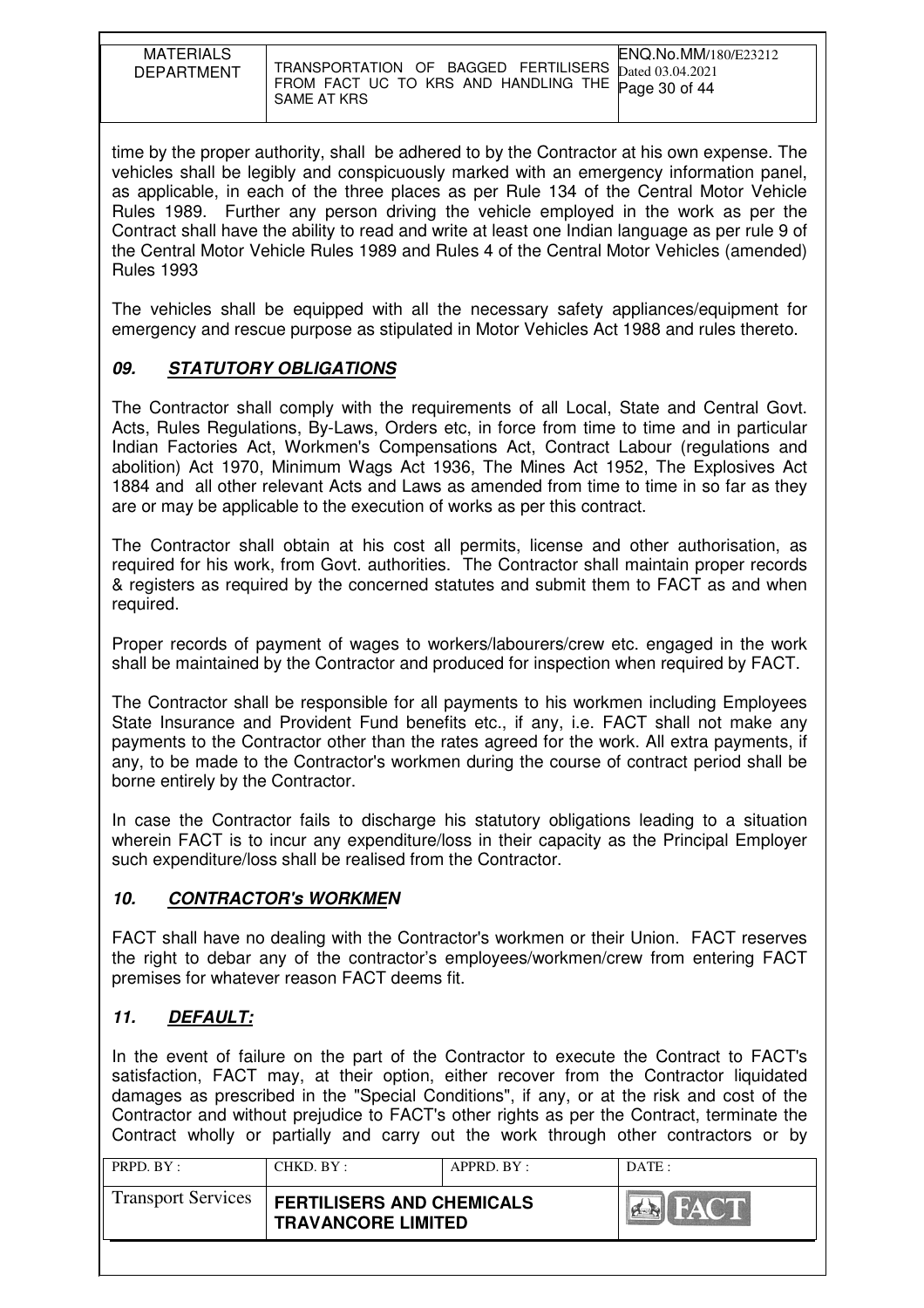| <b>MATERIALS</b><br><b>DEPARTMENT</b> | ENQ.No.MM/180/E23212<br>TRANSPORTATION OF BAGGED FERTILISERS Dated 03.04.2021<br>FROM FACT UC TO KRS AND HANDLING THE Page 31 of 44<br>SAME AT KRS |
|---------------------------------------|----------------------------------------------------------------------------------------------------------------------------------------------------|

themselves.

# **12. TERMINATION:**

If any work entrusted with other contractors by FACT is obstructed by, interfered with or caused to be interfered with by the Contractor, his employees, his representatives or crew, the contract shall be terminated without notice and the remaining work for the unexpired portion of the contract arranged by FACT through others at the Contractor's risk and cost.

The contract can be terminated by FACT with one month's notice at any time during the pendency of the contract.

# **13. FORCE MAJEURE:**

Neither the Contractor nor FACT shall be considered in default in the performance of their obligations under the Work Order so long as the performance is prevented or delayed because of Force Majeure conditions like war or hostilities, riots or civil commotion, earth quake, flood or tempest, drought, accident, fire or explosion, labour strike or lock-out or Actof-God or because of any law and order proclamation, regulation or ordinance of Government or subdivision there of and situation arising out of our plant break downs. Notice of a Force Majeure situation shall be given by the affected party to the other party with in one week of its occurrence. Should such a delay be for more than three months, FACT shall have the right to cancel the Work Order at no charge to FACT and FACT shall be entitled to reimbursement of any amount due from the Contractor.

## **14. ASSIGNMENT:**

The Contractor shall not assign, transfer or sub-let this work order without the prior written approval of FACT.

### **15. APPLICABLE LAW & SETTLEMENT OF DISPUTES:**

This contract shall be subject to and shall in all respects be governed by Indian law. If any dispute arises out of or relating to or in connection with this contract, between the contractor and the owner/FACT, the same shall be amicably settled through mutual discussions, failing which, the unresolved dispute (s) shall be referred to arbitration in accordance with the provisions of the Arbitration and Conciliation Act, 1996, as amended from time to time and number of Arbitrator shall be one. The Venue of the Arbitration shall be at Ernakulam and the proceeding shall be in English.

Any legal proceedings relating to or in connection with this contract shall be limited to the exclusive jurisdiction of the High Court of Kerala.

# **16. FRAUD PREVENTION POLICY OF FACT:**

FACT a Central Public Sector Undertaking (PSU) follows Corporate Governance principles proactively and has formulated a Fraud Prevention Policy. Details of Fraud Prevention Policy of FACT-2012 can be viewed in FACT's Website www.fact.co.in. Contractors shall make themselves aware and also ensure compliance of the same.

| PRPD. $BY:$               | CHKD. BY:                                                     | APPRD. BY: | $\overline{DATE}$ : |
|---------------------------|---------------------------------------------------------------|------------|---------------------|
| <b>Transport Services</b> | <b>FERTILISERS AND CHEMICALS</b><br><b>TRAVANCORE LIMITED</b> |            | HAY                 |
|                           |                                                               |            |                     |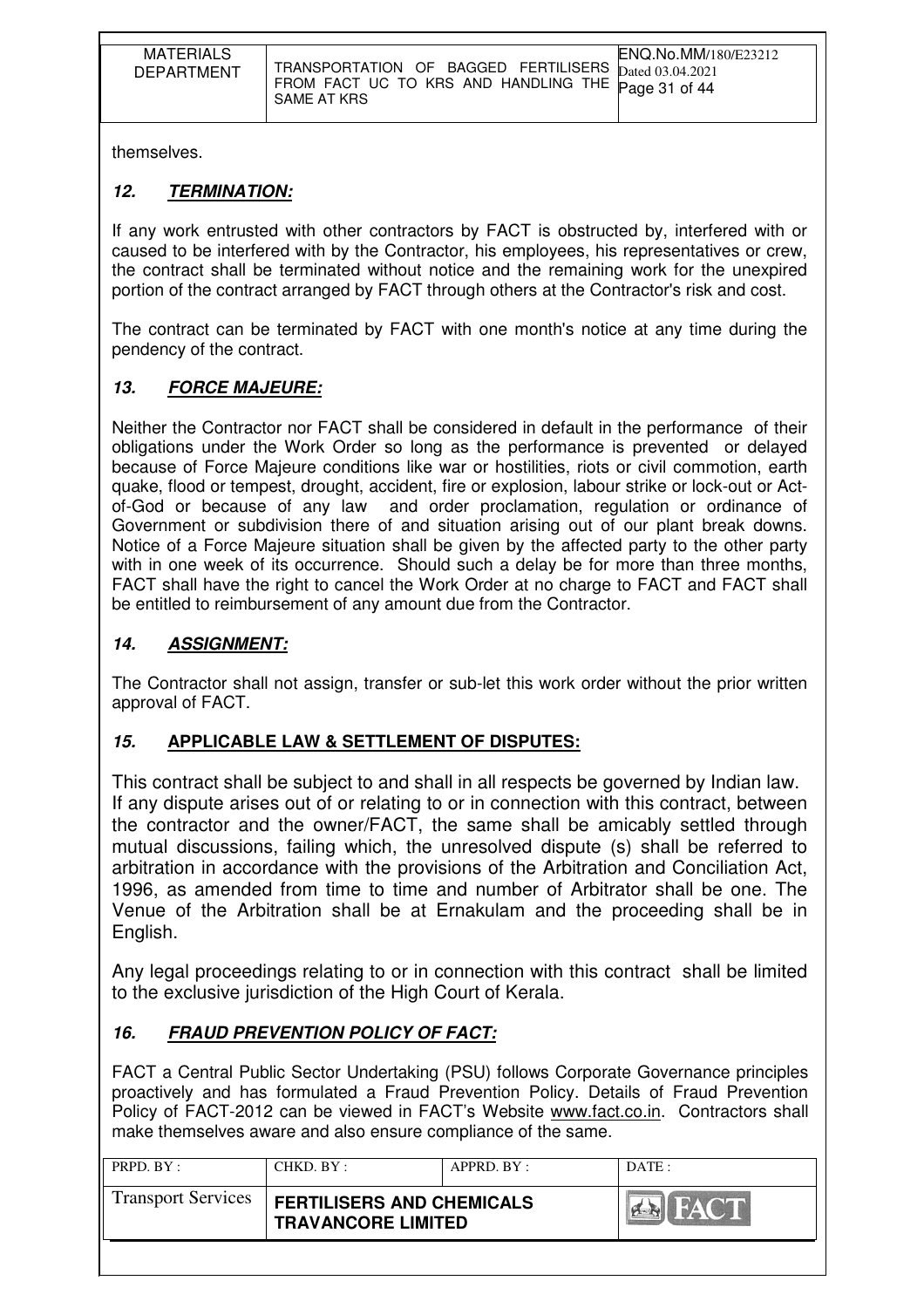| <b>MATERIALS</b><br><b>DEPARTMENT</b> | ENQ.No.MM/180/E23212<br>TRANSPORTATION OF BAGGED FERTILISERS Dated 03.04.2021<br>FROM FACT UC TO KRS AND HANDLING THE Page 32 of 44<br>SAME AT KRS |
|---------------------------------------|----------------------------------------------------------------------------------------------------------------------------------------------------|

# **17. ENVIRONMENT MANAGEMENT SYSTEM :**

FACT is a company having Environmental Management System according to ISO 14001 standard. The Contractor shall ensure that none of their activities cause damage to the environment.

# **18. ENTIRETY OF CONTRACT :**

All of the terms agreed to between the Contractor and FACT are included in the Work Order and no other communication, written, oral, or implied shall be considered to be included in the Work Order or form part of the Work Order, unless specifically agreed to in writing by FACT.

| PRPD. BY:                 | CHKD. BY:                                                     | APPRD. BY: | DATE:       |
|---------------------------|---------------------------------------------------------------|------------|-------------|
| <b>Transport Services</b> | <b>FERTILISERS AND CHEMICALS</b><br><b>TRAVANCORE LIMITED</b> |            | <b>FACT</b> |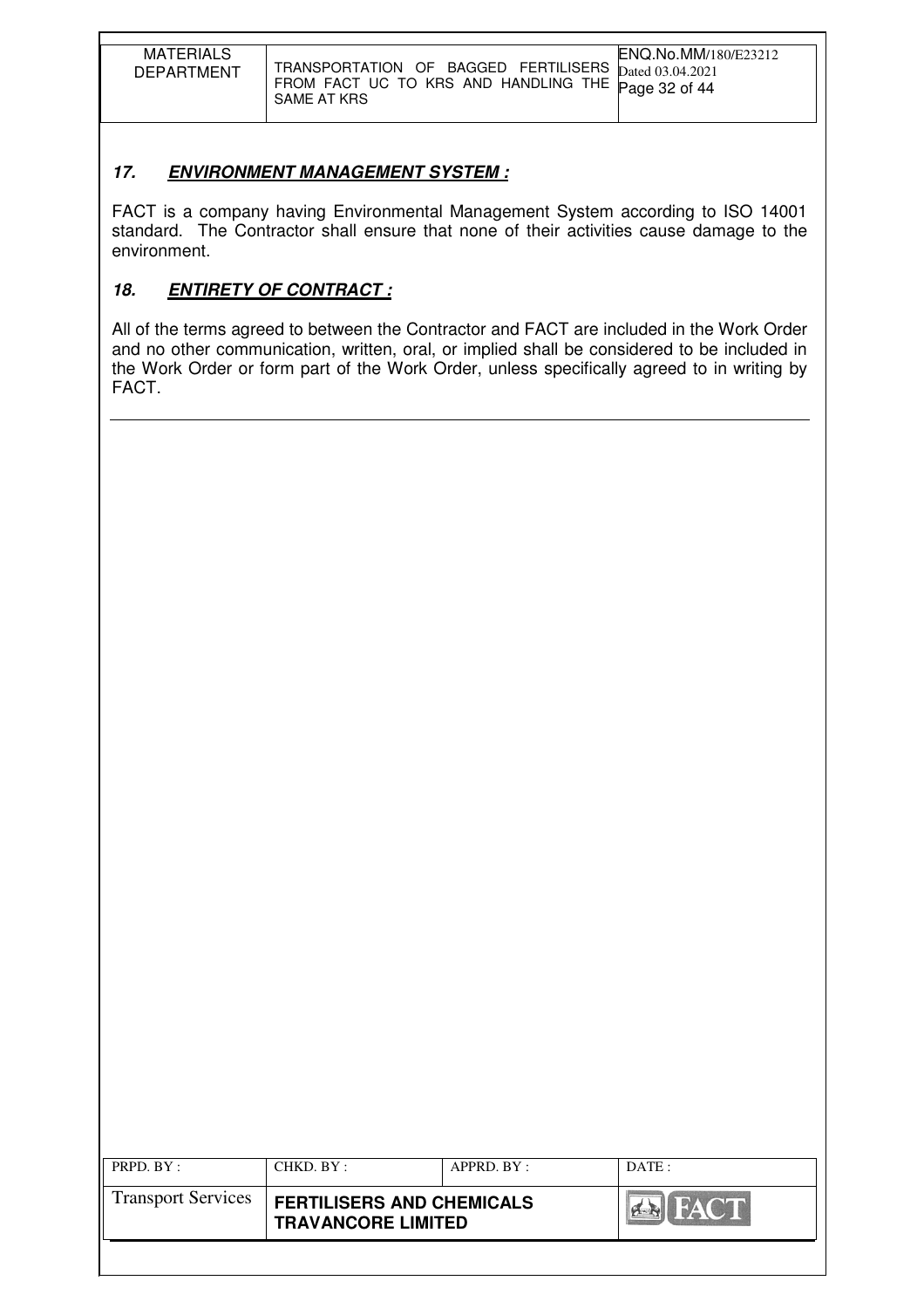#### **ANNEXURE-V**

## **COMPLIANCE STATEMENT**

We state that our offer against Enquiry No. MM/180/E23212 Dated 03.04.2021 is in full compliance with the documents issued against the Enquiry No: MM/180/E23212 Dated 03.04.2021 without any deviations and we have read and understood the Notice Inviting Tender, Instructions to Bidders, Special Terms and Conditions and Standard terms and conditions of Contract attached with this enquiry referred above and hereby confirm our acceptance to the same.

Name of bidder:

Signature of the Bidder:

Place: (Seal)

Date:

| <b>Transport Services</b><br><b>FERTILISERS AND CHEMICALS</b> |             |
|---------------------------------------------------------------|-------------|
| <b>TRAVANCORE LIMITED</b>                                     | <b>FACT</b> |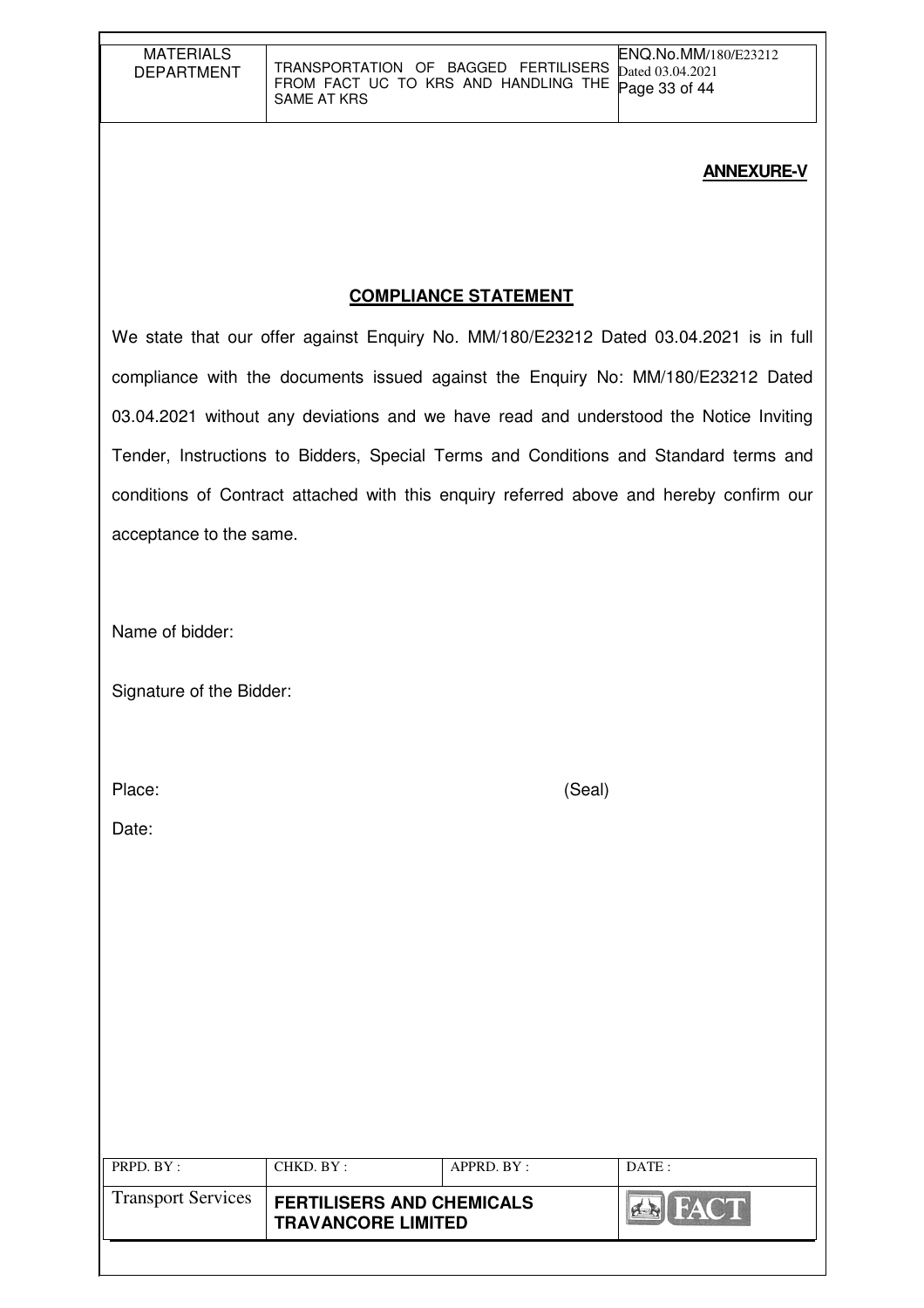|                                                                                                                                                                                                              | <b>MATERIALS</b><br><b>DEPARTMENT</b>                                                                                                                                                                                                                                                                                     | <b>SAME AT KRS</b>                                                                                              |                             |                                          | ENQ.No.MM/180/E23212<br>TRANSPORTATION OF BAGGED FERTILISERS<br>Dated 03.04.2021<br>FROM FACT UC TO KRS AND HANDLING THE<br>Page 34 of 44                             |  |  |  |
|--------------------------------------------------------------------------------------------------------------------------------------------------------------------------------------------------------------|---------------------------------------------------------------------------------------------------------------------------------------------------------------------------------------------------------------------------------------------------------------------------------------------------------------------------|-----------------------------------------------------------------------------------------------------------------|-----------------------------|------------------------------------------|-----------------------------------------------------------------------------------------------------------------------------------------------------------------------|--|--|--|
|                                                                                                                                                                                                              |                                                                                                                                                                                                                                                                                                                           | UN PRICED COPY OF PRICE BID FORMAT                                                                              |                             |                                          | <u>ANNEXURE - VI</u>                                                                                                                                                  |  |  |  |
|                                                                                                                                                                                                              | (Important: Please do not indicate any rates in this format. Only indicate "Quoted",<br>under each blank column).<br>From<br>To:<br>Asst. Gen. Manager (Materials)-T & S<br><b>Centralised Materials</b><br>PD, Administration Building<br>FACT Ltd., Udyogamandal - 683 501<br>Dear Sirs,                                |                                                                                                                 |                             |                                          |                                                                                                                                                                       |  |  |  |
|                                                                                                                                                                                                              |                                                                                                                                                                                                                                                                                                                           | godown and handling at KRS godown.<br>With reference to your above enquiry, we quote our lowest rates as below: |                             |                                          | Sub: Enquiry No. MM/180/E23212 Dated 03.04.2021 for transportation of bagged fertilizers<br>From FACT Udyogamandal Complex to FACT's Kalamassery Railway Siding (KRS) |  |  |  |
| SL.No                                                                                                                                                                                                        |                                                                                                                                                                                                                                                                                                                           | <b>Schedule of Work</b>                                                                                         |                             | <b>Quantity for</b><br>two years<br>(MT) | <b>Estimated All inclusive rate (but</b><br>excluding<br>GST)<br>Indicate Quoted" Do<br>not quote rate in this<br>column                                              |  |  |  |
|                                                                                                                                                                                                              |                                                                                                                                                                                                                                                                                                                           |                                                                                                                 |                             |                                          | Schedule - A - Transportation of bagged Fertilisers from UC Plant / godown to                                                                                         |  |  |  |
| 1                                                                                                                                                                                                            | Kalamassery Railway siding (KRS) godown (Round the Clock)<br>Transportation of Bagged fertilisers<br>in<br><b>FACT-UC</b><br>from<br>Plant<br><b>lorries</b><br>to<br>6,00,000<br>Kalamassery Railway Siding<br>(KRS)<br>godown and minimum 31 lorries of 10 MT<br>capacity or equivalent is required in three<br>shifts. |                                                                                                                 |                             |                                          |                                                                                                                                                                       |  |  |  |
|                                                                                                                                                                                                              |                                                                                                                                                                                                                                                                                                                           | Schedule - B - Handling of bagged Fertilisers at Kalamassery Railway siding (KRS)                               |                             |                                          |                                                                                                                                                                       |  |  |  |
| $B-(1)$                                                                                                                                                                                                      | godown in three shifts (Round the clock)<br>Loading of Bagged fertilisers from lorries<br>to wagons or unloading and stacking of<br>5,00,000<br>bagged fertilisers from lorries at KRS<br>godowns at 12 bag height                                                                                                        |                                                                                                                 |                             |                                          |                                                                                                                                                                       |  |  |  |
| $B-(2)$                                                                                                                                                                                                      | Loading of Bagged fertilisers from KRS<br>godown to wagons or loading<br>4,00,000<br>and<br>stacking of bagged fertilisers on to lorries.                                                                                                                                                                                 |                                                                                                                 |                             |                                          |                                                                                                                                                                       |  |  |  |
| The contractor shall transport and handle 50% more quantities than the quantities Indicated<br>above at the same rates if required by FACT(Refer cl.3.2.2 of Special Terms and Conditions<br>of Contract).   |                                                                                                                                                                                                                                                                                                                           |                                                                                                                 |                             |                                          |                                                                                                                                                                       |  |  |  |
| We also agree to undertake to carry out the works as detailed under Clause Nos. 3.1.4 and<br>3.1.5 of Special Terms and Conditions of Contract as per the rates, terms and conditions<br>stipulated therein. |                                                                                                                                                                                                                                                                                                                           |                                                                                                                 |                             |                                          |                                                                                                                                                                       |  |  |  |
|                                                                                                                                                                                                              | I/We have read and understood the Notice Inviting Tender, Instructions to Bidders and the<br>Terms and Conditions of the enquiry and confirm our acceptance to the same.                                                                                                                                                  |                                                                                                                 |                             |                                          |                                                                                                                                                                       |  |  |  |
| Place                                                                                                                                                                                                        |                                                                                                                                                                                                                                                                                                                           |                                                                                                                 |                             |                                          | Signature of the Bidder                                                                                                                                               |  |  |  |
| Date<br>PRPD. BY:                                                                                                                                                                                            |                                                                                                                                                                                                                                                                                                                           | CHKD. BY:                                                                                                       | (Office seal)<br>APPRD. BY: |                                          | DATE:                                                                                                                                                                 |  |  |  |
|                                                                                                                                                                                                              | <b>Transport Services</b>                                                                                                                                                                                                                                                                                                 | <b>FERTILISERS AND CHEMICALS</b><br><b>TRAVANCORE LIMITED</b>                                                   |                             |                                          | I FAC                                                                                                                                                                 |  |  |  |

 $\overline{\phantom{a}}$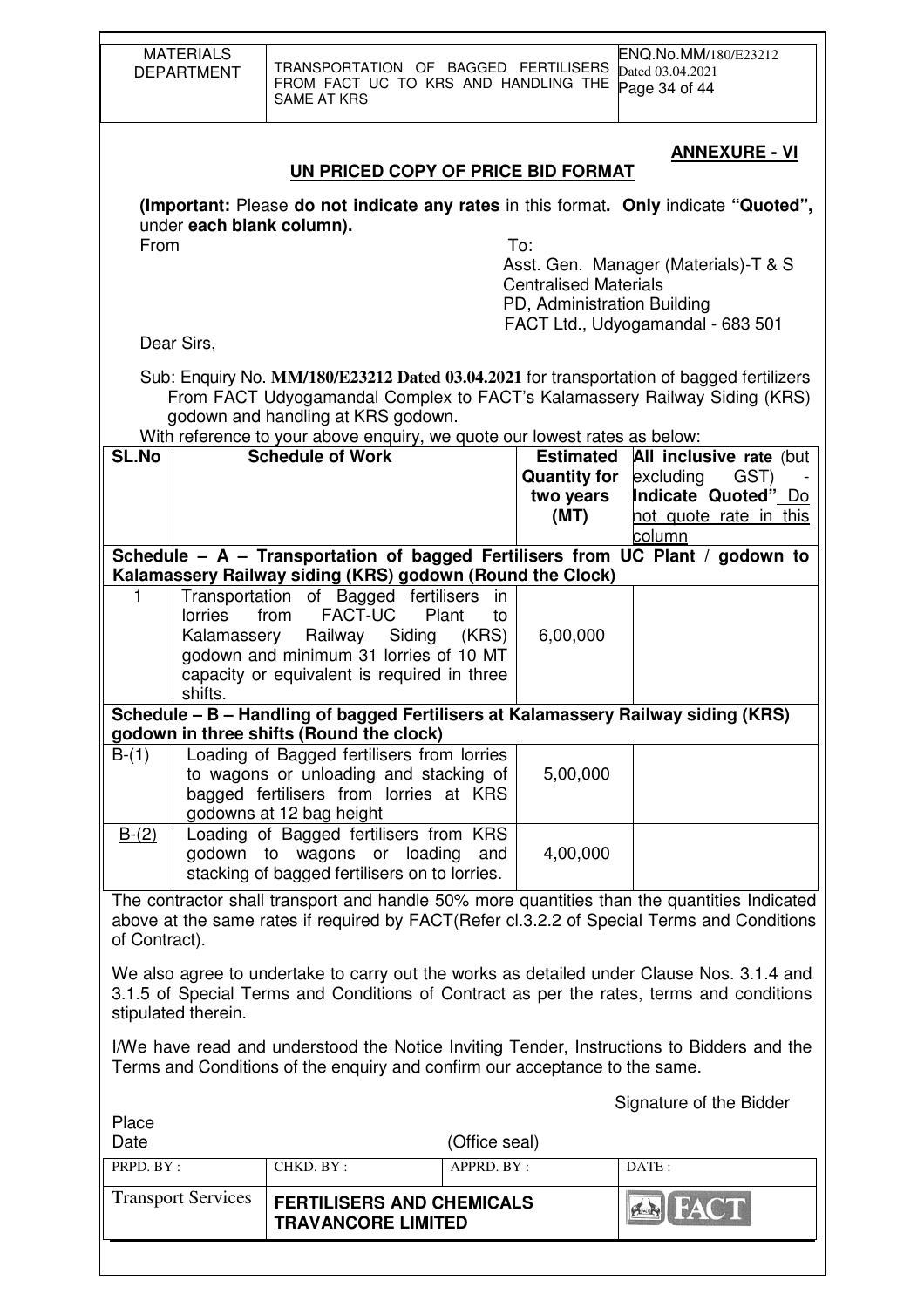| <b>MATERIALS</b><br><b>DEPARTMENT</b>  | TRANSPORTATION OF BAGGED FERTILISERS<br>FROM FACT UC TO KRS AND HANDLING THE Page 35 of 44<br>SAME AT KRS |                              | ENQ.No.MM/180/E23212<br>Dated 03.04.2021                                                      |
|----------------------------------------|-----------------------------------------------------------------------------------------------------------|------------------------------|-----------------------------------------------------------------------------------------------|
|                                        |                                                                                                           |                              | <b>ANNEXURE - VII</b>                                                                         |
|                                        |                                                                                                           |                              |                                                                                               |
|                                        |                                                                                                           |                              |                                                                                               |
|                                        |                                                                                                           |                              |                                                                                               |
|                                        |                                                                                                           |                              |                                                                                               |
|                                        |                                                                                                           | $Part - B$                   |                                                                                               |
|                                        |                                                                                                           | <b>PROFORMA OF PRICE BID</b> |                                                                                               |
|                                        |                                                                                                           |                              |                                                                                               |
|                                        |                                                                                                           |                              |                                                                                               |
|                                        | under FACT Tenders to see the price Bid (BOQ-EXCEL SHEET)                                                 |                              | Please visit <b>https://eprocure.gov.in</b> and search using the tender ID 2021_FACT_625332_1 |
|                                        |                                                                                                           |                              |                                                                                               |
|                                        |                                                                                                           |                              |                                                                                               |
|                                        |                                                                                                           |                              |                                                                                               |
|                                        |                                                                                                           |                              |                                                                                               |
|                                        |                                                                                                           |                              |                                                                                               |
|                                        |                                                                                                           |                              |                                                                                               |
|                                        |                                                                                                           |                              |                                                                                               |
|                                        |                                                                                                           |                              |                                                                                               |
|                                        |                                                                                                           |                              |                                                                                               |
|                                        |                                                                                                           |                              |                                                                                               |
|                                        |                                                                                                           |                              |                                                                                               |
| PRPD. BY:<br><b>Transport Services</b> | CHKD. BY:<br><b>FERTILISERS AND CHEMICALS</b>                                                             | APPRD. BY:                   | DATE:                                                                                         |
|                                        | <b>TRAVANCORE LIMITED</b>                                                                                 |                              | <b>FACT</b><br>$7 - 1$                                                                        |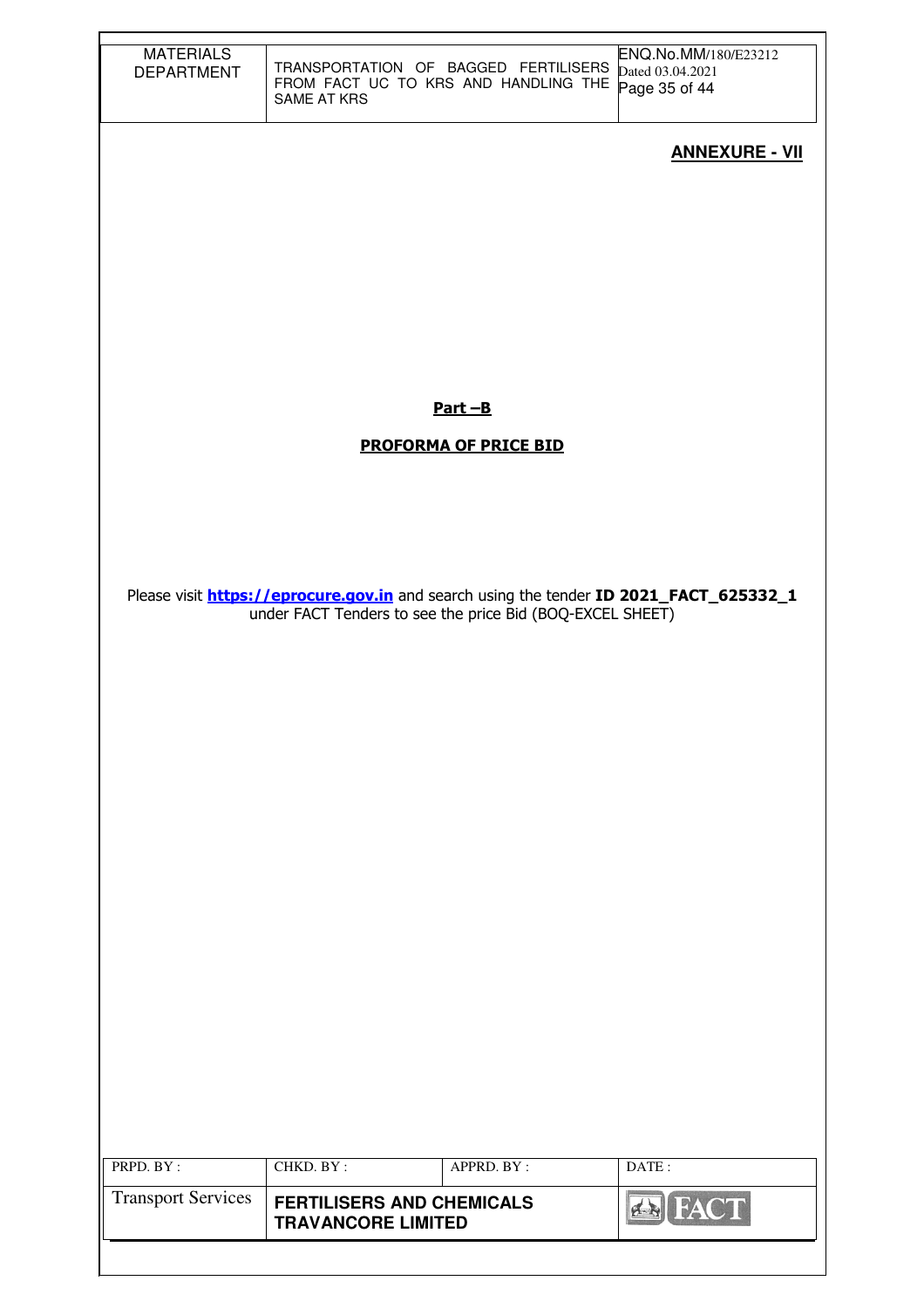MATERIALS DEPARTMENT TRANSPORTATION OF BAGGED FERTILISERS FROM FACT UC TO KRS AND HANDLING THE SAME AT KRS

#### **ANNEXURE – VIII**

#### **PROFORMA OF BANK GUARANTEE FOR FURNISHING SECURITY DEPOSIT**

(TO BE OBTAINED FROM A INDIAN NATIONALISED/SCHEDULED BANK ON STAMP PAPER WORTH Rs.500)

The Fertilisers and Chemicals Travancore Ltd., Udyogamandal Cochin-683 501.

Whereas FACT , Udyogamandal P.O., Kerala (hereinafter called referred to as the Company) has placed a work order no. ............... dated ............ with M/S.........................(hereinafter called the Contractor) for the work of .......................and whereas it is one of the conditions of the said work order that the Contractor shall either remit a sum of Rs............... (Rupees................................only) or furnish a Bank Guarantee for Rs............ (Rupees...........................only) as security deposit for the due fulfillment of the said work order by the said Contractor.

In consideration of the Company having agreed to accept a Bank Guarantee from us towards such security deposit in lieu of the cash deposit in accordance with the terms and conditions of the above work order, we................. the Bank (hereinafter referred to as the Bank) do hereby undertake to pay the Company merely on demand any sum or sums from time to time demanded by the Company up to a maximum of Rs.................. (Rupees.......................only) being the amount of the security deposit against any loss or damage caused to or suffered by or would be caused to or suffered by the Company by reason of any breach by the said Contractor of any of the terms and conditions contained in the said work order.

We, the said Bank, do hereby undertake to pay the amount so demanded by the Company without any demur merely on a demand from the Company stating that the amount claimed is due by way of loss or damage caused to or suffered or would be caused to or suffered by the Company by reason of breach by the said Contractor of any of the terms and conditions contained in the said contract. Any such demand made on the Bank shall be conclusive as regards the amount due and payable by the Bank under this guarantee.

We undertake to pay to the Company any money so demanded not withstanding any dispute or disputes raised by the said Contractor in any suit or proceeding pending before any court or Tribunal relating thereto our liability under this present being absolute and unequivocal.

The payment so made by us under this Guarantee shall be a valid discharge of our liability for payment thereunder and the said Contractor shall have no claim against us for making such payment.

We.......................... further agree that the guarantee herein contained shall remain in full force and effect during the period that would be take for the performance of the said contract and that it shall continue to be enforceable till all the dues of the Company under or by virtue of the said contract have been fully paid and its claim satisfied or discharged or till the Company certifies that the terms and conditions of the said contract have been fully and properly carried out by the said contractor and accordingly discharges this guarantee.

| PRPD. BY:                 | CHKD. BY:                                                     | APPRD. BY: | DATE: |
|---------------------------|---------------------------------------------------------------|------------|-------|
| <b>Transport Services</b> | <b>FERTILISERS AND CHEMICALS</b><br><b>TRAVANCORE LIMITED</b> |            |       |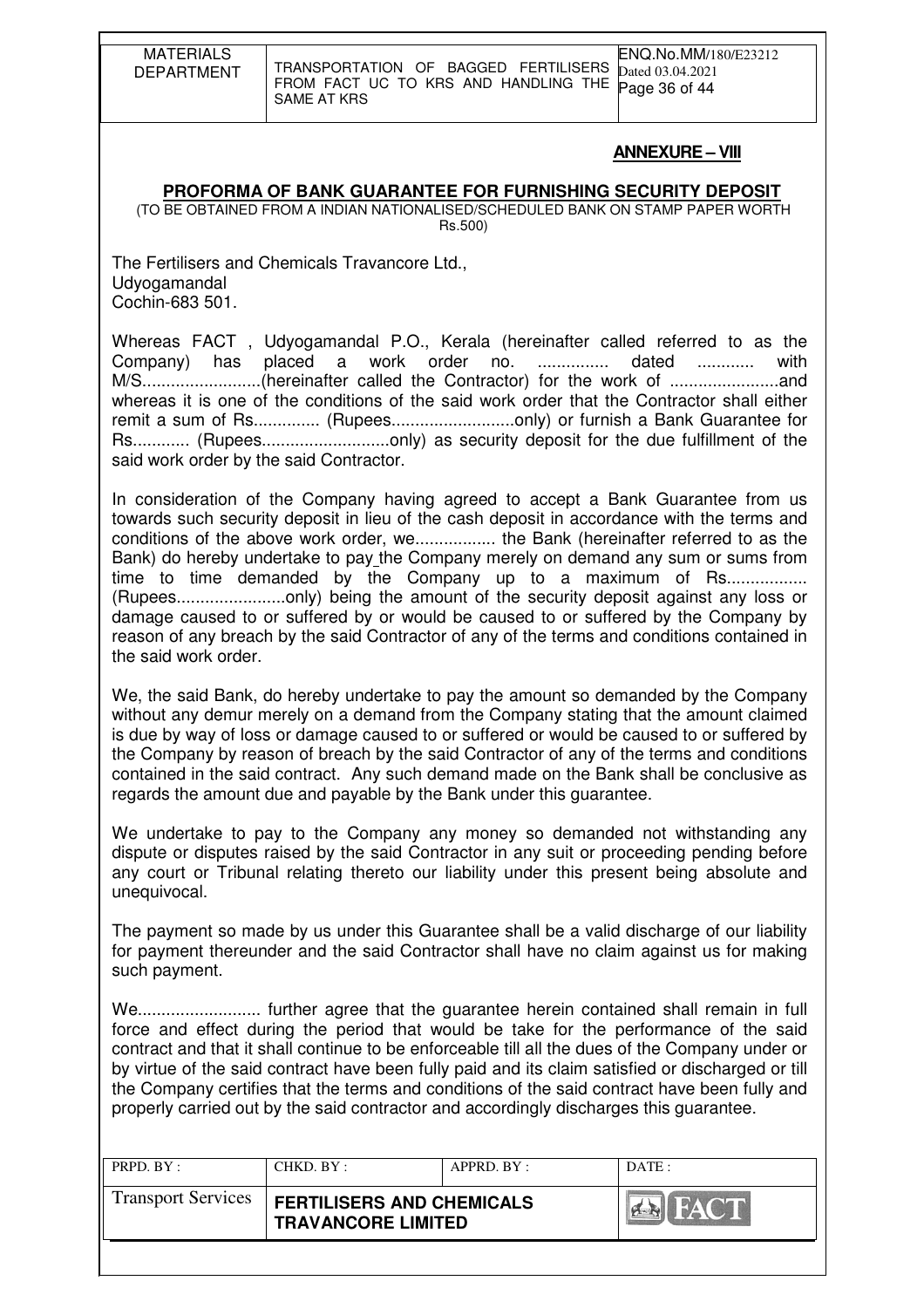| <b>MATERIALS</b><br><b>DEPARTMENT</b> | TRANSPORTATION OF BAGGED FERTILISERS Dated 03.04.2021<br>FROM FACT UC TO KRS AND HANDLING THE Page 37 of 44<br>SAME AT KRS | ENQ.No.MM/180/E23212 |
|---------------------------------------|----------------------------------------------------------------------------------------------------------------------------|----------------------|

We............................. further agree with the said company that they shall have the fullest liberty without our consent and without affecting in any manner our obligations hereunder to vary any of the terms and conditions of the said contract or to extend time of performance by the said Contractor or to postpone for any time and from time to time any of the powers exercisable by it against the said Contractor and either to enforce or forebear from enforcing any of the terms and conditions governing the said contract or securities available to the Company and the said Bank shall not be released from its liability under these presents by any exercise by the Company of the liberty with reference to the matters aforesaid or by reason of time being given to the said Contractor or any other forbearance, act or omission on the part of the Company or any indulgence by the Company to the said Contractor or any other matter of thing whatsoever which under the law relating to sureties, but for this provision, have the effect of so relieving us.

This guarantee shall not be affected by any change in the constitution of the Bank or the Company or the said Contractor nor shall this guarantee be affected by any change in the constitution of the Company or the said Contractor by absorption with any other body or corporation and this guarantee shall be available to or enforceable by such body or corporation.

Our guarantee shall remain in force until................. Unless a claim or demand is made within six months after the expiry of the above date, all the Company's rights under the guarantee shall be deemed as waived/forfeited and we shall be relieved and discharged from all liabilities there under. Notwithstanding anything contained hereinbefore, our liability under this quarantee shall be limited to an amount not exceeding Rs.................... (Rupees.............................. only).

Any notice by way of request, demand or otherwise hereunder may be sent by post to the Bank addressed as aforesaid and if sent by post, it shall be deemed to have been given at the time when it would be delivered in due course of post and in proving such notice when given by post, it shall be sufficient to prove that the envelope containing the notice was posted and certificate signed by an officer of the Company that the envelope was so posted shall be conclusive.

Disputes/differences, if any, relating to or arising out of this Bank Guarantee, shall be settled by courts having jurisdiction over Udyogamandal, in Kerala State, where the registered office of the company is situated and no other court shall have jurisdiction in the matter.

We........................................ Bank lastly undertakes not to revoke this guarantee during its currency except with the previous consent of the Company in writing.

Dated this ........................ day of ................................ Two thousand Seventeen.

| For (Name of Bank)         |    |
|----------------------------|----|
| <b>Authorised Official</b> |    |
| Name                       | ٠. |
| Designation                | ٠  |

Place:

Full address of the Branch issuing this guarantee:

| PRPD. BY:                 | CHKD. BY:                                                     | APPRD. BY: | DATE: |
|---------------------------|---------------------------------------------------------------|------------|-------|
| <b>Transport Services</b> | <b>FERTILISERS AND CHEMICALS</b><br><b>TRAVANCORE LIMITED</b> |            |       |
|                           |                                                               |            |       |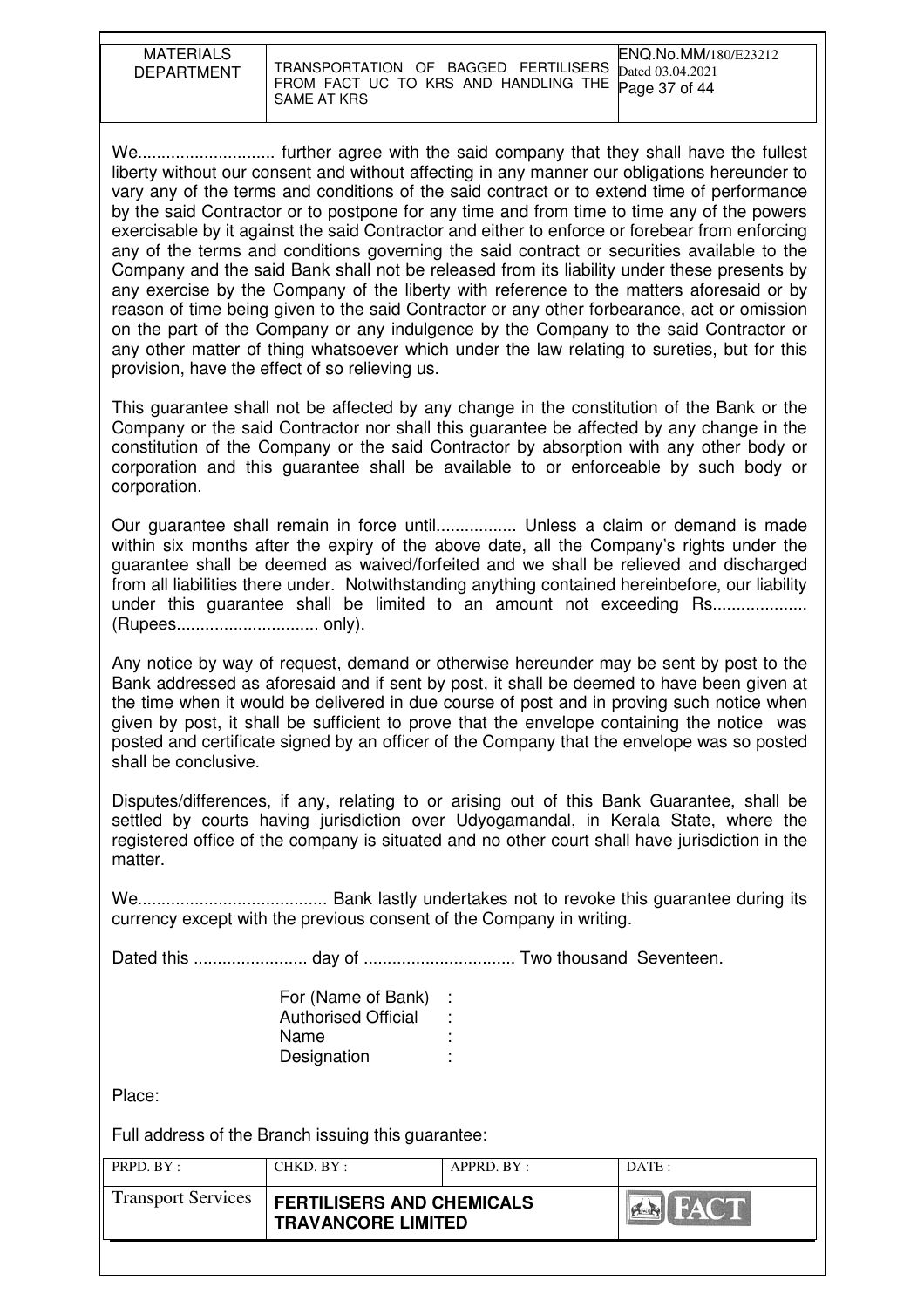| <b>MATERIALS</b><br><b>DEPARTMENT</b> | ENQ.No.MM/180/E23212<br>TRANSPORTATION OF BAGGED FERTILISERS Dated 03.04.2021<br>FROM FACT UC TO KRS AND HANDLING THE Page 38 of 44<br>SAME AT KRS |  |
|---------------------------------------|----------------------------------------------------------------------------------------------------------------------------------------------------|--|

#### **ANNEXURE- IX**

#### **AGREEMENT**

(Proforma of Agreement to be executed in Rs 200/- Non Judicial stamp paper)

ARTICLES OF AGREEMENT made this day the …. Between THE FERTILISERS AND CHEMICALS TRAVANCORE LIMITED, a Company registered under the Travancore Companies ACT IV of 1114(Malayalam Era) and having its registered office at Eloor, Udyogamandal P O Ernakulam District, Kerala State(hereinafter called the FACT) on the one part and M/s…. (hereinafter called the Contractor) which expression shall where the context so admits or applies be deemed to include their heirs, executors, administrators, successors interest and legal representatives as well) on the other part.

WHEREAS the Contractor has agreed with M/s FACT for the due performance of work as set forth in the Work Order No. dt… and accompaniments upon the terms and conditions therein mentioned as accepted vide their endorsements in the aforesaid work order.

NOW THESE PRESENT WITNESS THAT in consideration of the payments to be made by M/s FACT mentioned in the aforesaid Work Order no. dt. and accompaniments thereunto the Contractor shall duly perform the said works, fulfill and keep all conditions in the work order which will be deemed and taken to be part of this contracts as if the same had been fully set-out herein and FACT hereby agree that if the Contractor shall duly perform the said works in the manner aforesaid and observe and keep the said terms and conditions, FACT will pay to the Contractor at the time and in the manner set forth in the aforesaid work order and in the Annexure thereunto as accepted by Contractor vide his endorsement in the aforesaid work order, the amount or amounts calculated at the rate mentioned and as per terms stipulated therein as payment for the work. This agreement shall be in force up to …

THE SAID CONDITIONS shall be read and construed as forming part of this Agreement and the parties thereto will respectively abide by and submit themselves to the conditions and stipulations and perform the agreement on their parts respectively.

UPON THE TERMS AND CONDITIONS of this Agreements being fulfilled and performed to the satisfaction of Officer of the Company empowered by the Company in this behalf, the Security Deposit remitted by the Contractor or such position thereof as he may be entitled to under the said condition shall be returned to the contractor.

IN WITNESS thereof the Contractor, M/s…. and The Senior Manager Purchase(T&S) of M/s The Fertilisers and Chemicals Travancore Ltd, For and on behalf of the Company have hereunto set their hands this day and year first above written.

**Formal Contract of the State State State State State State State State State State State State State State State** 

In the presence of witnesses:

1.

2.

In the presence of witnesses: for and on behalf of the Company.

| _ |  |
|---|--|
|   |  |

2.

| PRPD. BY:                 | CHKD. BY:                                                     | APPRD. BY: | DATE:       |
|---------------------------|---------------------------------------------------------------|------------|-------------|
| <b>Transport Services</b> | <b>FERTILISERS AND CHEMICALS</b><br><b>TRAVANCORE LIMITED</b> |            | <b>FACT</b> |
|                           |                                                               |            |             |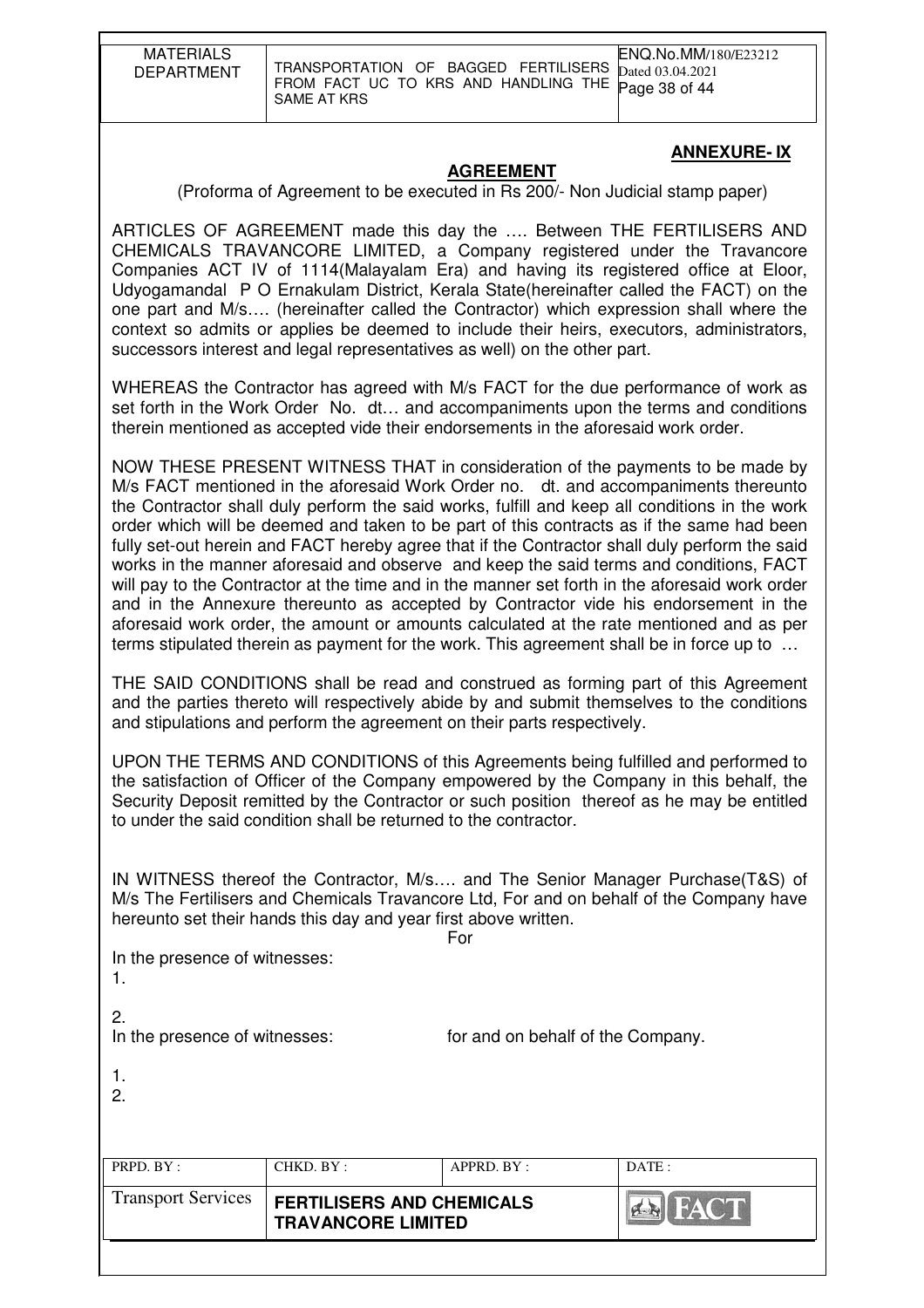| <b>MATERIALS</b><br><b>DEPARTMENT</b>                                                                                                                                                                                                                                                                                                                                                                                                                                                                                      | SAME AT KRS               | TRANSPORTATION OF BAGGED FERTILISERS<br>FROM FACT UC TO KRS AND HANDLING THE | ENQ.No.MM/180/E23212<br>Dated 03.04.2021<br>Page 39 of 44                                                                                                                                   |  |
|----------------------------------------------------------------------------------------------------------------------------------------------------------------------------------------------------------------------------------------------------------------------------------------------------------------------------------------------------------------------------------------------------------------------------------------------------------------------------------------------------------------------------|---------------------------|------------------------------------------------------------------------------|---------------------------------------------------------------------------------------------------------------------------------------------------------------------------------------------|--|
|                                                                                                                                                                                                                                                                                                                                                                                                                                                                                                                            |                           |                                                                              | <b>ANNEXURE-X</b>                                                                                                                                                                           |  |
|                                                                                                                                                                                                                                                                                                                                                                                                                                                                                                                            |                           | <b>Bid-Security Declaration</b>                                              |                                                                                                                                                                                             |  |
| To: AGM(Mat)T&S<br>FACT-PD Admin building-<br>UDYOGAMANDAL-683501                                                                                                                                                                                                                                                                                                                                                                                                                                                          |                           |                                                                              |                                                                                                                                                                                             |  |
| Reference:                                                                                                                                                                                                                                                                                                                                                                                                                                                                                                                 |                           | (1) Enquiry No.MM/180/E23212 dated 03.04.2021 of FACT.                       |                                                                                                                                                                                             |  |
|                                                                                                                                                                                                                                                                                                                                                                                                                                                                                                                            |                           |                                                                              |                                                                                                                                                                                             |  |
|                                                                                                                                                                                                                                                                                                                                                                                                                                                                                                                            |                           | by a Bid Security Declaration in lieu of Earnest Money Deposit.              |                                                                                                                                                                                             |  |
|                                                                                                                                                                                                                                                                                                                                                                                                                                                                                                                            |                           | prejudice to FACT's rights to claim damages or any other legal recourse) if, | I/We hereby accept that I/We may be disqualified from bidding for any contract with you for<br>a period of Three years from the date of disqualification as may be notified by you (without |  |
| 1) I am /We are in a breach of any of the obligations under the bid conditions,<br>2) I/We have withdrawn or unilaterally modified/amended/revised, my/our Bid during<br>the bid validity period specified in the form of Bid or extended period, if any.<br>3) On acceptance of our bid by FACT, I/we failed to deposit the prescribed Security<br>Deposit or fails to execute the agreement or fails to commence the execution of the<br>work in accordance with the terms and conditions and within the specified time. |                           |                                                                              |                                                                                                                                                                                             |  |
| Signature:                                                                                                                                                                                                                                                                                                                                                                                                                                                                                                                 |                           |                                                                              |                                                                                                                                                                                             |  |
| Name & designation of the authorized person signing the Bid-Securing Declaration Form:                                                                                                                                                                                                                                                                                                                                                                                                                                     |                           |                                                                              |                                                                                                                                                                                             |  |
| Duly authorized to sign the bid for and on behalf of: ________________________ (complete<br>name of Bidder)                                                                                                                                                                                                                                                                                                                                                                                                                |                           |                                                                              |                                                                                                                                                                                             |  |
|                                                                                                                                                                                                                                                                                                                                                                                                                                                                                                                            |                           | Dated on ______________ day of _____________________ month, __________ year. |                                                                                                                                                                                             |  |
| (Note: In case of a Joint Venture, the Bid Security Declaration must be in the name of all<br>partners to the Joint Venture that submits the bid).                                                                                                                                                                                                                                                                                                                                                                         |                           |                                                                              |                                                                                                                                                                                             |  |
| PRPD. BY:                                                                                                                                                                                                                                                                                                                                                                                                                                                                                                                  | CHKD. BY:                 | APPRD. BY:                                                                   | DATE:                                                                                                                                                                                       |  |
| <b>Transport Services</b>                                                                                                                                                                                                                                                                                                                                                                                                                                                                                                  | <b>TRAVANCORE LIMITED</b> | <b>FERTILISERS AND CHEMICALS</b>                                             |                                                                                                                                                                                             |  |
|                                                                                                                                                                                                                                                                                                                                                                                                                                                                                                                            |                           |                                                                              |                                                                                                                                                                                             |  |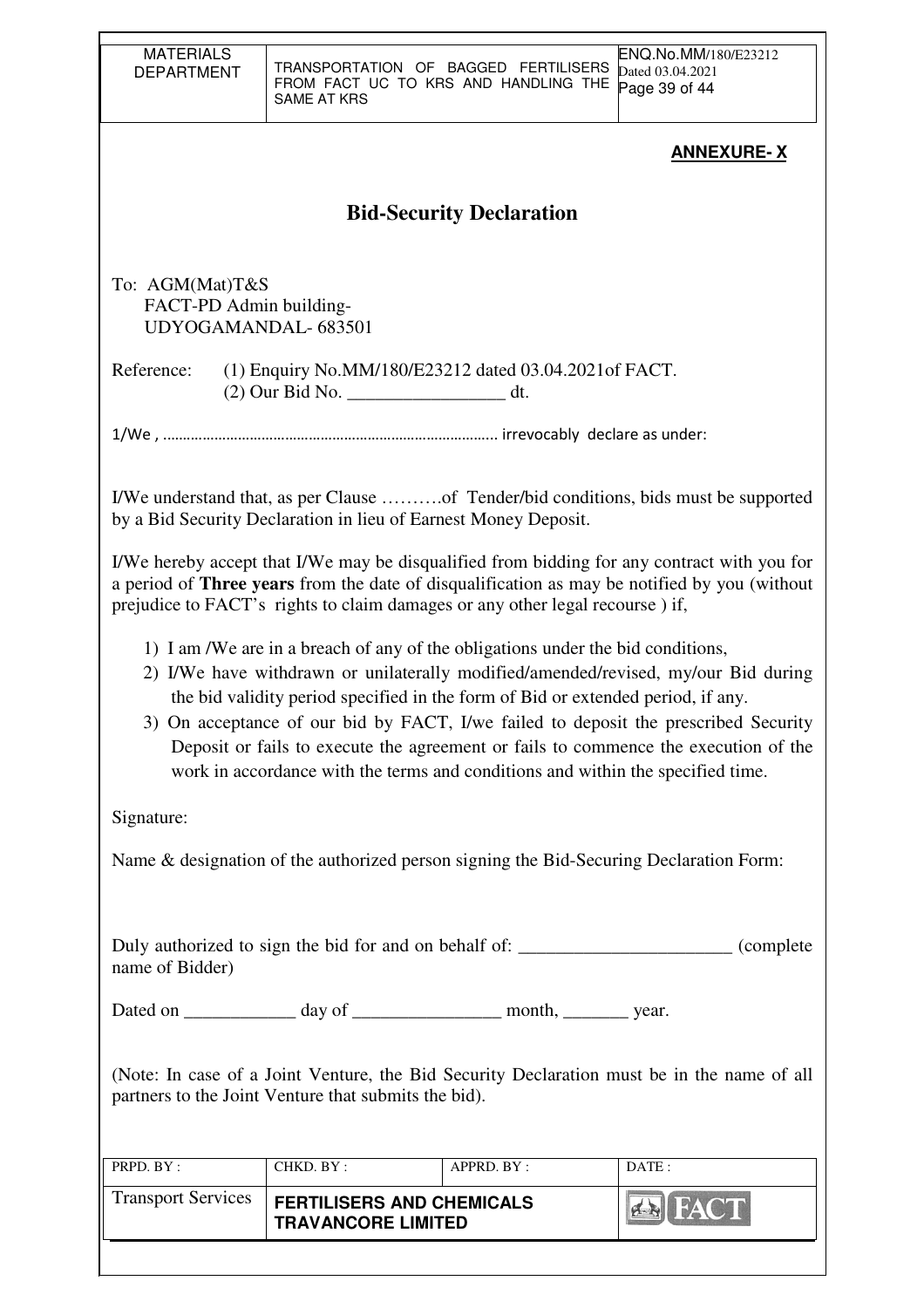# **(To be executed on** ₹ 500**/- Non-judicial Stamp Paper)**

# **INTEGRITY PACT**

#### **Between**

The Fetilizers and Chemicals Travancore Limited (FACT), a company formed and registered under the Travancore Companies Act IX to 1114 (Companies Act, 2013) and having its registered office at Eloor, Udyogamandal-683501, Kochi, Ernakulam District, Kerala, hereinafter referred to as "The Principal".

#### **And**

.................................. hereinafter referred to as "The Bidder/ Contractor".

#### **Preamble**

The Principal intends to award, under laid down organization procedures, contract/s for .......................... The Principal values full compliance with all relevant laws and regulations, and the principles of economic use of resources, and of fairness / transparency in its relations with its Bidder(s) and or/Contractor(s).

In order to achieve these goals, the Principal will appoint an Internal External Monitor (EIM), who will monitor the tender process and execution of the contact for compliance with the principle mentioned above.

### **Section 1 - Commitments of the Principal**

(1) The Principal commits itself to take all measures necessary to prevent corruption and to observe the following principles:

a) No employee of the Principal, personally or through family members, will in connection with the tender, or the execution of the contract, demand, take a promise for or accept, for self or third person, any material or immaterial benefit which the person is not legally entitled to.

b) The Principal will, during the tender process, treat all Bidder(s) with equity and reason. The Principal will in particular, before and during the tender process, provide to all Bidder(s) the same information and will not provide to any Bidder(s) confidential / additional information through which the Bidder(s) could obtain an advantage in relation to the tender process or the contract execution.

c) The Principal will exclude from the process all known prejudiced/interested persons.

| $PRPD$ $RY:$              | CHKD. BY:                                                     | $APPRD$ $BY$ : | $\overline{DATE}$ : |
|---------------------------|---------------------------------------------------------------|----------------|---------------------|
| <b>Transport Services</b> | <b>FERTILISERS AND CHEMICALS</b><br><b>TRAVANCORE LIMITED</b> |                | <b>FACT</b>         |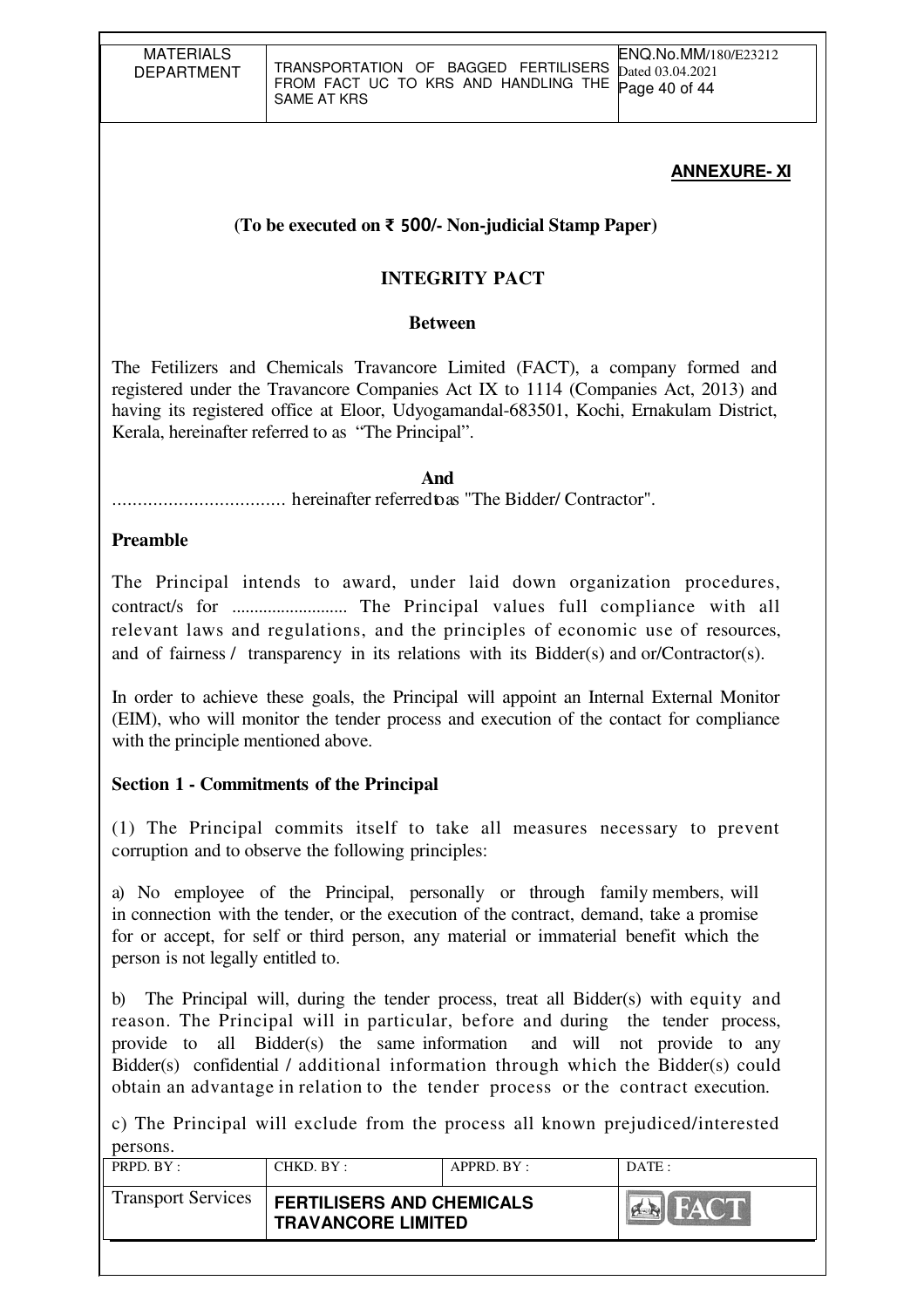| <b>MATERIALS</b><br><b>DEPARTMENT</b> | ENQ.No.MM/180/E23212<br>TRANSPORTATION OF BAGGED FERTILISERS Dated 03.04.2021<br>FROM FACT UC TO KRS AND HANDLING THE Page 41 of 44<br>SAME AT KRS |
|---------------------------------------|----------------------------------------------------------------------------------------------------------------------------------------------------|

(2) If the Principal obtains information on the conduct of any of its employees which is a criminal offence under the India Penal Code / Prevention of Corruption Act, or if there be a substantive suspicion in this regard, the Principal will inform the Vigilance Officer and in addition can initiate disciplinary actions.

## **Section 2 - Commitments of the Bidder(s) / Contractor(s)**

(1)The Bidder(s) / Contractor(s) commits themselves to take all measures necessary to prevent corruption. He commits himself to observe the following principles during his participation in the tender process and during the contract execution.

a) The Bidder(s) / Contractor(s) will not, directly or through any other person or firm, offer, promise or give to any of the Principal's employees involved in the tender process or the execution of the contract or to any third person, any material or immaterial benefit which he/she is not legally entitled to, in order to obtain in exchange, any advantage of any kind whatsoever during the tender process or during the execution of the contract.

b) The Bidder(s) / Contractor(s) will not enter with other Bidders into any undisclosed agreement or understanding, whether formal or informal. This applies in particular to prices, specifications, certifications, subsidiary contracts, submission or nonsubmission of bids or any other actions to restrict competitiveness or to introduce cartelisation in the bidding process.

c) The Bidder(s) / Contractor(s) will not commit any offence under the relevant IPC/PC Act; further the Bidder(s)/ $\text{Contractor}(s)$  will not use improperly, for purposes of competition or personal gain, or pass on to others, any information or document provided by the Principal as part of the business relationship, regarding plans, technical proposals and business details, including information contained or transmitted electronically.

d) The Bidder(s) / Contractor(s) of foreign origin shall disclose the name and address of the Agents / Representatives in India, if any. Similarly, The Bidder(s) / Contractor(s) of Indian Nationality shall furnish the name and address of the foreign principals, if any. All the payments made to the India agent/representative have to be in Indian rupees only.

e) The Bidder(s) / Contractor(s) will, when presenting his bid, disclose any and all payments he has made, is committed to, or intends to make to agents, brokers or any other intermediaries in connection with the award of the contract.

(2) The Bidder(s) / Contractor(s) will not instigate third persons to commit offences outlined above or be an accessory to such offences.

| <b>Transport Services</b><br><b>FERTILISERS AND CHEMICALS</b> | DATE :                     | APPRD. BY: | CHKD. BY: | PRPD. BY: |
|---------------------------------------------------------------|----------------------------|------------|-----------|-----------|
| <b>TRAVANCORE LIMITED</b>                                     | <b>FACT</b><br><b>PERS</b> |            |           |           |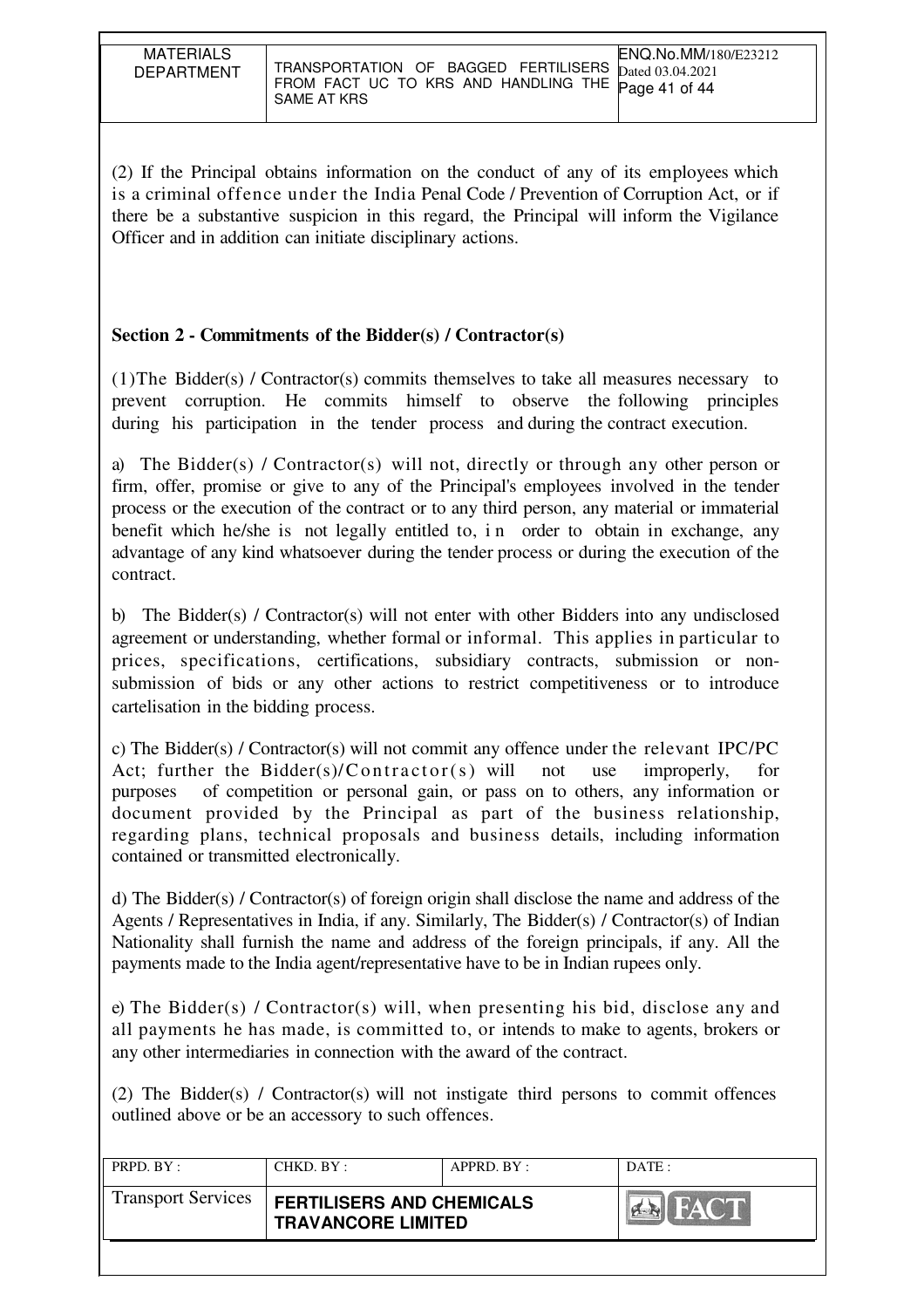# **Section 3 - Disqualification from tender process and exclusion from future contracts**

If the Bidder(s)/Contractor(s), before award or during the execution of has committed a transgression through a violation of Section 2 above or in any other form such as to put his reliability or credibility in question, the Principal is entitled to disqualify the Bidder(s)/ Contractor(s) from the tender process or to terminate the contract, if already signed, for such reason.

## **Section 4 - Compensation for Damages**

(1) If the Principal has disqualified the Bidder(s) from the tender process prior to the award according to Section 3, the Principal is entitled to demand and recover the damages equivalent to Earnest Money Deposit/Bid Security.

(2) If the Principal has terminated the contract according to Section 3, or if the Principal is entitled to terminate the contract according to Section 3, the Principal shall be entitled to demand and recover from the Contractor l iquidated damages of the contract value or the amount equivalent to Performance Bank Guarantee.

### **Section 5 - Previous Transgression**

(1) The Bidder declares that no previous transgression occurred in the last 3 years with any other Company in India conforming to the anti-corruption approach including Public Sector Enterprise in India that could justify his exclusion from the tender process.

(2) If the Bidder makes incorrect statement on this subject, he can be disqualified from the tender process and appropriate action can be taken including termination of contract, if already awarded, for such reason.

# **Section 6 - Equal treatment of all Bidders / Contractors / Subcontractors**

(1)The Bidder(s)/Contractor(s) undertakes(s) to demand from all subcontractors a commitment in conformity with this Integrity Pact, and to submit it to the Principal before contract signing.

(2) The Principal will enter into agreements with identical conditions as this one with all Bidders, Contractors/Suppliers and Subcontractors.

(3) The Principal will disqualify from the tender process all Bidders who do not sign this Pact or violate its provisions.

**Section 7 – Criminal charges against violating Bidder(s) / Contractor(s) /Subcontractor(s)**

If the Principal obtains knowledge of conduct of a Bidder, Contractor or Subcontractor,

| PRPD. BY:                 | CHKD. BY:                                                     | APPRD. BY: | DATE: |
|---------------------------|---------------------------------------------------------------|------------|-------|
| <b>Transport Services</b> | <b>FERTILISERS AND CHEMICALS</b><br><b>TRAVANCORE LIMITED</b> |            | FACT  |
|                           |                                                               |            |       |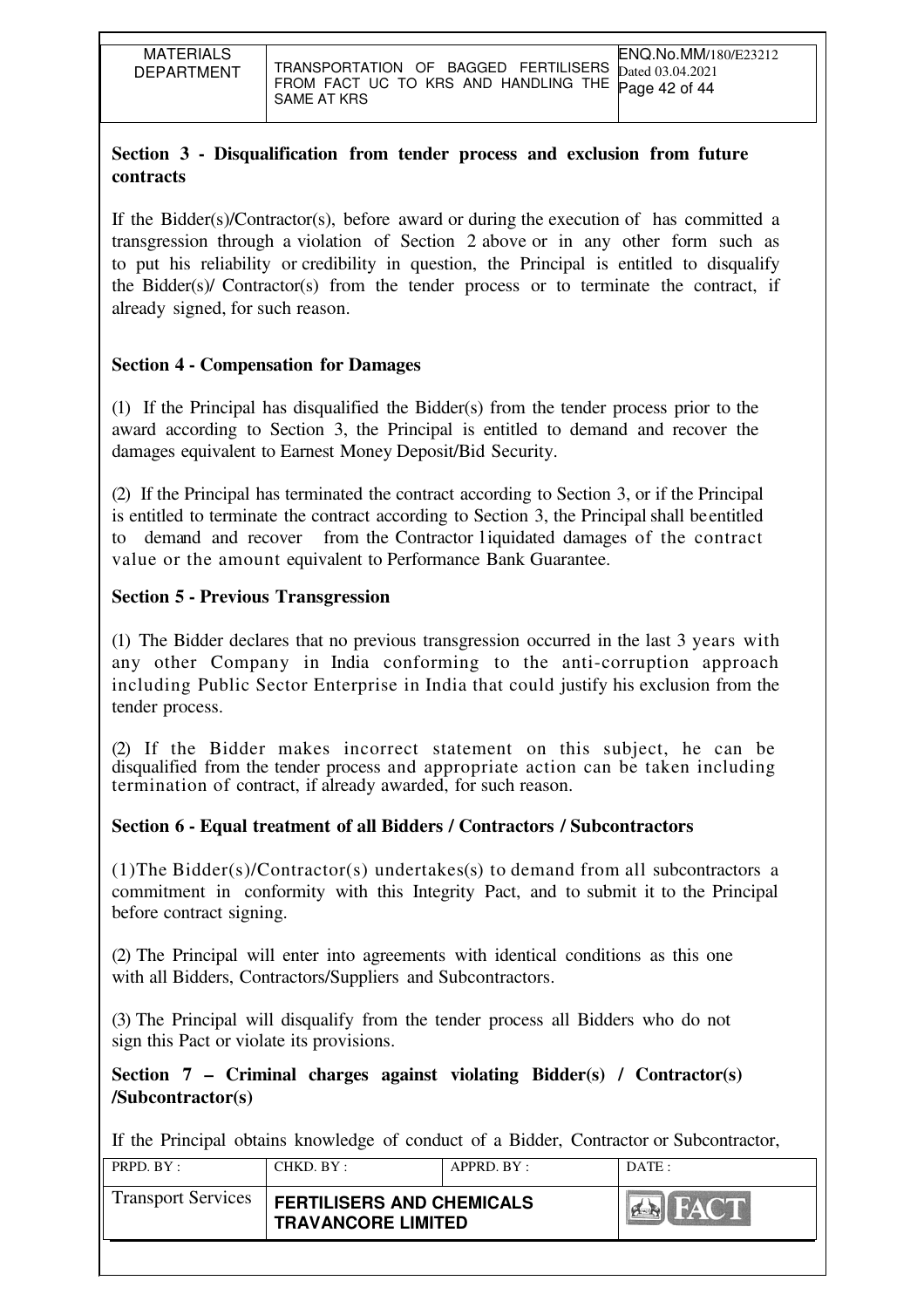or of an employee or a representative or an associate of a Bidder, Contractor, or Subcontractor which constitutes corruption, or if the Principal has substantive suspicion in this regard, the Principal will inform the same to the Chief Vigilance Officer.

# **Section 8 - Independent External Monitor/Monitors**

(1)The Principal appoints competent and credible Independent External Monitor for this Pact. The task of the Monitor is to review independently and objectively, whether and to what extent the parties comply with the obligations under this agreement.

(2) The Monitor is not subject to instructions by the representatives of the parties and performs his functions neutrally and independently. It will be obligatory for him to treat the obligations and document of the Bidder(s)/Contractor(s) as confidential. He reports to the Chairperson and managing Director, FACT.

(3) The Bidder(s)/Contractor(s) accepts that the Monitor has the right to access without restriction to all Project documentation of the Principal including that provided by the Contractor. The Contractor will also grant the Monitor, upon his request and demonstration of a valid interest, unrestricted and unconditional access to this project documentation. The same is applicable to Subcontractors. The Monitor is under contractual obligation to treat the information and documents of the Bidder(s)/Contractor(s)/ Subcontractor(s) with confidentially.

(4) The Principal will provide to the Monitor sufficient information about all meetings among the parties related to the Project provided such meetings could have an impact on the contractual relations between the Principal and the Contractor. The parties offer to the Monitor the option to participate in such meetings.

(5) As soon as the Monitor notices, or believes to notice, a violation of this agreement, he will so inform the Management of the Principal and request the Management to discontinue or to take corrective action, or to take other relevant action. The Monitor can in this regard submit non-binding recommendation. Beyond this, the Monitor has no right to demand from the parties that they act in a specific manner, refrain from action or tolerate action.

(6) The Monitor will submit a written report to the Chairman and Managing Director, FACT within 8 to 10 weeks from the date of reference or intimation to him by the Principal and, should the occasion arise, submit proposals for correcting problematic situations.

(7) Monitor shall be entitled to compensation on the same terms as being extended to / provided to Independent Director on FACT Board.

(8) If the M o n i t o r has reported to the Chairman and Managing Director, FACT, a substantiated suspicion of an offence under relevant IPC/PC Act, and the Chairman

| PRPD. BY:                 | CHKD. BY:                                                     | APPRD. BY: | DATA                         |
|---------------------------|---------------------------------------------------------------|------------|------------------------------|
| <b>Transport Services</b> | <b>FERTILISERS AND CHEMICALS</b><br><b>TRAVANCORE LIMITED</b> |            | <b>FACT</b><br>$\sim$ $\sim$ |
|                           |                                                               |            |                              |